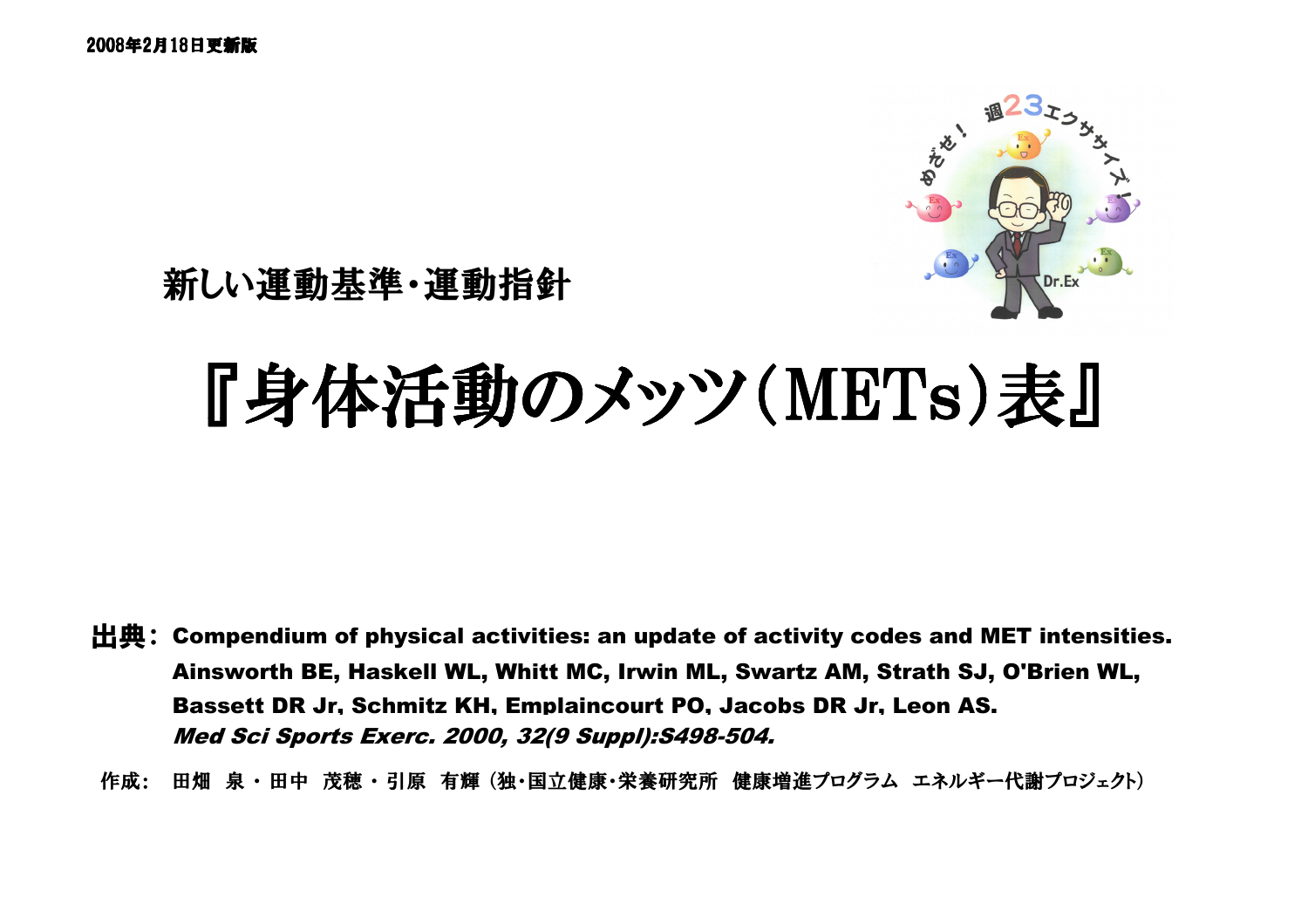|      | <b>CODE METS</b> | <b>SPECIFIC</b><br><b>ACTIVITY</b> | <b>EXAMPLE</b>                                                                              | 項目          | 訳                                                                                                       |
|------|------------------|------------------------------------|---------------------------------------------------------------------------------------------|-------------|---------------------------------------------------------------------------------------------------------|
| 1009 | 8.5              | bicycling                          | bicycling, BMX or mountain                                                                  | 自転車         | 自転車に乗る:モトクロス用自転車、マウンテンバイク                                                                               |
| 1010 | 4.0              | bicycling                          | bicycling,<10 mph,leisure,to work or for pleasure(Taylor Code 115)                          | 白転車         | 自転車に乗る116.1km/時未満、レジャー、仕事、娯楽                                                                            |
| 1015 | 8.0              | bicycling                          | bicycling, general                                                                          | 自転車         | 自転車に乗る 一般                                                                                               |
| 1020 | 6.0              | bicycling                          | bicycling, 10-11.9 mph, leisure, slow, light effort                                         | 自転車         | <b>自転車に乗る:16.1−19.2km/時、レジャー、ゆっくり、楽な労力</b>                                                              |
| 1030 | 8.0              | bicycling                          | bicycling, 12-13.9 mph, leisure, moderate effort                                            | 自転車         | 自転車に乗る:19.3-22.4km/時、レジャー、ややきつい労力                                                                       |
| 1040 | 10.0             | bicycling                          | bicycling, 14-15.9 mph, racing or leisure, fast, vigorous effort                            | 自転車         | 自転車に乗る:22.5-25.6km/時、レース、レジャー、 速い、きつい労力                                                                 |
| 1050 | 12.0             | bicycling                          | bicycling, 16-19 mph, racing/not draf t ing or>19mph drafting, very<br>fast, racing general | 自転車         | 自転車に乗る:25.7-30.6km/時、レース/ドラフティング(空気抵抗を減らすために、前の自転車のすぐ<br>後を走ること)なし、または32.2km/時以上でのドラフティングあり、とても速い、レース全般 |
| 1060 | 16.0             | bicycling                          | bicycling,>20 mph,racing,not draf t ing                                                     | 白転車         | 自転車に乗る:32.2km/時以上、レース、ドラフティングなし                                                                         |
| 1070 | 5.0              | bicycling                          | unicycling                                                                                  | 自転車         | 一輪車に乗る                                                                                                  |
| 2010 | 7.0              |                                    | conditioning exercise bicycling, stationary, general                                        | コンディショニング運動 | 自転車エルゴメーター:一般                                                                                           |
| 2011 | 3.0              |                                    | conditioning exercise bicycling, stationary, 50 watts, very light effort                    | コンディショニング運動 | 自転車エルゴメーター:50ワット、非常に楽な労力                                                                                |
| 2012 | 5.5              |                                    | conditioning exercise bicycling, stationary, 100 watts, light effort                        | コンディショニング運動 | 自転車エルゴメーター:100ワット、楽な労力                                                                                  |
| 2013 | 7.0              |                                    | conditioning exercise bicycling, stationary, 150 watts, moderate effort                     | コンディショニング運動 | 自転車エルゴメーター:150ワット、ややきつい労力                                                                               |
| 2014 | 10.5             |                                    | conditioning exercise bicycling, stationary, 200 watts, vigorous effort                     | コンディショニング運動 | 自転車エルゴメーター:200ワット、きつい労力                                                                                 |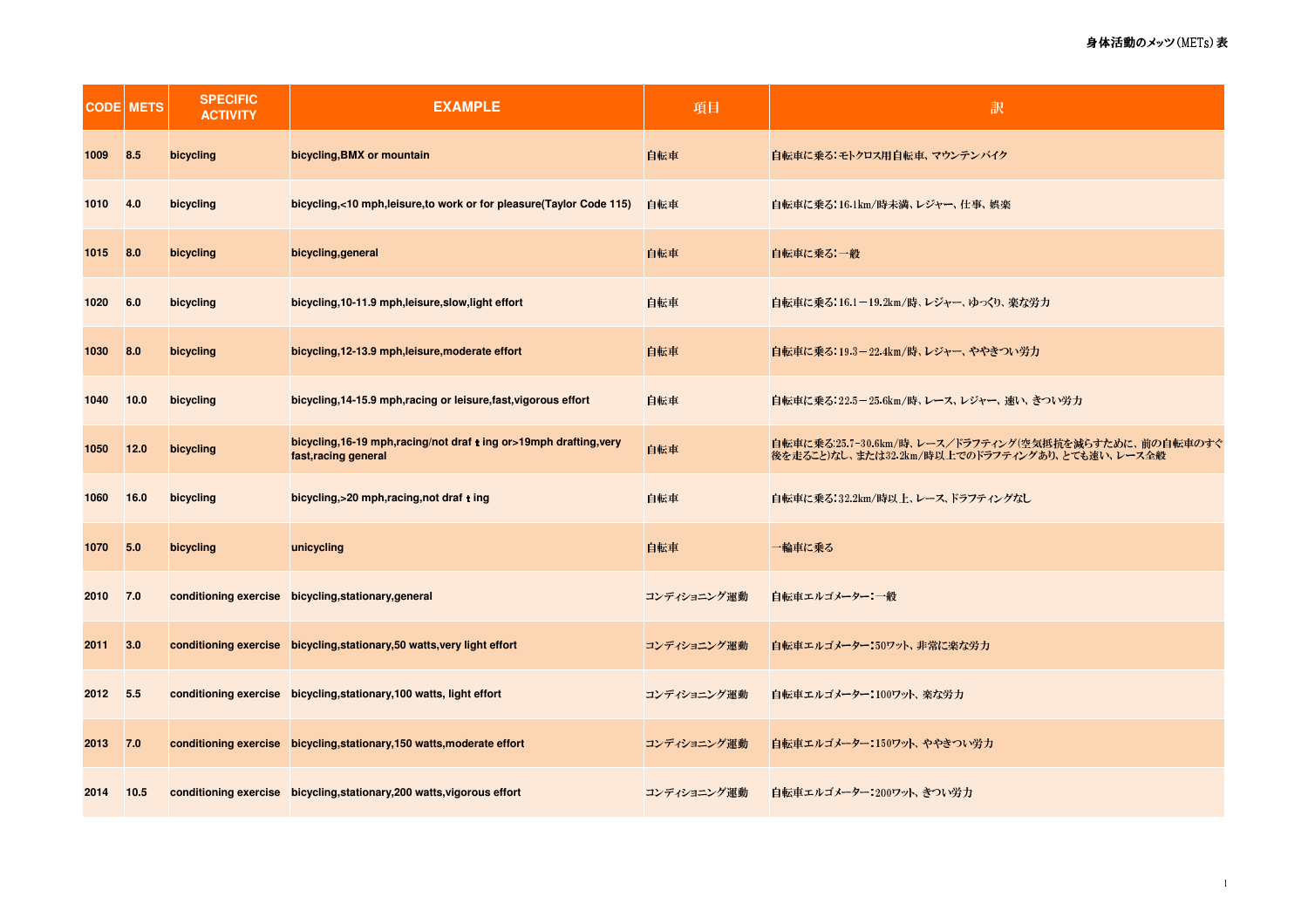| 2015 | 12.5 |                                              | conditioning exercise bicycling, stationary, 250 watts, very vigorous effort                                                                 | コンディショニング運動 | 自転車エルゴメーター:250ワット、非常にきつい労力                                    |
|------|------|----------------------------------------------|----------------------------------------------------------------------------------------------------------------------------------------------|-------------|---------------------------------------------------------------|
| 2020 | 8.0  | conditioning exercise                        | calisthenics(e.g. pushups, situps, pullups, jumping<br>jacks), heavy, vigorous effort                                                        | コンディショニング運動 | 健康体操(腕立て伏せ、腹筋運動、懸垂、ジャンピングジャック(ジャンプしながら手足を開閉):<br>激しい、非常にきつい労力 |
| 2030 | 3.5  | conditioning exercise                        | calisthenics, home exercise, light or moderate effort, general<br>(example: back exercise) , going up & down from floor (Taylor Code<br>150) | コンディショニング運動 | 柔軟体操、家で行える運動(例:背筋を使用した運動):軽いまたは、階段の上り下り                       |
| 2040 | 8.0  | conditioning exercise                        | circuit training, including some aerobic movement with minimal<br>rest, general                                                              | コンディショニング運動 | サーキットトレーニング(有酸素運動と短時間の休息を含めた運動)                               |
| 2050 | 6.0  | conditioning exercise                        | weight lifting(free weight, nautilus or universal-type), power lifting or<br>body building, vigorous effort(Taylor Code 210)                 | コンディショニング運動 | ウェイトリフティング(フリーウェイト、マシーンの使用)、パワーリフティング、ボディービルディング、<br>きつい労力    |
| 2060 | 5.5  |                                              | conditioning exercise health club exercise, general (Taylor Code 160)                                                                        | コンディショニング運動 | 一般的な健康教室での運動                                                  |
| 2065 | 9.0  |                                              | conditioning exercise stair-treadmill ergometer, general                                                                                     | コンディショニング運動 | ステアートレッドミルエルゴメーター(階段昇りの運動)                                    |
| 2070 | 7.0  |                                              | conditioning exercise rowing, stationary ergometer general                                                                                   | コンディショニング運動 | 一般的なボート漕ぎ(ローイングエルゴメーター)                                       |
| 2071 | 3.5  |                                              | conditioning exercise rowing, stationary, 50 watts, light effort                                                                             | コンディショニング運動 | ポート漕ぎ(ローイングエルゴメーター):50watts、楽な労力                              |
| 2072 | 7.0  |                                              | conditioning exercise rowing, stationary, 100 watts, moderate effort                                                                         | コンディショニング運動 | ボート漕ぎ(ローイングエルゴメーター) 100watts、ややきつい労力                          |
| 2073 | 8.5  |                                              | conditioning exercise rowing, stationary, 150 watts, vigorous effort                                                                         | コンディショニング運動 | ポート漕ぎ(ローイングエルゴメーター):150watts、きつい労力                            |
| 2074 | 12.0 |                                              | conditioning exercise        rowing, stationary, 200 watts, very vigorous effort                                                             | コンディショニング運動 | ボート漕ぎ(ローイングエルゴメーター) 200watts、非常にきつい労力                         |
| 2080 | 7.0  | conditioning exercise ski machine, general   |                                                                                                                                              | コンディショニング運動 | スキーマシーンを用いた一般的な運動                                             |
| 2090 | 6.0  |                                              | conditioning exercise slimnastics, jazzercise                                                                                                | コンディショニング運動 | スリムナスティックス(低インパクトの有酸素性運動)、ジャザサイズ(ジャズダンスを用いた<br>エクササイズ)        |
| 2100 | 2.5  | conditioning exercise stretching, hatha yoga |                                                                                                                                              | コンディショニング運動 | ストレッチ、ハタヨガ                                                    |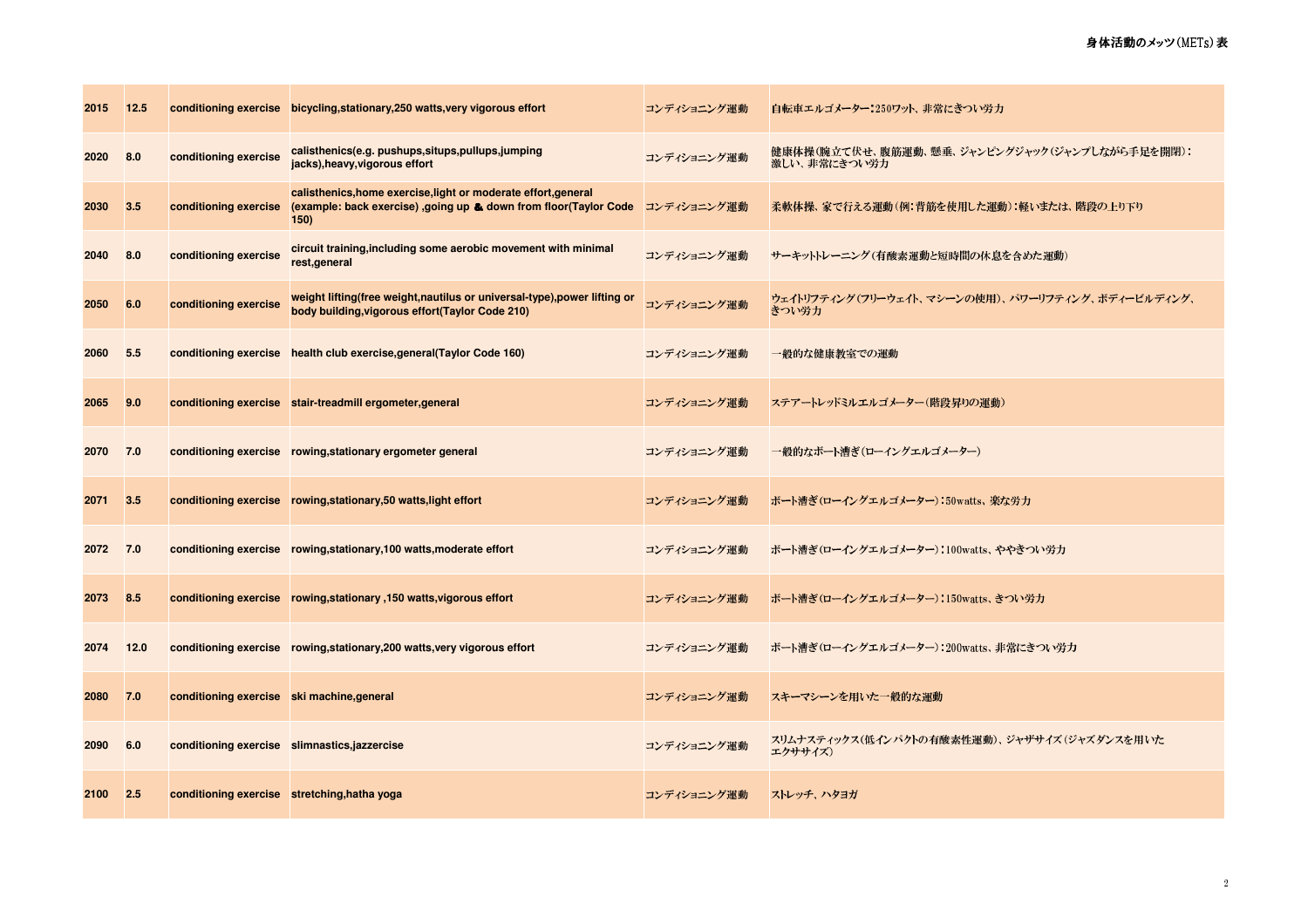| 2101 | 2.5  | conditioning exercise mild stretching    |                                                                                                       | コンディショニング運動 | 軽いストレッチ                                                          |
|------|------|------------------------------------------|-------------------------------------------------------------------------------------------------------|-------------|------------------------------------------------------------------|
| 2110 | 6.0  |                                          | conditioning exercise teaching aerobic exercize class                                                 | コンディショニング運動 | エアロビック教室の指導                                                      |
| 2120 | 4.0  |                                          | conditioning exercise water aerobic, water calisthenics                                               | コンディショニング運動 | 水中エアロビック運動、水中での健康体操                                              |
| 2130 | 3.0  | conditioning exercise                    | weight lifting(free, nautilus or universal-type), light or moderate<br>effort, light workout, general | コンディショニング運動 | 一般的なウェイトリフティング(フリーウェイト、マシーンの使用):楽なまたはややきつい労力、<br>軽い練習            |
| 2135 | 1.0  | conditioning exercise whirlpool, sitting |                                                                                                       | コンディショニング運動 | ジャグジー(渦巻き風呂)に入る:座位                                               |
| 3010 | 4.8  | dancing                                  | ballet or modern, twist, jazz, tap, jitterbug                                                         | ダンス         | バレエ、モダンダンス、ツイストダンス、ジャズダンス、タップダンス、ジターバグ                           |
| 3015 | 6.5  | dancing                                  | aerobic, general                                                                                      | ダンス         | 一般的なエアロビックダンス                                                    |
| 3016 | 8.5  | dancing                                  | aerobic, step, with 6-8 inch step                                                                     | ダンス         | エアロビックダンス:15.2-20.3cmのステップを伴う                                    |
| 3017 | 10.0 | dancing                                  | aerobic, step, with 10-12 inch step                                                                   | ダンス         | エアロビックダンス:25.4-30.5cmのステップを伴う                                    |
| 3020 | 5.0  | dancing                                  | aerobic, low impact                                                                                   | ダンス         | エアロビックダンス 弱い衝撃                                                   |
| 3021 | 7.0  | dancing                                  | aerobic, high impact                                                                                  | ダンス         | エアロビックダンス 強い衝撃                                                   |
| 3025 | 4.5  | dancing                                  | general, Greek, Middle Eastern, hula, flamenco, belly, swing                                          | ダンス         | ギリシャダンス、中近東舞踊、フラダンス、フラメンコ、ベリーダンス、スイングダンス                         |
| 3030 | 5.5  | dancing                                  | ballroom, fast (Taylor Code 125)                                                                      | ダンス         | 社交ダンス 速い                                                         |
| 3031 | 4.5  | dancing                                  | ballroom, fast(disco, folk, square), line dancing, Irish step<br>dancing,polka,contra,country         | ダンス         | 社交ダンス(ディスコ、フォーク、スクエア):速い、ラインダンス、アイリッシュステップダンス、ポルカ、<br>コントラ、カントリー |
| 3040 | 3.0  | dancing                                  | ballroom,slow(e.g. waltz,foxtrot,slow dancing),samba,tango,19th<br>C,mambo,chacha                     | ダンス         | 社交ダンス:ゆっくり(ワルツ、フォックストロット、スローダンスなど)、19世紀ダンス、マンボ、チャチャ              |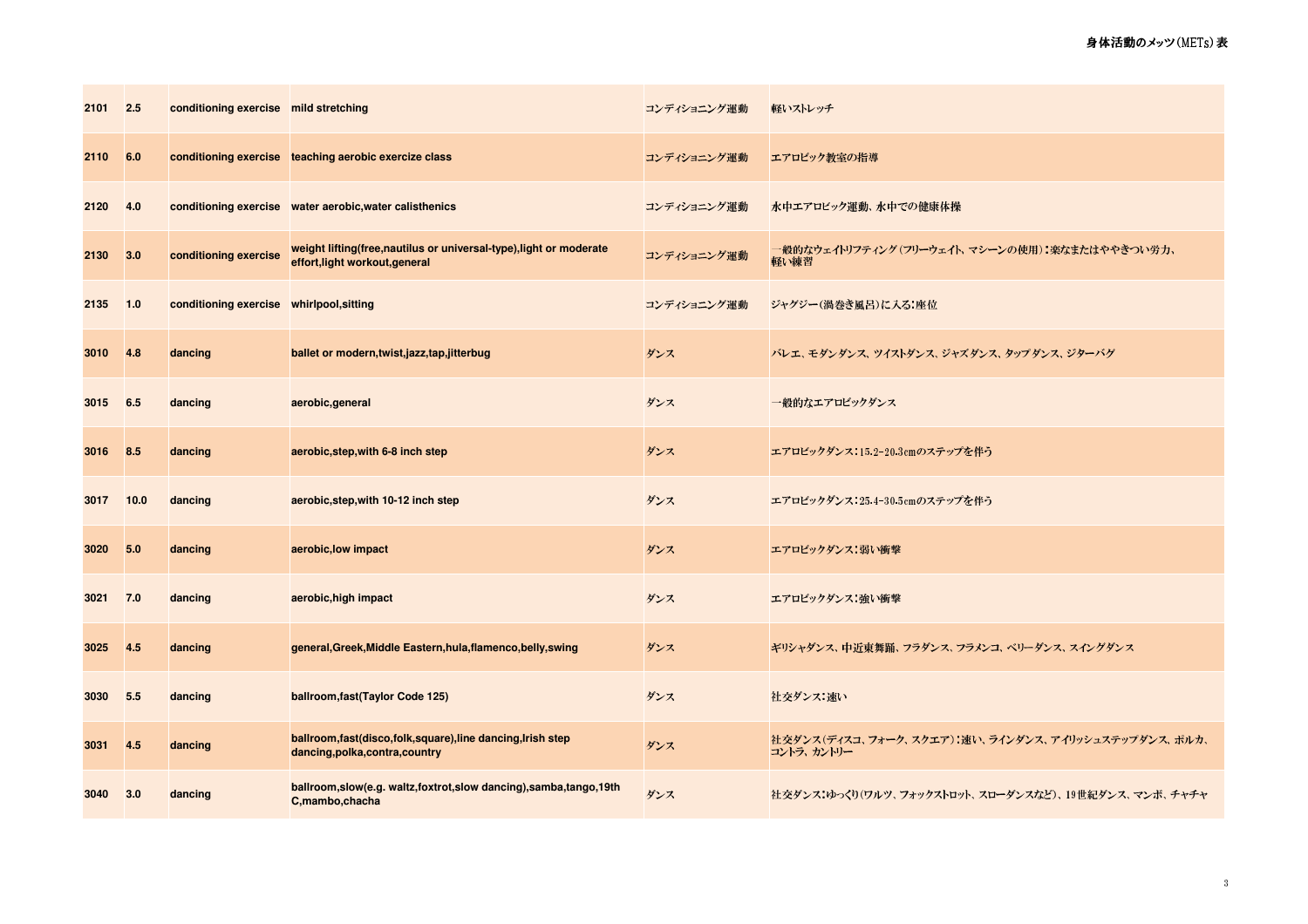| 3050 | 5.5 | dancing             | Anishinaabe Jingle Dancing or other traditional American Indian<br>dancing        | ダンス   | 伝統的なアメリカンインディアンのダンス          |
|------|-----|---------------------|-----------------------------------------------------------------------------------|-------|------------------------------|
| 4001 | 3.0 | fishing and hunting | fishing, general                                                                  | 釣りと狩り | 一般的な釣り                       |
| 4010 | 4.0 | fishing and hunting | digging worms, with shovel                                                        | 釣りと狩り | スコップを使って虫を掘り起こす              |
| 4020 | 4.0 | fishing and hunting | fishing from river bank and walking                                               | 釣りと狩り | 釣り:川岸、歩行あり                   |
| 4030 | 2.5 | fishing and hunting | fishing from boat, sitting                                                        | 釣りと狩り | 釣り ボート 座位                    |
| 4040 | 3.5 | fishing and hunting | fishing from river bank, standing (Taylor Code 660)                               | 釣りと狩り | 釣り:川岸、立位                     |
| 4050 | 6.0 | fishing and hunting | fishing in stream, in waders (Taylor Code 670)                                    | 釣りと狩り | 釣り:川に入って                     |
| 4060 | 2.0 | fishing and hunting | fishing, ice, sitting                                                             | 釣りと狩り | 釣り:氷上、座位                     |
| 4070 | 2.5 | fishing and hunting | hunting, bow and arrow or crossbow                                                | 釣りと狩り | 狩猟:弓と矢または大弓の使用               |
| 4080 | 6.0 | fishing and hunting | hunting, deer, elk, large game (Taylor Code 170)                                  | 釣りと狩り | 狩猟 シカ オオジカ 大きな獲物             |
| 4090 | 2.5 | fishing and hunting | hunting, duck, wading                                                             | 釣りと狩り | 狩猟:カモ、川に入って                  |
| 4100 | 5.0 | fishing and hunting | hunting, general                                                                  | 釣りと狩り | 一般的な狩猟                       |
| 4110 | 6.0 | fishing and hunting | hunting, pheasants or grouse (Taylor Code 680)                                    | 釣りと狩り | 狩猟:キジ、ライチョウ                  |
| 4120 | 5.0 | fishing and hunting | hunting, rabbit, squirrel, prairie chick, raccon, small game (Taylor Code<br>690) | 釣りと狩り | 狩猟:ウサギ、ホウゲンライチョウ、アライグマ、小さな獲物 |
| 4130 | 2.5 | fishing and hunting | pistol shooting or trap shooting, standing                                        | 釣りと狩り | ピストル射撃、トラップ射撃・立位             |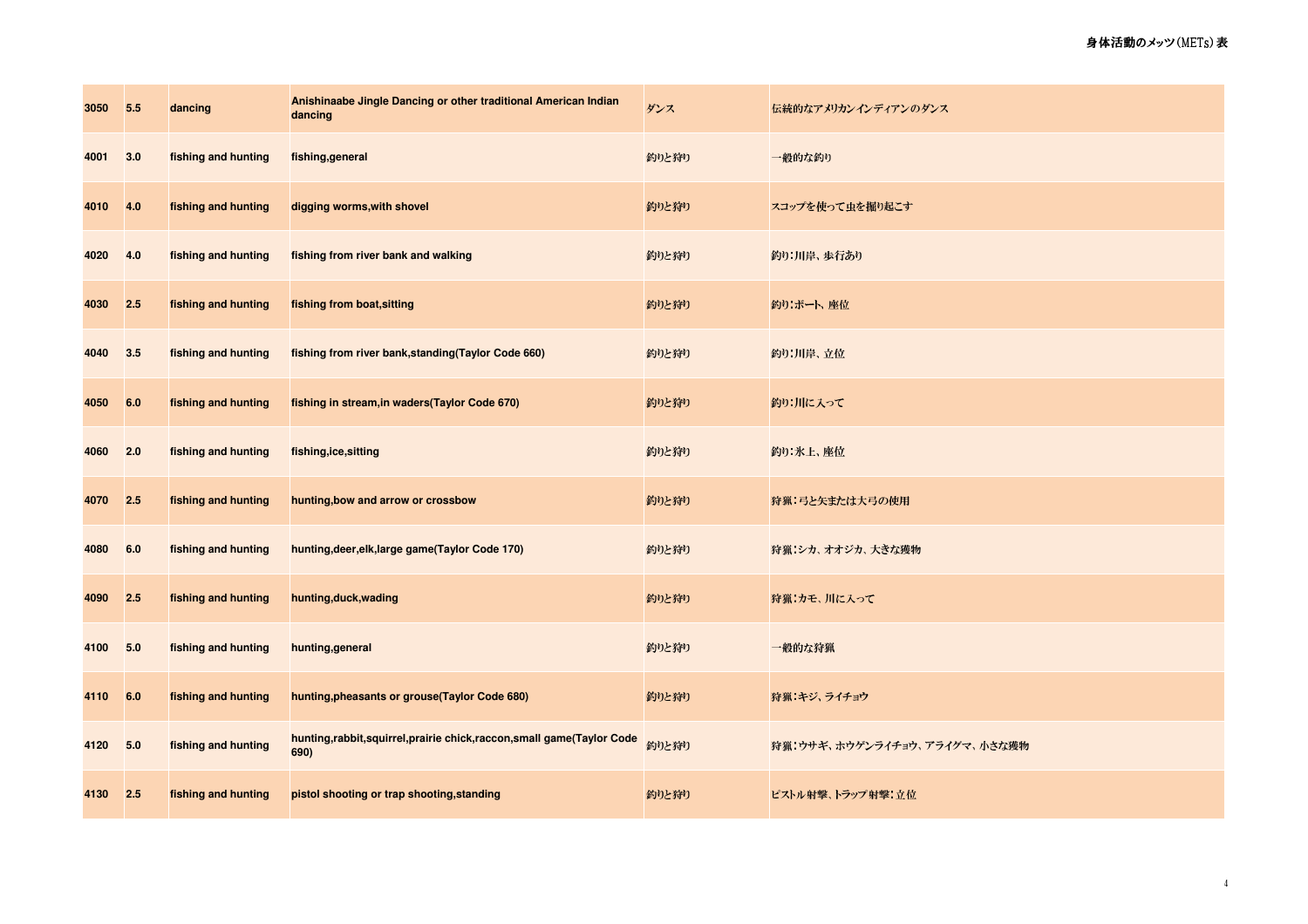| 5010 | 3.3 | home activities | carpet sweeping, sweeping floors                                                                                             | 家での活動 | カーペットやフロア掃き掃除                   |
|------|-----|-----------------|------------------------------------------------------------------------------------------------------------------------------|-------|---------------------------------|
| 5020 | 3.0 | home activities | cleaning, heavy or major (e.g. wash car, wash windows, clean<br>garage), vigorous effort                                     | 家での活動 | 大きいものの掃除(例:洗車、窓掃除、車庫掃除):きつい労力   |
| 5021 | 3.5 | home activities | mopping                                                                                                                      | 家での活動 | モップがけ                           |
| 5025 | 2.5 | home activities | multiple household tasks all at onece, light effort                                                                          | 家での活動 | いろいろな家事を同時に:楽な労力                |
| 5026 | 3.5 | home activities | multiple household tasks all at onece, moderate effort                                                                       | 家での活動 | いろいろな家事を同時に:ややきつい労力             |
| 5027 | 4.0 | home activities | multiple household taskes all at once, vigorous effort                                                                       | 家での活動 | いろいろな家事を同時にきつい労力                |
| 5030 | 3.0 | home activities | cleaning, house or cabin, general                                                                                            | 家での活動 | 家や小屋の掃除                         |
| 5040 | 2.5 | home activities | cleaning, light (dusting, straightening up, changing linen, carrying out<br>trash)                                           | 家での活動 | 軽い掃除(ごみ拾い、整頓、リネンの交換、ごみ捨て)       |
| 5041 | 2.3 | home activities | wash dishes - standing or in general(not broken into stand/walk<br>components)                                               | 家での活動 | 皿洗い:立位あるいは一般的なもの(立位と歩行に分類しない場合) |
| 5042 | 2.5 | home activities | wash dishes; clearing dishes from table - walking                                                                            | 家での活動 | 皿洗い、テーブルを片付ける:歩行あり              |
| 5043 | 3.5 | home activities | vacuuming                                                                                                                    | 家での活動 | 掃除機をかける                         |
| 5045 | 6.0 | home activities | butchering animals                                                                                                           | 家での活動 | 屠殺する(食肉業)                       |
| 5050 | 2.0 | home activities | cooking or food preparation - standing or sitting or in general(not<br>broken into stand/walk components), manual appliances | 家での活動 | 一般的な料理、食材の準備:立位、座位              |
| 5051 | 2.5 | home activities | serving food, setting table - implied walking or standing                                                                    | 家での活動 | 料理をならべる、テーブルのセッティングをする:歩行と立位を含む |
| 5052 | 2.5 | home activities | cooking or food preparation - walking                                                                                        | 家での活動 | 料理や食材の準備:歩行あり                   |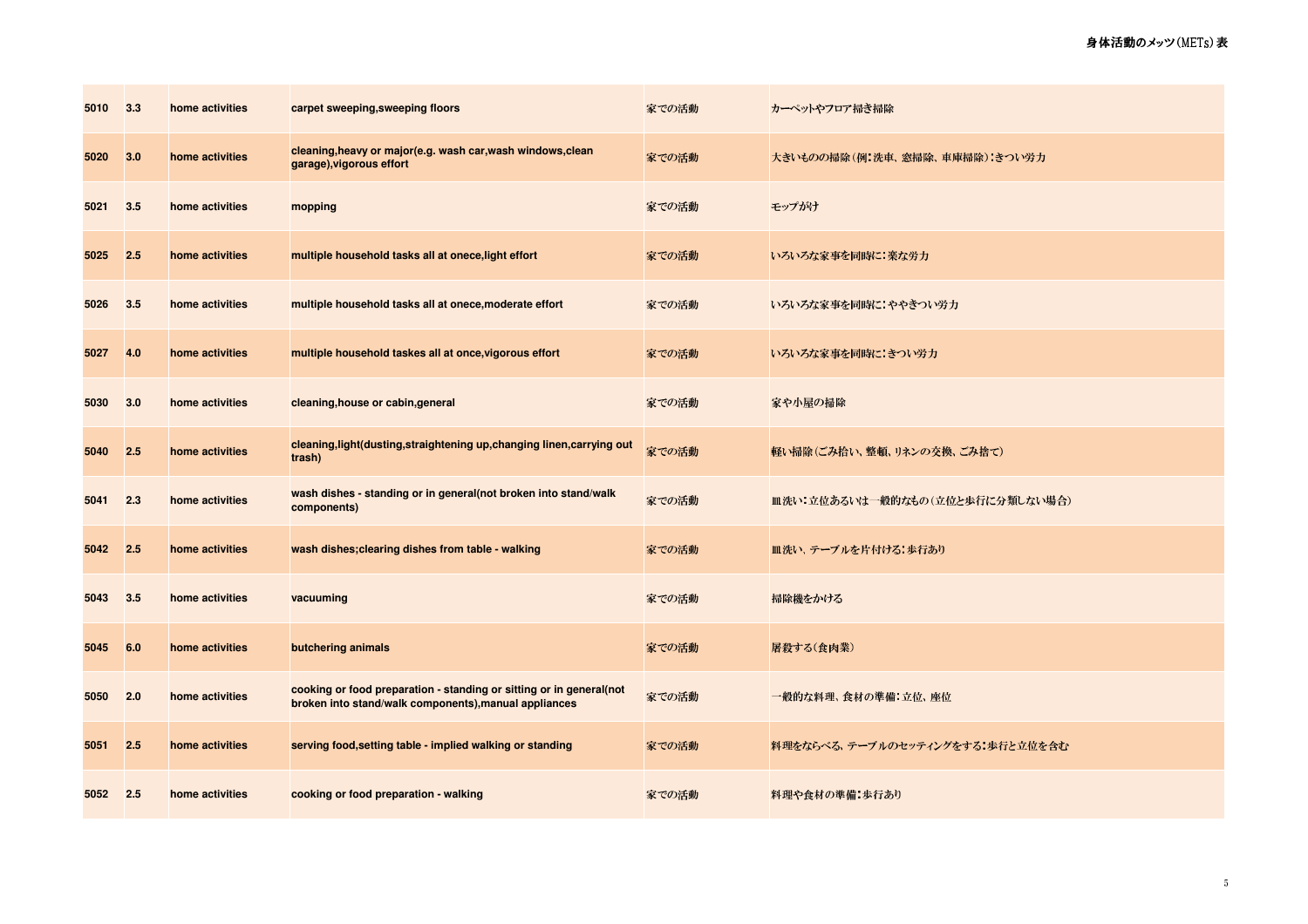| 5053 | 2.5 | home activities | feeding animals                                                                                         | 家での活動 | ペットへの餌やり                               |
|------|-----|-----------------|---------------------------------------------------------------------------------------------------------|-------|----------------------------------------|
| 5055 | 2.5 | home activities | putting away groceries(e.g. carrying grocceries, shopping without a<br>grocery cart), carrying packages | 家での活動 | 食料雑貨の片付け(食料雑貨の運搬、カートを使用しないでの買い物等)、荷物運び |
| 5056 | 7.5 | home activities | carrying groceries upstairs                                                                             | 家での活動 | 食料雑貨を二階へ運ぶ                             |
| 5057 | 3.0 | home activities | cooking Indian bread on an outside stove                                                                | 家での活動 | レンジの上でインドパンを焼く                         |
| 5060 | 2.3 | home activities | food shopping with or without a grocery cart, standing or walking                                       | 家での活動 | 食料品の買出し:立位や歩行                          |
| 5065 | 2.3 | home activities | non-food shopping, standing or walking                                                                  | 家での活動 | 食料品以外の買出し:立位や歩行                        |
| 5070 | 2.3 | home activities | ironing                                                                                                 | 家での活動 | アイロンがけ                                 |
| 5080 | 1.5 | home activities | sitting - knitting, sewing, It.wrapping(presents)                                                       | 家での活動 | 裁縫、ラッピング:座位                            |
| 5090 | 2.0 | home activities | implied standing - laundry, fold or hang clothes, put clothes in washer<br>or dryer, packing suitcase   | 家での活動 | 洗濯物を干す、片付ける、洗濯機・乾燥機に入れる、スーツケースの荷造り:立位  |
| 5095 | 2.3 | home activities | implied walking - putting away clothes to pack,putting away laundry 家での活動                               |       | 洗濯物の片付け:歩行を伴う                          |
| 5100 | 2.0 | home activities | making bed                                                                                              | 家での活動 | ベッドメイク                                 |
| 5110 | 5.0 | home activities | maple syruping/sugar bushing(including carrying buckets,carrying<br>wood)                               | 家での活動 | メープルシロップ づくり(バケツや木材の運搬も含む)             |
| 5120 | 6.0 | home activities | moving furniture, household items, carrying boxes                                                       | 家での活動 | 家財道具の移動や収納箱の運搬                         |
| 5130 | 3.8 | home activities | scrubbing floors, on hands and knees, scrubbing bathroom, bathtub                                       | 家での活動 | 床磨き、四つんばいになって、浴室や風呂磨き                  |
| 5140 | 4.0 | home activities | sweeping garage, sidewalk or outside of house                                                           | 家での活動 | ガレージ、歩道、家の周りの掃除                        |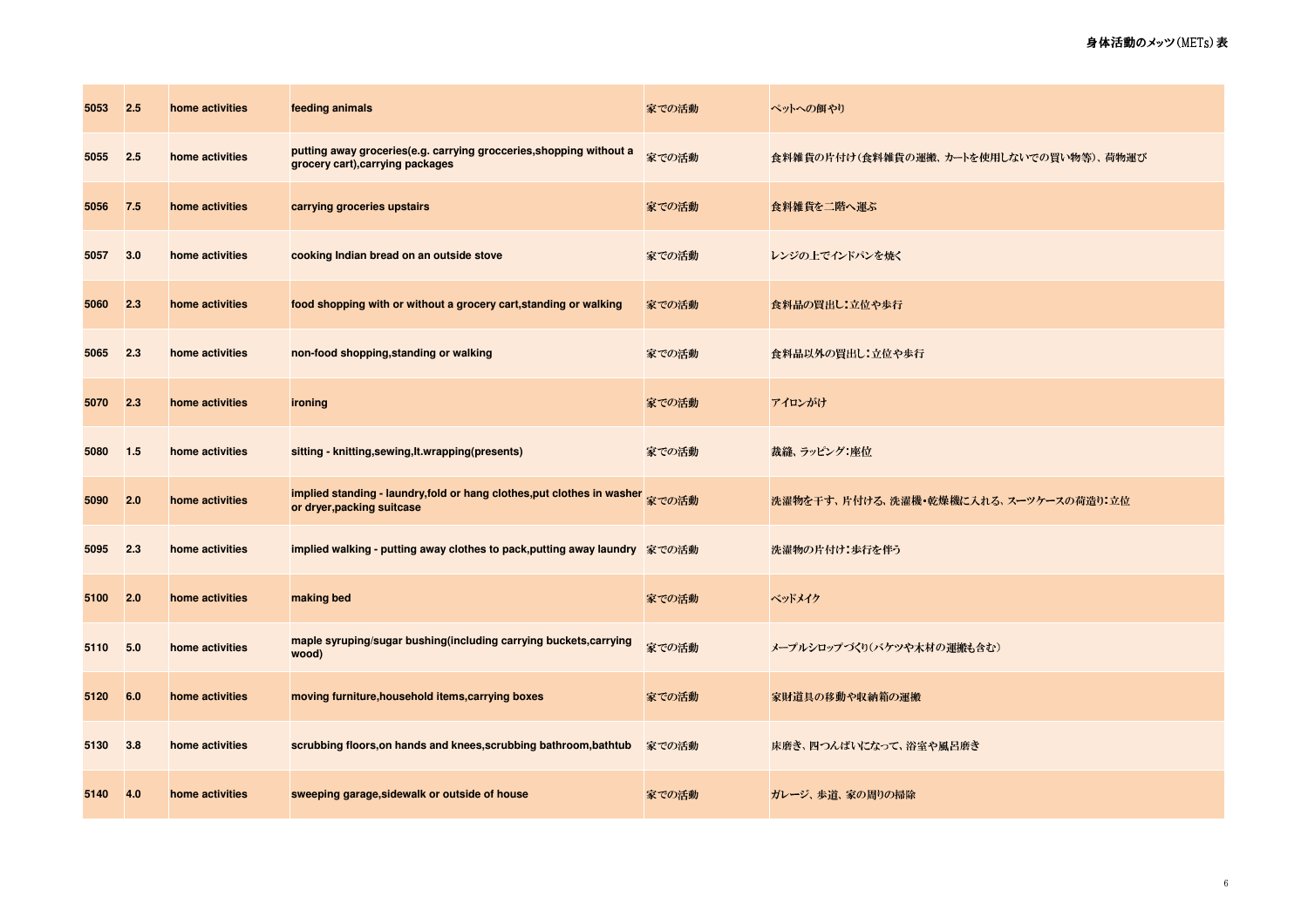| 5146 | 3.5 | home activities | standing - packing/unpacking boxes, occasional lifting of household<br>items light - moderate effort             | 家での活動 | 荷づくり、荷物の解体、荷物の持ち上げ:立位、楽な労力からややきつい労力まで |
|------|-----|-----------------|------------------------------------------------------------------------------------------------------------------|-------|---------------------------------------|
| 5147 | 3.0 | home activities | implied walking - putting away household items - moderate effort                                                 | 家での活動 | 家財道具の片付け:歩行、ややきつい労力                   |
| 5148 | 2.5 | home activities | watering plants                                                                                                  | 家での活動 | 植物への水やり                               |
| 5149 | 2.5 | home activities | building a fire inside                                                                                           | 家での活動 | 暖炉の火を起こす                              |
| 5150 | 9.0 | home activities | moving household items upstairs, carrying boxes or furniture                                                     | 家での活動 | 二階へ家財道具を運搬する                          |
| 5160 | 2.0 | home activities | standing - light(pump gas, change light bulb, etc.)                                                              | 家での活動 | ガスの充填、電球の交換等:立位                       |
| 5165 | 3.0 | home activities | walking - light, non-cleaning (readying to leave, shut/lock doors, close<br>windows,etc.)                        | 家での活動 | 外出の準備、ドアの施錠、窓の鍵閉め等(掃除を除く):楽な、歩行       |
| 5170 | 2.5 | home activities | sitting - playing with child(ren) - light, only active periods                                                   | 家での活動 | 子どもと遊ぶ:座位、楽な(活動時に限る)                  |
| 5171 | 2.8 | home activities | standing - playing with child(ren) - light, only active periods                                                  | 家での活動 | 子どもと遊ぶ:立位、楽な(活動時に限る)                  |
| 5175 | 4.0 | home activities | walk/run - playing with child(ren) - moderate, only active periods                                               | 家での活動 | 子どもと遊ぶ:歩行や走行、ややきつい(活動時に限る)            |
| 5180 | 5.0 | home activities | walk/run - playing with child(ren) - vigorous, only active periods                                               | 家での活動 | 子どもと遊ぶ:歩行や走行、きつい(活動時に限る)              |
| 5181 | 3.0 | home activities | carrying small children                                                                                          | 家での活動 | 幼い子どもを抱きかかえて移動する                      |
| 5185 | 2.5 | home activities | child care: sitting/kneeling - dressing, bathing, grooming, feeding,<br>occasional lifing of child-light effort  | 家での活動 | 子どもの世話:座位(着替え、風呂、食事、あやす)、楽な労力         |
| 5186 | 3.0 | home activities | child care: standing/kneeling - dressing, bathing, grooming,<br>feeding, occasional lifing of child-light effort | 家での活動 | 子どもの世話:立位(着替え、風呂、食事、あやす)、楽な労力         |
| 5187 | 4.0 | home activities | elder care, disabled adult, only active periods                                                                  | 家での活動 | 高齢者や身体障害者の介護(活動時に限る)                  |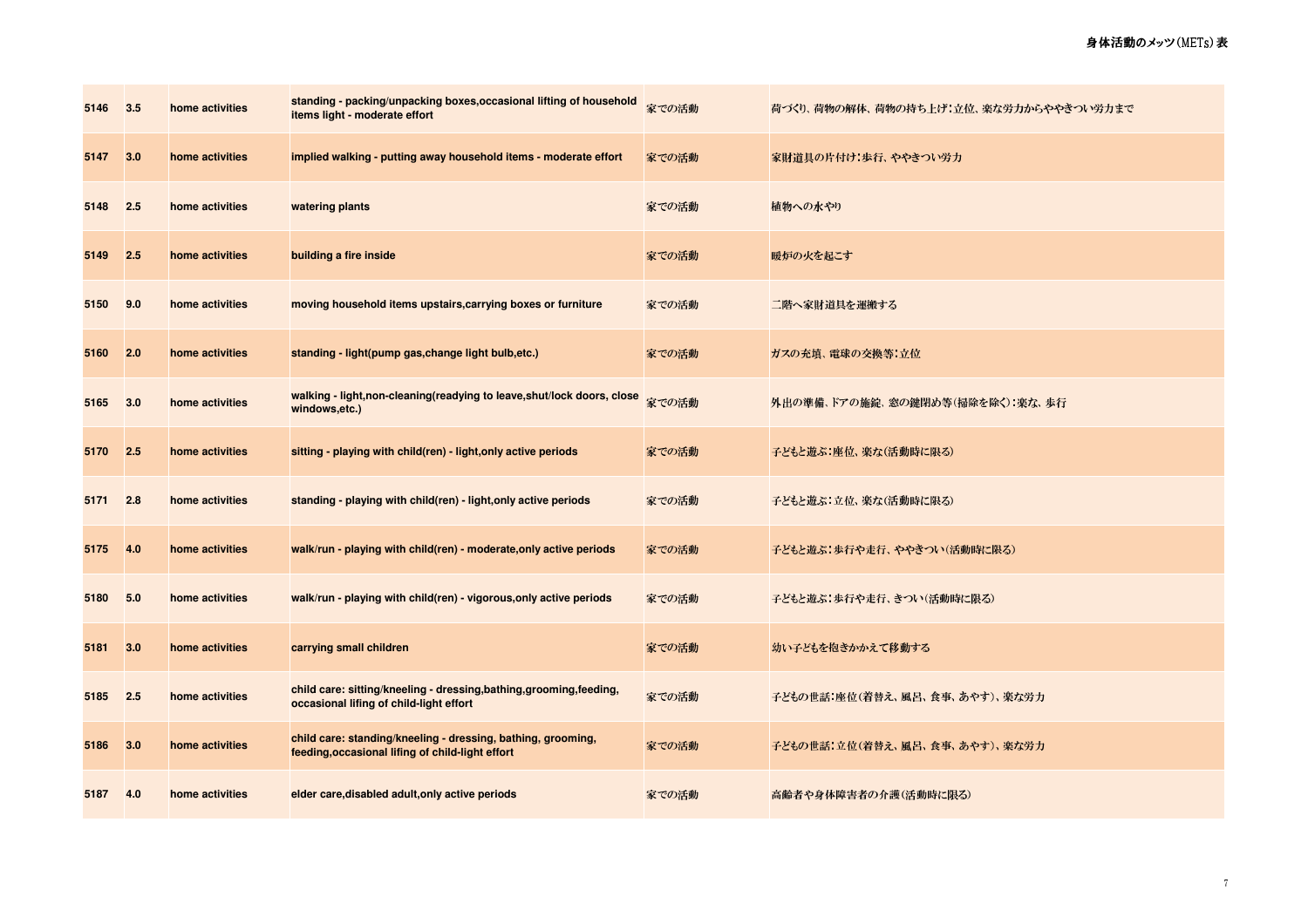| 5188 | $1.5$ | home activities | reclining with baby                                                                       | 家での活動   | 子どもを寝かせる                  |
|------|-------|-----------------|-------------------------------------------------------------------------------------------|---------|---------------------------|
| 5190 | 2.5   | home activities | sit, playing with animals, light, only active periods                                     | 家での活動   | 動物の世話:座位、楽な(活動時に限る)       |
| 5191 | 2.8   | home activities | stand, playing with animals, light, only active periods                                   | 家での活動   | 動物の世話:立位、楽な(活動時に限る)       |
| 5192 | 2.8   | home activities | walk/run, playing with animals, light, only active periods                                | 家での活動   | 動物の世話:歩行や走行、楽な(活動時に限る)    |
| 5193 | 4.0   | home activities | walk/run, playing with animals, moderate, only active periods                             | 家での活動   | 動物の世話:歩行や走行、ややきつい(活動時に限る) |
| 5194 | 5.0   | home activities | walk/run, playing with animals, vigorous, only active periods                             | 家での活動   | 動物の世話:歩行や走行、きつい(活動時に限る)   |
| 5195 | 3.5   | home activities | standing - bathing dog                                                                    | 家での活動   | 犬をシャンプーする 立位              |
| 6010 | 3.0   | home repair     | airplane repair                                                                           | 家での修復作業 | 飛行機の修理                    |
| 6020 | 4.0   | home repair     | automobile body work                                                                      | 家での修復作業 | 自動車の車体の整備                 |
| 6030 | 3.0   | home repair     | automobile repair                                                                         | 家での修復作業 | 自動車の修理                    |
| 6040 | 3.0   | home repair     | carpentry, general, workshop (Taylor Code 620)                                            | 家での修復作業 | 一般的な大工仕事                  |
| 6050 | 6.0   | home repair     | carpentry, outside house, installing rain gutters, building a fence,<br>(Taylor Code 640) | 家での修復作業 | 大工仕事:雨桶の設置、フェンスの設置        |
| 6060 | 4.5   | home repair     | carpentry, finishing or refinishing cabinets furniture                                    | 家での修復作業 | 大工仕事:家具の仕上げ塗りをする          |
| 6070 | 7.5   | home repair     | carpentry, sawing ha r dwood                                                              | 家での修復作業 | 大工仕事:のこぎりで板を切る            |
| 6080 | 5.0   | home repair     | caulking, chinking log cabin                                                              | 家での修復作業 | コーキング:丸太小屋の水漏れを防止する       |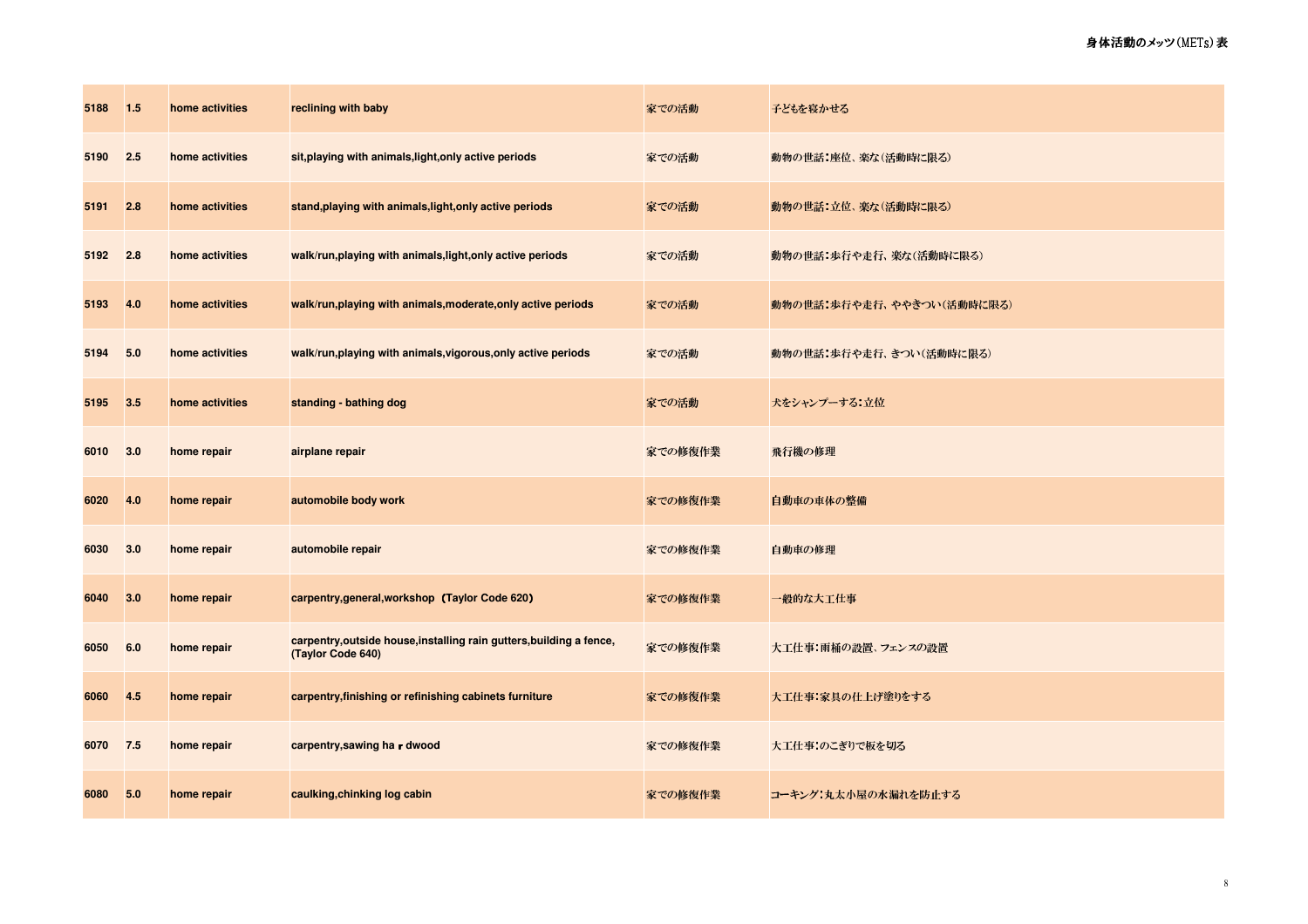| 6090 | 4.5 | home repair | caulking, except log cabin                                                               | 家での修復作業 | コーキング:丸太小屋以外の水漏れを防止する                  |
|------|-----|-------------|------------------------------------------------------------------------------------------|---------|----------------------------------------|
| 6100 | 5.0 | home repair | cleaning gutters                                                                         | 家での修復作業 | 雨樋の掃除をする                               |
| 6110 | 5.0 | home repair | excavating garage                                                                        | 家での修復作業 | 空き地に穴を掘る                               |
| 6120 | 5.0 | home repair | hanging storm windows                                                                    | 家での修復作業 | 雨戸を設置する                                |
| 6130 | 4.5 | home repair | laying or removing carpet                                                                | 家での修復作業 | カーペットを敷く、片付ける                          |
| 6140 | 4.5 | home repair | laying tile or linoleum, repairing appliances                                            | 家での修復作業 | タイルを張る、リルウム(床の仕上げ材)を使用する、道具の修理         |
| 6150 | 5.0 | home repair | painting, outside home(Taylor Code 650)                                                  | 家での修復作業 | 家の外壁を塗装する                              |
| 6160 | 3.0 | home repair | painting, papering, plastering, scraping, inside house, hanging sheet<br>rock,remodeling | 家での修復作業 | 室内の塗装、壁紙張り、壁の汚れを落とす、石膏版を吊るす、室内をリフォームする |
| 6165 | 4.5 | home repair | painting, (Taylor Code 630)                                                              | 家での修復作業 | ペイントする                                 |
| 6170 | 3.0 | home repair | put on and removal of tarp - sailboat                                                    | 家での修復作業 | ヨットの防水シートの設置および取り外し                    |
| 6180 | 6.0 | home repair | roofing                                                                                  | 家での修復作業 | 屋根ふき                                   |
| 6190 | 4.5 | home repair | sanding floors with a power sander                                                       | 家での修復作業 | 研磨機で床を磨く                               |
| 6200 | 4.5 | home repair | scraping and painting sailboat or powerboat                                              | 家での修復作業 | ヨットやモーターボートの汚れを落とす、ペイントする              |
| 6210 | 5.0 | home repair | spreading dirt with a shovel                                                             | 家での修復作業 | シャベルで土を一面に広げる(敷き詰める)                   |
| 6220 | 4.5 | home repair | washing and waxing hull of sailboat, car, powerbort, airplane                            | 家での修復作業 | ヨット、車、モーターボート、飛行機の洗浄、ワックスがけ            |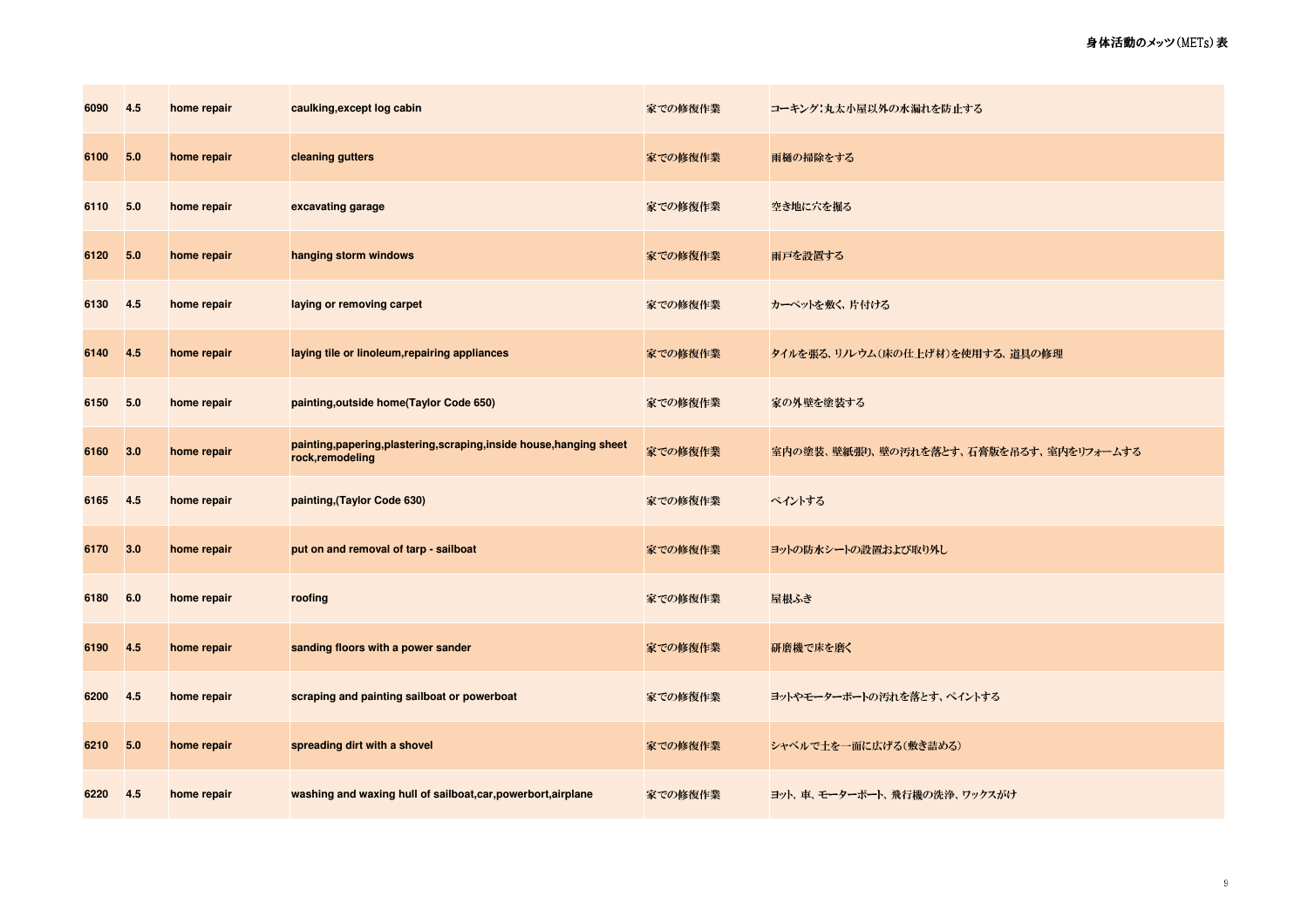| 6230 | 4.5   | home repair       | washing fence, painting fence                                                                                   | 家での修復作業   | フェンスの洗浄やペイント                             |
|------|-------|-------------------|-----------------------------------------------------------------------------------------------------------------|-----------|------------------------------------------|
| 6240 | 3.0   | home repair       | wiring, plumbing                                                                                                | 家での修復作業   | 配線 工事、配管工事                               |
| 7010 | 1.0   | inactivity, quiet | lying quietly and watching television                                                                           | 不活動、安静    | テレビを見る:仰臥位(横になる)                         |
| 7011 | 1.0   | inactivity, quiet | lying quietly, doing nothing, lying bed awake, listening to music (not<br>talking or reading)                   | 不活動、安静    | 音楽観賞する(会話や読書はしない):仰臥位・覚醒                 |
| 7020 | 1.0   | inactivity, quiet | sitting quietly and watching television                                                                         | 不活動、安静    | 静かに座ってテレビを見る                             |
| 7021 | 1.0   | inactivity, quiet | sitting quietly, sitting smoking, listening to music (not talking or<br>reading), watching a movie in a theater | 不活動、安静    | 静かに座る、座っての喫煙、音楽鑑賞、劇場での映画鑑賞(会話や読書はしない):座位 |
| 7030 | 0.9   | inactivity, quiet | sleeping                                                                                                        | 不活動、安静    | 睡眠                                       |
| 7040 | $1.2$ | inactivity, quiet | standing quietly(standing in a line)                                                                            | 不活動、安静    | 静かに立つ(整列する)                              |
| 7050 | 1.0   | inactivity, quiet | reclining - writing                                                                                             | 不活動、安静    | 書き物をする:リクライニング                           |
| 7060 | $1.0$ | inactivity, quiet | reclining - talking or talking on phone                                                                         | 不活動、安静    | 会話や電話:リクライニング                            |
| 7070 | 1.0   | inactivity, quiet | reclining - reading                                                                                             | 不活動、安静    | 読書:リクライニング                               |
| 7075 | 1.0   | inactivity, quiet | meditating                                                                                                      | 不活動、安静    | 瞑想する                                     |
| 8010 | 5.0   | lawn and garden   | carrying, loading or stacking wood, loading/unloading or carrying<br>lumber                                     | 芝生と庭園の手入れ | 材木の運搬や積み下ろし                              |
| 8020 | 6.0   | lawn and garden   | chopping wood, splitting logs                                                                                   | 芝生と庭園の手入れ | 木材の伐採、薪割り                                |
| 8030 | 5.0   | lawn and garden   | clearing land, hauling branches, wheelbarrow chores                                                             | 芝生と庭園の手入れ | 土地を切り開く、小枝の運搬、手押し車の作業                    |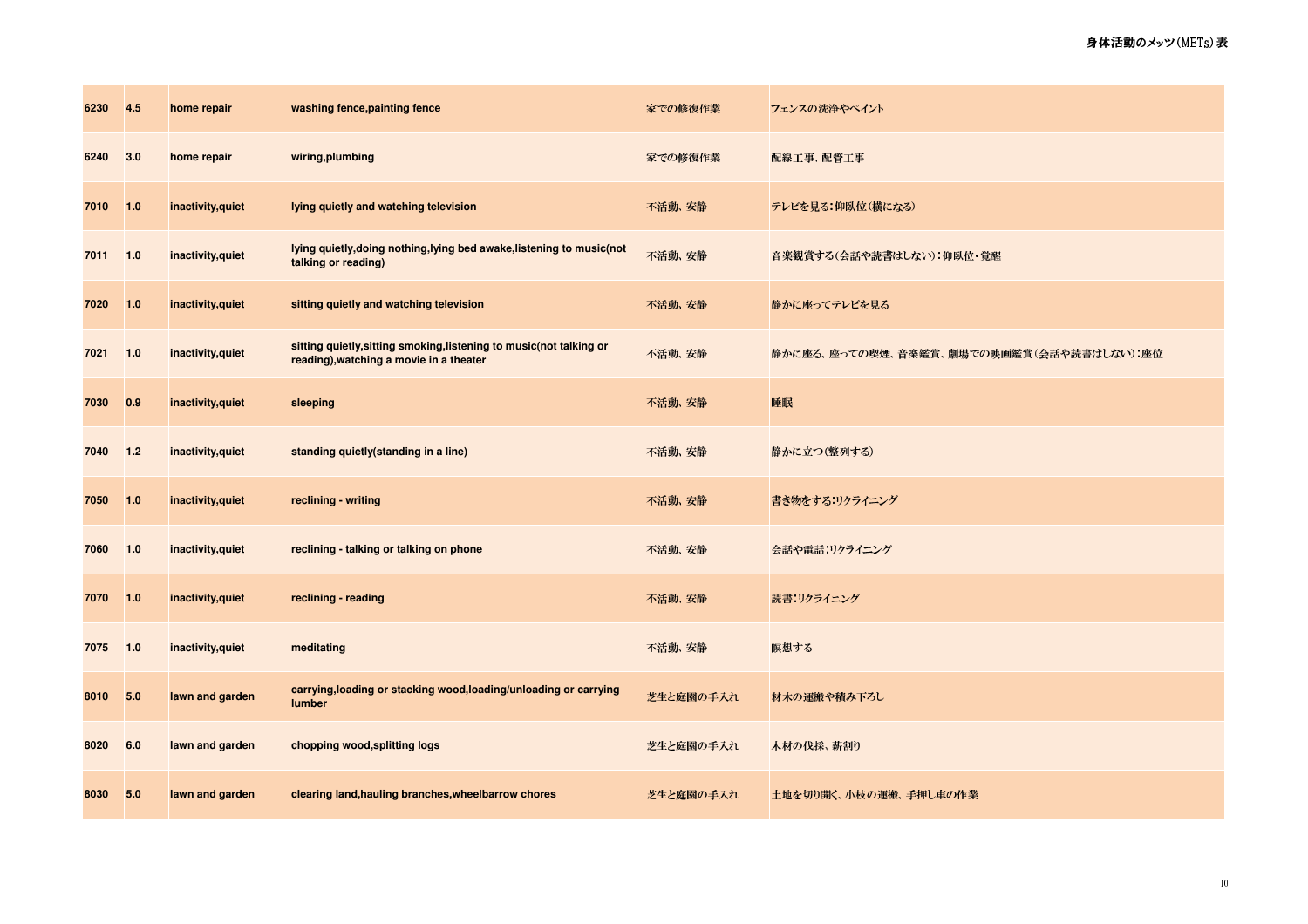| 8040 | 5.0 | lawn and garden | digging sandbox                                                  | 芝生と庭園の手入れ | 砂場を掘る                        |
|------|-----|-----------------|------------------------------------------------------------------|-----------|------------------------------|
| 8050 | 5.0 | lawn and garden | digging, spading, filling garden, compositing, (Taylor Code 590) | 芝生と庭園の手入れ | 鋤で土を掘る、庭を埋める                 |
| 8060 | 6.0 | lawn and garden | gardening with heavy power tools, tilling a garden, chain saw    | 芝生と庭園の手入れ | 大がかりな機器を用いた造園、庭を耕す、チェインソーの使用 |
| 8080 | 5.0 | lawn and garden | laying crushed rock                                              | 芝生と庭園の手入れ | 砕石を敷く                        |
| 8090 | 5.0 | lawn and garden | laying sod                                                       | 芝生と庭園の手入れ | 芝生を敷く                        |
| 8095 | 5.5 | lawn and garden | mowing lawn, general                                             | 芝生と庭園の手入れ | 芝刈り:一般的な                     |
| 8100 | 2.5 | lawn and garden | mowing lawn, riding mower(Taylor Code 550)                       | 芝生と庭園の手入れ | 芝刈り 芝刈り機に乗って                 |
| 8110 | 6.0 | lawn and garden | mowing lawn, walk, hand mower(Taylor Code 570)                   | 芝生と庭園の手入れ | 芝刈り:手動芝刈り機の使用、歩行あり           |
| 8120 | 5.5 | lawn and garden | mowing lawn, walk, power mower                                   | 芝生と庭園の手入れ | 芝刈り:電動芝刈り機の使用、歩行あり           |
| 8125 | 4.5 | lawn and garden | mowing lawn, power mower (Taylor Code 590)                       | 芝生と庭園の手入れ | 芝刈り:電動芝刈り機の使用                |
| 8130 | 4.5 | lawn and garden | operating snow blower, walking                                   | 芝生と庭園の手入れ | 噴射式除雪機による除雪作業:歩行あり           |
| 8140 | 4.5 | lawn and garden | planting seedlinghs, shrubs                                      | 芝生と庭園の手入れ | 苗木の植栽                        |
| 8150 | 4.5 | lawn and garden | planting trees                                                   | 芝生と庭園の手入れ | 樹木の植栽                        |
| 8160 | 4.3 | lawn and garden | raking lawn                                                      | 芝生と庭園の手入れ | 芝生の手入れ                       |
| 8165 | 4.0 | lawn and garden | raking lawn(Taylor Code 600)                                     | 芝生と庭園の手入れ | 芝生の手入れ                       |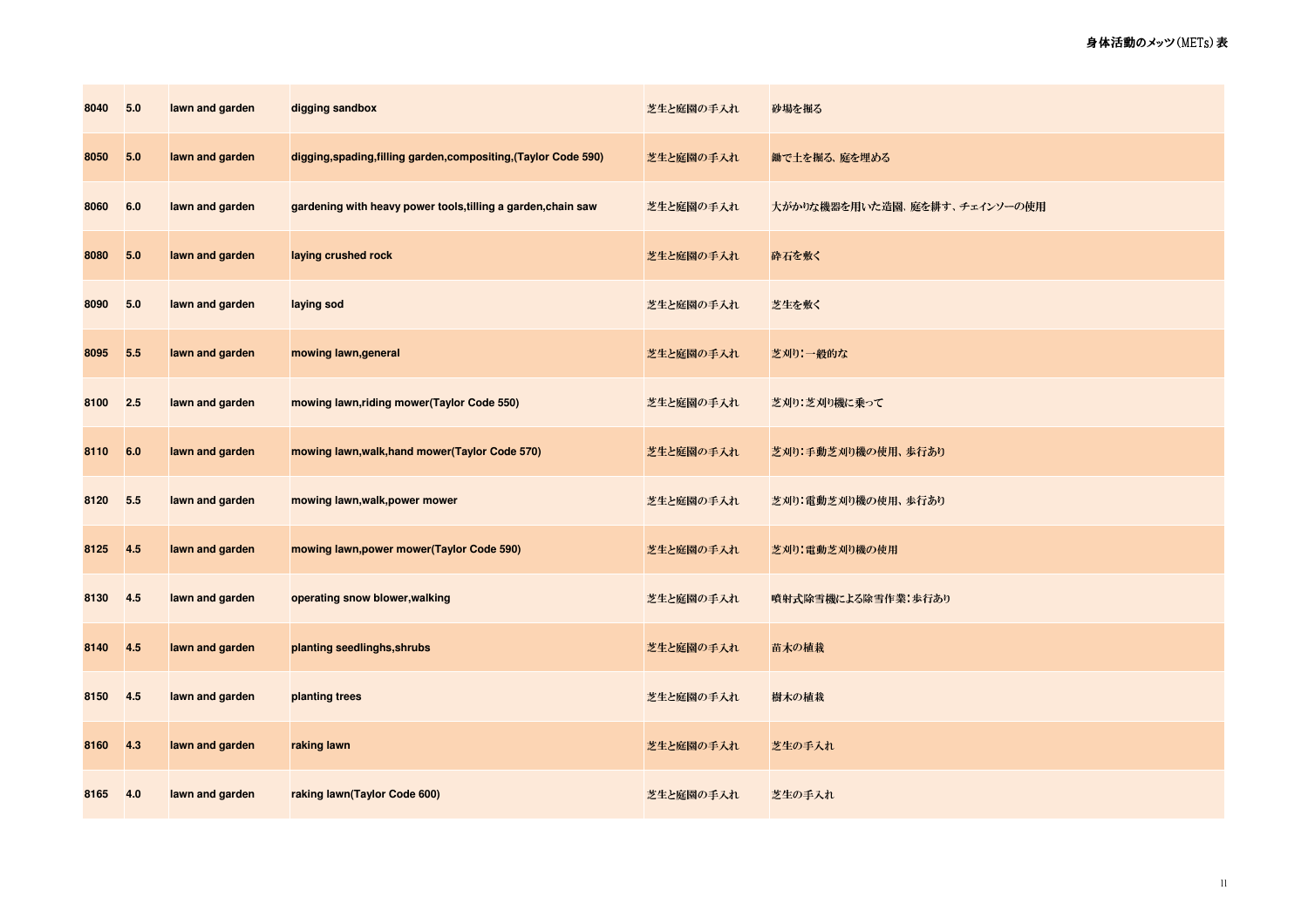| 8170 | 4.0 | lawn and garden | raking roof with snow rake                                                          | 芝生と庭園の手入れ | 屋根の雪下ろし                 |
|------|-----|-----------------|-------------------------------------------------------------------------------------|-----------|-------------------------|
| 8180 | 3.0 | lawn and garden | riding snow blower                                                                  | 芝生と庭園の手入れ | 噴射式除雪機の操縦               |
| 8190 | 4.0 | lawn and garden | sacking grass, leaves                                                               | 芝生と庭園の手入れ | 草むしり                    |
| 8200 | 6.0 | lawn and garden | shoveling snow, by hand (Taylor Code 610)                                           | 芝生と庭園の手入れ | スコップでの雪かき               |
| 8210 | 4.5 | lawn and garden | trimming shrubs or trees, manual cutter                                             | 芝生と庭園の手入れ | はさみを用いた低木の刈り込み          |
| 8215 | 3.5 | lawn and garden | trimming shrubs or trees, power cutter, using leaf blower, edger                    | 芝生と庭園の手入れ | 電動カッターを用いた低木の刈り込み       |
| 8220 | 2.5 | lawn and garden | walking, applying fertilizer or seeding a lawn                                      | 芝生と庭園の手入れ | 肥料まき,種まき:歩行             |
| 8230 | 1.5 | lawn and garden | watering lawn or garden, standing or walking                                        | 芝生と庭園の手入れ | 芝生や庭への水やり 立位、歩行         |
| 8240 | 4.5 | lawn and garden | weeding, cultivating garden (TaylorCode 580)                                        | 芝生と庭園の手入れ | 庭の草むしり,庭の手入れ            |
| 8245 | 4.0 | lawn and garden | gardening, general                                                                  | 芝生と庭園の手入れ | 一般的なガーデニング              |
| 8246 | 3.0 | lawn and garden | picking fruit off trees, picking fruits/vegetables, moderate effort                 | 芝生と庭園の手入れ | 木の実、果物、野菜を摘む,ややきつい労力    |
| 8250 | 3.0 | lawn and garden | implied walking/standing - picking up yard, light, picking flowers or<br>vegetables | 芝生と庭園の手入れ | 花や野菜を摘む:歩行や立位を含む        |
| 8251 | 3.0 | lawn and garden | walking, gathering gardening tools                                                  | 芝生と庭園の手入れ | ガーデニングの道具を拾い集める:歩行      |
| 9010 | 1.5 | miscellaneous   | sitting - card playing board games                                                  | 多方面にわたる活動 | ボードゲームで遊ぶ:座位            |
| 9020 | 2.3 | miscellaneous   | standing - drawing(writing), casino gambling, duplicating machine                   | 多方面にわたる活動 | デッサン,カジノでの賭博、コピー機の使用:立位 |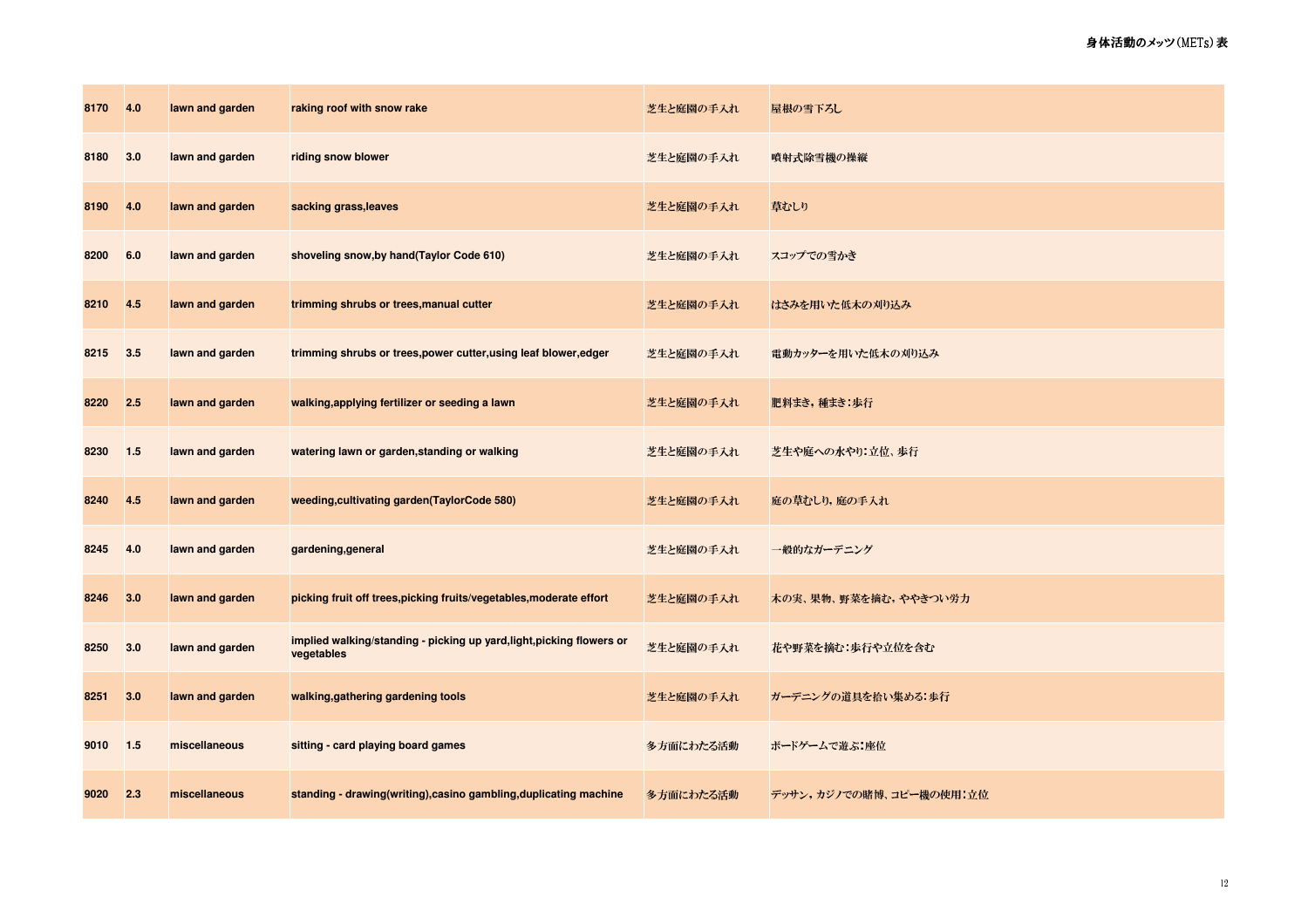| 9030 | 1.3   | miscellaneous | sitting - reading, book, newspaper, etc                                           | 多方面にわたる活動 | 本や新聞等を読む:座位                      |
|------|-------|---------------|-----------------------------------------------------------------------------------|-----------|----------------------------------|
| 9040 | 1.8   | miscellaneous | sitting - writing, desk work, typing                                              | 多方面にわたる活動 | 執筆,デスクワーク,タイピング:座位               |
| 9050 | 1.8   | miscellaneous | standing - talking or talking on the phone                                        | 多方面にわたる活動 | 会話や電話をする 立位                      |
| 9055 | $1.5$ | miscellaneous | sitting - talking or talking on the phone                                         | 多方面にわたる活動 | 会話や電話をする:座位                      |
| 9060 | 1.8   | miscellaneous | sitting - studying, general, including note-taking or class discussion            | 多方面にわたる活動 | 勉強(ノートをとることや討論をすることなどを含む) 座位     |
| 9065 | 1.8   | miscellaneous | sitting - in class, general, including note-taking or class discussion            | 多方面にわたる活動 | 学校の授業(ノートをとることや討論をすることなどを含む):座位  |
| 9070 | 1.8   | miscellaneous | standing - reading                                                                | 多方面にわたる活動 | 読書:立位                            |
| 9071 | 2.0   | miscellaneous | standing - miscellaneous                                                          | 多方面にわたる活動 | さまざまなことをする.立位                    |
| 9075 | 1.5   | miscellaneous | sitting - arts and crafts, light effort                                           | 多方面にわたる活動 | 手工芸:座位,楽な労力                      |
| 9080 | 2.0   | miscellaneous | sitting - arts and crafts, moderate effort                                        | 多方面にわたる活動 | 手工芸:座位,ややきつい労力                   |
| 9085 | 1.8   | miscellaneous | standing - arts and crafts, light effort                                          | 多方面にわたる活動 | 手工芸:立位,楽な労力                      |
| 9090 | 3.0   | miscellaneous | standing - arts and crafts, moderate efforts                                      | 多方面にわたる活動 | 手工芸:立位, ややきつい労力                  |
| 9095 | 3.5   | miscellaneous | standing - arts and crafts, vigorous efforts                                      | 多方面にわたる活動 | 手工芸:立位, きつい労力                    |
| 9100 | $1.5$ | miscellaneous | retreat/family reunion activities involving sitting, relaxing, talking,<br>eating | 多方面にわたる活動 | 静養する,親睦会を開く(会話と食事をしながら楽しい時間を過ごす) |
| 9105 | 2.0   | miscellaneous | touring/traveling/vacation involving walking and riding                           | 多方面にわたる活動 | 旅行する:徒歩や乗り物を使って                  |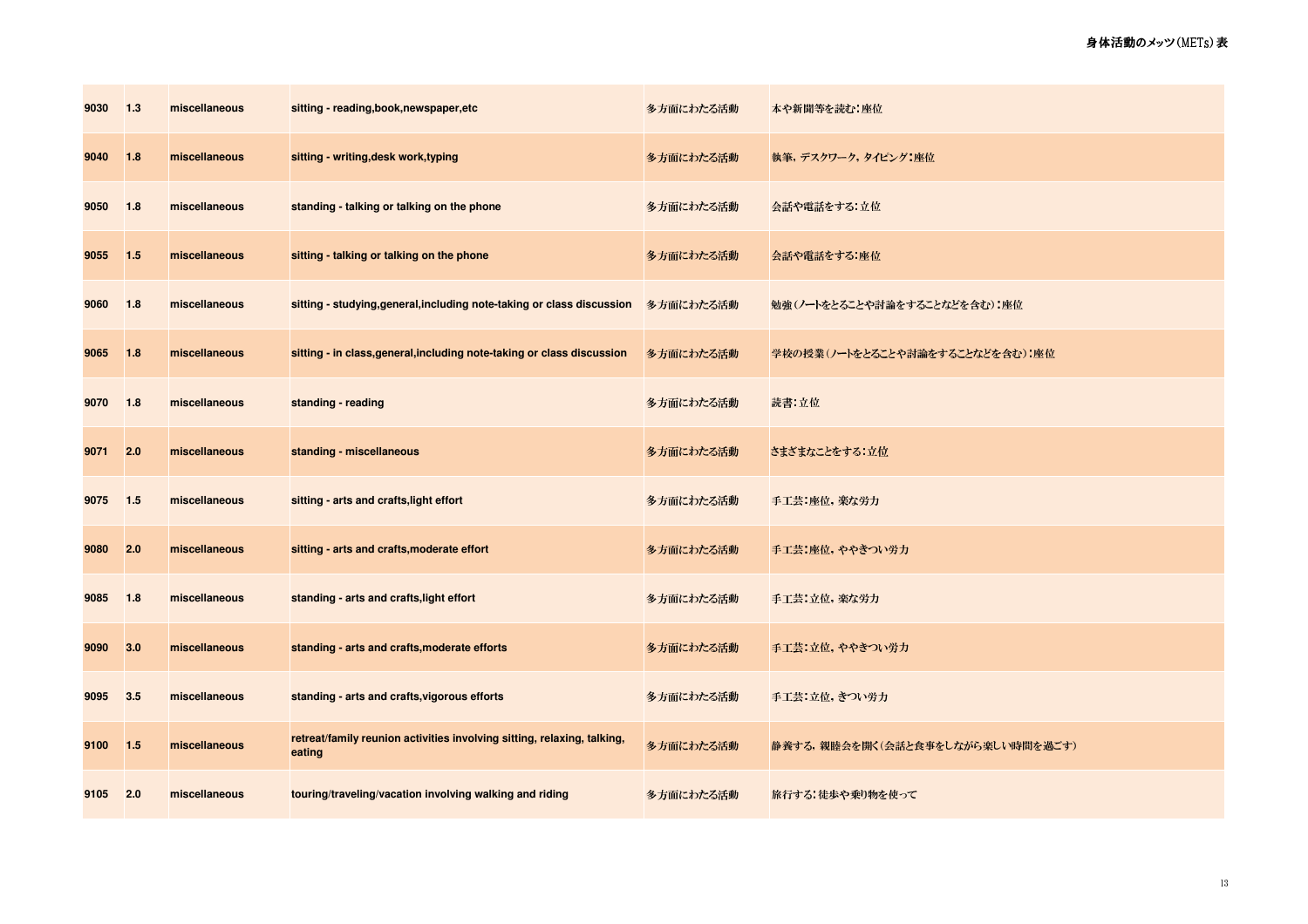| 9110 2.5  | miscellaneous | camping involving standing,walking,sitting,light-to-moderate effort 多方面にわたる活動 |           | キャンプをする 座位, 立位, 歩行, 楽からややきつい労力まで |
|-----------|---------------|-------------------------------------------------------------------------------|-----------|----------------------------------|
| 9115 1.5  | miscellaneous | sitting at a sporting event, spectator                                        | 多方面にわたる活動 | スポーツイベントの観覧:座位                   |
| 10010 1.8 | music playing | accordion                                                                     | 音楽活動      | アコーディオンの演奏                       |
| 10020 2.0 | music playing | cello                                                                         | 音楽活動      | チェロの演奏                           |
| 10030 2.5 | music playing | conducting                                                                    | 音楽活動      | 指揮する                             |
| 10040 4.0 | music playing | drums                                                                         | 音楽活動      | ドラムの演奏                           |
| 10050 2.0 | music playing | flute(sitting)                                                                | 音楽活動      | フルートの演奏:座位                       |
| 10060 2.0 | music playing | horn                                                                          | 音楽活動      | ホルンの演奏                           |
| 10070 2.5 | music playing | piano or organ                                                                | 音楽活動      | ピアノ、オルガンの演奏                      |
| 10080 3.5 | music playing | trombone                                                                      | 音楽活動      | トロンボーンの演奏                        |
| 10090 2.5 | music playing | trumpet                                                                       | 音楽活動      | トランペットの演奏                        |
| 10100 2.5 | music playing | violin                                                                        | 音楽活動      | バイオリンの演奏                         |
| 10110 2.0 | music playing | woodwind                                                                      | 音楽活動      | 木管楽器の演奏                          |
| 10120 2.0 | music playing | guitar, classical, folk(sitting)                                              | 音楽活動      | クラッシックギター、フォークギターの演奏:座位          |
| 10125 3.0 | music playing | guiter, rock and roll band(standing)                                          | 音楽活動      | ロックンロールバンドでのギターの演奏:立位            |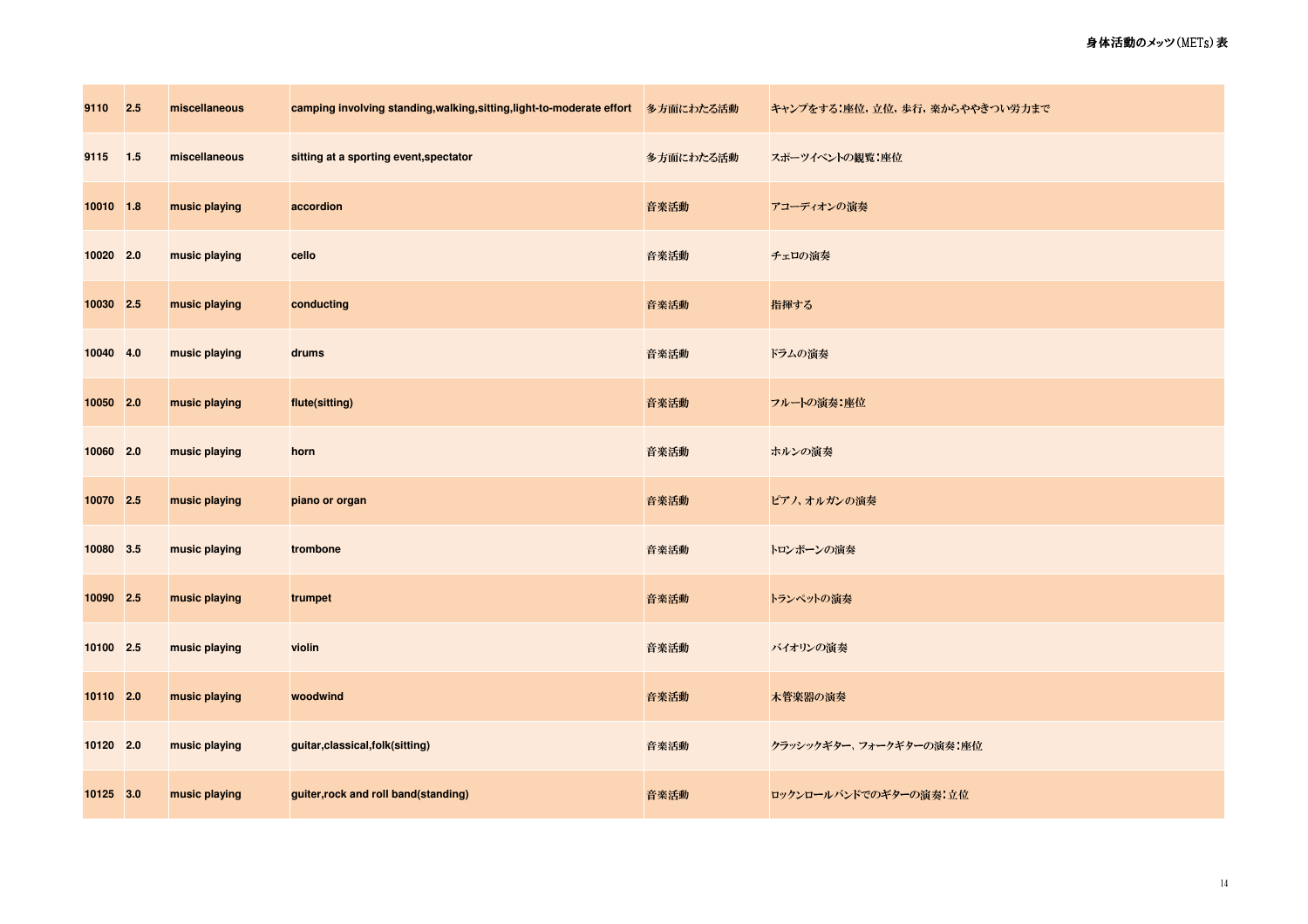| 10130 4.0 | music playing | marching band, playing an instrument, baton twiring (walking)    | 音楽活動 | マーチングバンド:バトントワリング、歩行        |
|-----------|---------------|------------------------------------------------------------------|------|-----------------------------|
| 10135 3.5 | music playing | marching band, drum major (walking)                              | 音楽活動 | マーチングバンド:ドラムの演奏、歩行          |
| 11010 4.0 | occupation    | bakery, general, moderate effort                                 | 職業   | パンづくり、ややきつい労力               |
| 11015 2.5 | occupation    | bakery, light effort                                             | 職業   | パンづくり、楽な労力                  |
| 11020 2.3 | occupation    | bookbinding                                                      | 職業   | 製本作業                        |
| 11030 6.0 | occupation    | building road(including hauling debris, driving heavy machinery) | 職業   | 道路整備:解体物の運搬、大きな機械の運転等       |
| 11035 2.0 | occupation    | building road, directing traffic (standing)                      | 職業   | 道路整備:交通の指示、立位               |
| 11040 3.5 | occupation    | carpentry, general                                               | 職業   | 一般的な大工仕事                    |
| 11050 8.0 | occupation    | carrying heavy loads, such as bricks                             | 職業   | れんがのような重い荷物の運搬              |
| 11060 8.0 | occupation    | carrying moderate loads up stairs, moving boxes(16-40 pounds)    | 職業   | やや重い荷物を2階に運搬(7.3-18 1kgの重さ) |
| 11070 2.5 | occupation    | chambermaid, making bed(nursing)                                 | 職業   | 客室業務、ベッドメイク(看護師)            |
| 11080 6.5 | occupation    | coal mining, drilling coal, rock                                 | 職業   | 採鉱:石灰岩の掘削                   |
| 11090 6.5 | occupation    | coal mining, erecting supports                                   | 職業   | 採鉱:支柱をたてる                   |
| 11100 6.0 | occupation    | coal mining, general                                             | 職業   | 一般的な採鉱の業務                   |
| 11110 7.0 | occupation    | coal mining, shoveling coal                                      | 職業   | 採鉱:石炭をシャベルで掘る               |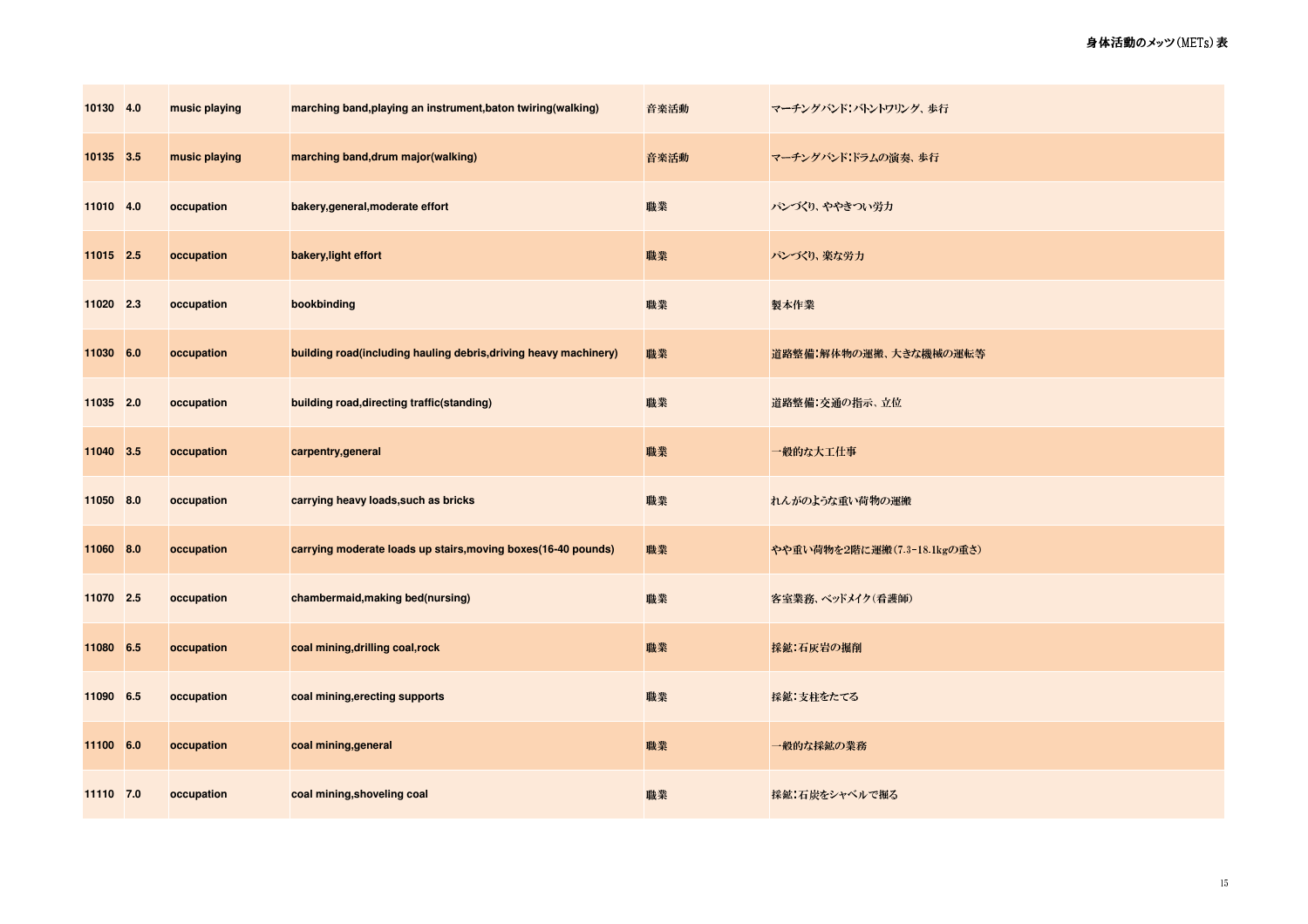| 11120 5.5 | occupation | construction, outside, remodeling                                           | 職業 | 建設業、屋外の改築                     |
|-----------|------------|-----------------------------------------------------------------------------|----|-------------------------------|
| 11121 3.0 | occupation | custodial work - buffing the floor with electric buffer                     | 職業 | 管理業務:機器を用いた床磨き                |
| 11122 2.5 | occupation | custodial work - cleaning sink and toilet, light effort                     | 職業 | 管理業務:流しやトイレの掃除、楽な労力           |
| 11123 2.5 | occupation | custodial work - dusting, light effort                                      | 職業 | 管理業務:ほこり払い、楽な労力               |
| 11124 4.0 | occupation | custodial work - feathering arena floor, moderate effort                    | 職業 | 管理業務: 舞台、競技場の整備、ややきつい労力       |
| 11125 3.5 | occupation | custodial work - general cleaning, moderate effort                          | 職業 | 管理業務:掃除、ややきつい労力               |
| 11126 3.5 | occupation | custodial work - mopping, moderate effort                                   | 職業 | 管理業務:モップがけ、ややきつい労力            |
| 11127 3.0 | occupation | custodial work - take out trash, moderate effort                            | 職業 | 管理業務:ゴミを捨てる、ややきつい労力           |
| 11128 2.5 | occupation | custodial work - vacuuming, light effort                                    | 職業 | 管理業務:掃除機をかける、楽な労力             |
| 11129 3.0 | occupation | custodial work - vacuuming, moderate effort                                 | 職業 | 管理業務:掃除機をかける、ややきつい労力          |
| 11130 3.5 | occupation | electrical work, plumbing                                                   | 職業 | 電気関係の業務:配管工事                  |
| 11140 8.0 | occupation | farming, baling hay, cleaning bar n, poultry work, vigorous effort          | 職業 | 農作業:雑草を刈る、納屋の掃除、家禽の世話、きつい労力   |
| 11150 3.5 | occupation | farming, chasing cattle, non-strenuous (walking), moderate effort           | 職業 | 農作業:畜牛の追い込み、ややきつい労力           |
| 11151 4.0 | occupation | farming, chasing cattle or other livestock on horseback, moderate<br>effort | 職業 | 農作業:蓄牛や家畜の追い込み(馬に乗って)、ややきつい労力 |
| 11152 2.0 | occupation | farming, chasing cattle or other livestock, driving, light effort           | 職業 | 農作業:蓄牛や家畜の追い込み(車に乗って)、楽な労力    |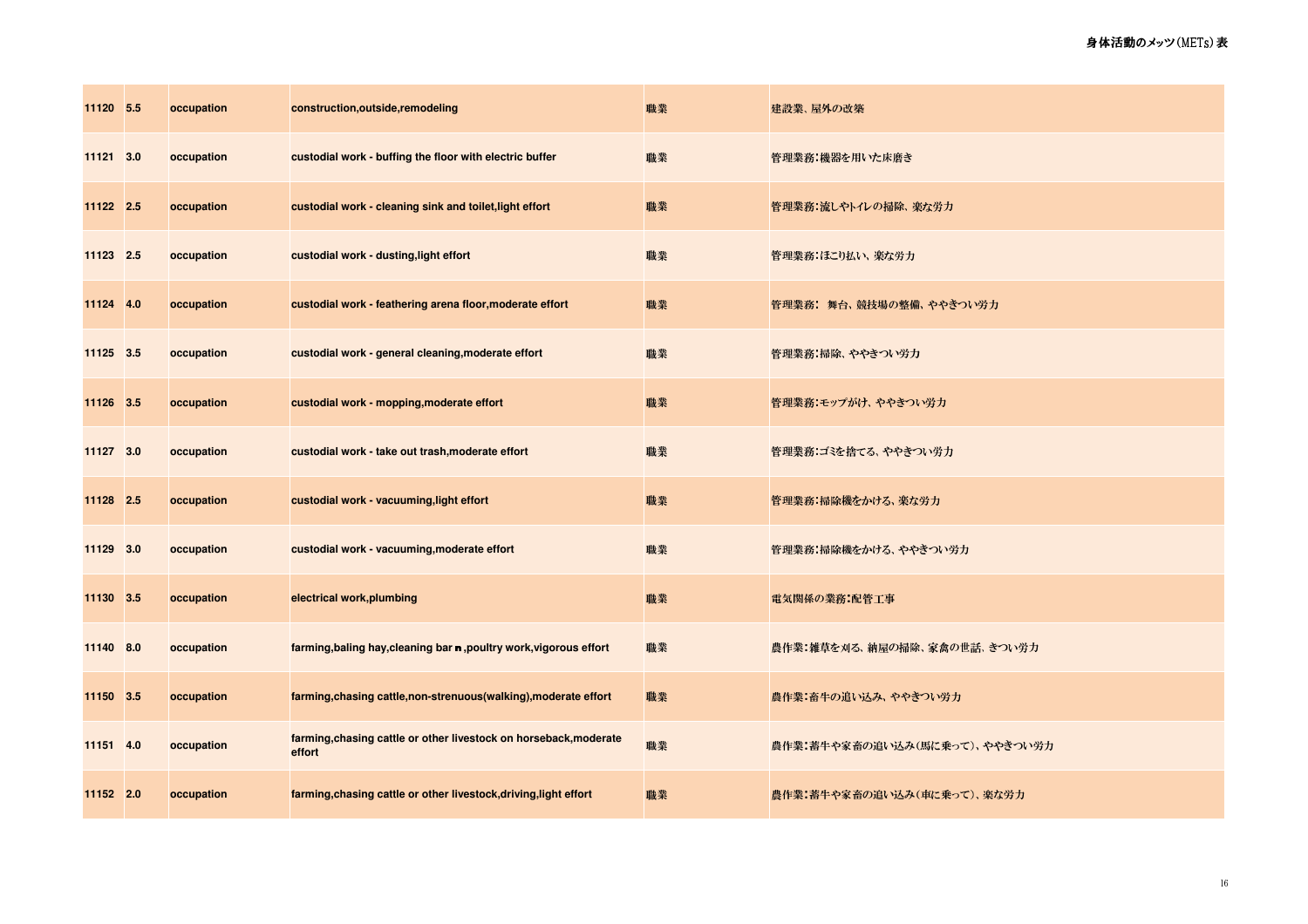| 11160 2.5  | occupation | farming, driving harvester, cutting hay, irrigation work                                                                 | 職業 | 農作業:収穫機の運転、 牧草の刈り取り、 灌漑作業(田畑に水を引く)                    |
|------------|------------|--------------------------------------------------------------------------------------------------------------------------|----|-------------------------------------------------------|
| 11170 2.5  | occupation | farmining, driving tractor                                                                                               | 職業 | 農作業:トラクターの運転                                          |
| 11180 4.0  | occupation | farming, feeding small animals                                                                                           | 職業 | 農作業:小動物に餌を与える                                         |
| 11190 4.5  | occupation | farming, feeding cattle, horses                                                                                          | 職業 | 農作業:家畜(牛、馬)に餌を与える                                     |
| 11191 4.5  | occupation | farming, hauling water for animals, general hauling water                                                                | 職業 | 農作業:家畜用の水を運搬する                                        |
| 11192 6.0  | occupation | farming, taking care of animals (grooming, brushing, shearing,<br>sheep, assisting with birhing, medical care, branding) | 職業 | 農作業:動物の世話をする(身づくろい、ブラッシング、毛を刈る、入浴補助、メディカルケア、<br>烙印押し) |
| 11200 8.0  | occupation | farming, forking straw bales, cleaning corral or barn, vigorous effort                                                   | 職業 | 農作業:わら俵を投げる、畜舎や納屋の掃除、きつい労力                            |
| 11210 3.0  | occupation | farming, milking by hand, moderate effort                                                                                | 職業 | 農作業:手作業での乳搾り、ややきつい労力                                  |
| 11220 1.5  | occupation | farming, milking by machine, light effort                                                                                | 職業 | 農作業:機械を用いて乳搾り、楽な労力                                    |
| 11230 5.5  | occupation | farming, shoveling grain, moderate effort                                                                                | 職業 | 農作業:穀物をシャベルで掘り起こす、 ややきつい労力                            |
| 11240 12.0 | occupation | fire fighter, general                                                                                                    | 職業 | 消防士:消防活動全般                                            |
| 11245 11.0 | occupation | fire fighter, climbing ladder with full gear                                                                             | 職業 | 消防士:救命胴衣一式を装備してはしごを登る                                 |
| 11246 8.0  | occupation | fire fighter, hauling hoses on ground                                                                                    | 職業 | 消防士:地面でホースを引っ張る                                       |
| 11250 17.0 | occupation | forestry, ax chopping, fast                                                                                              | 職業 | 林業:斧による伐採、速く                                          |
| 11260 5.0  | occupation | forestry, ax chopping, slow                                                                                              | 職業 | 林業:斧による伐採、ゆっくり                                        |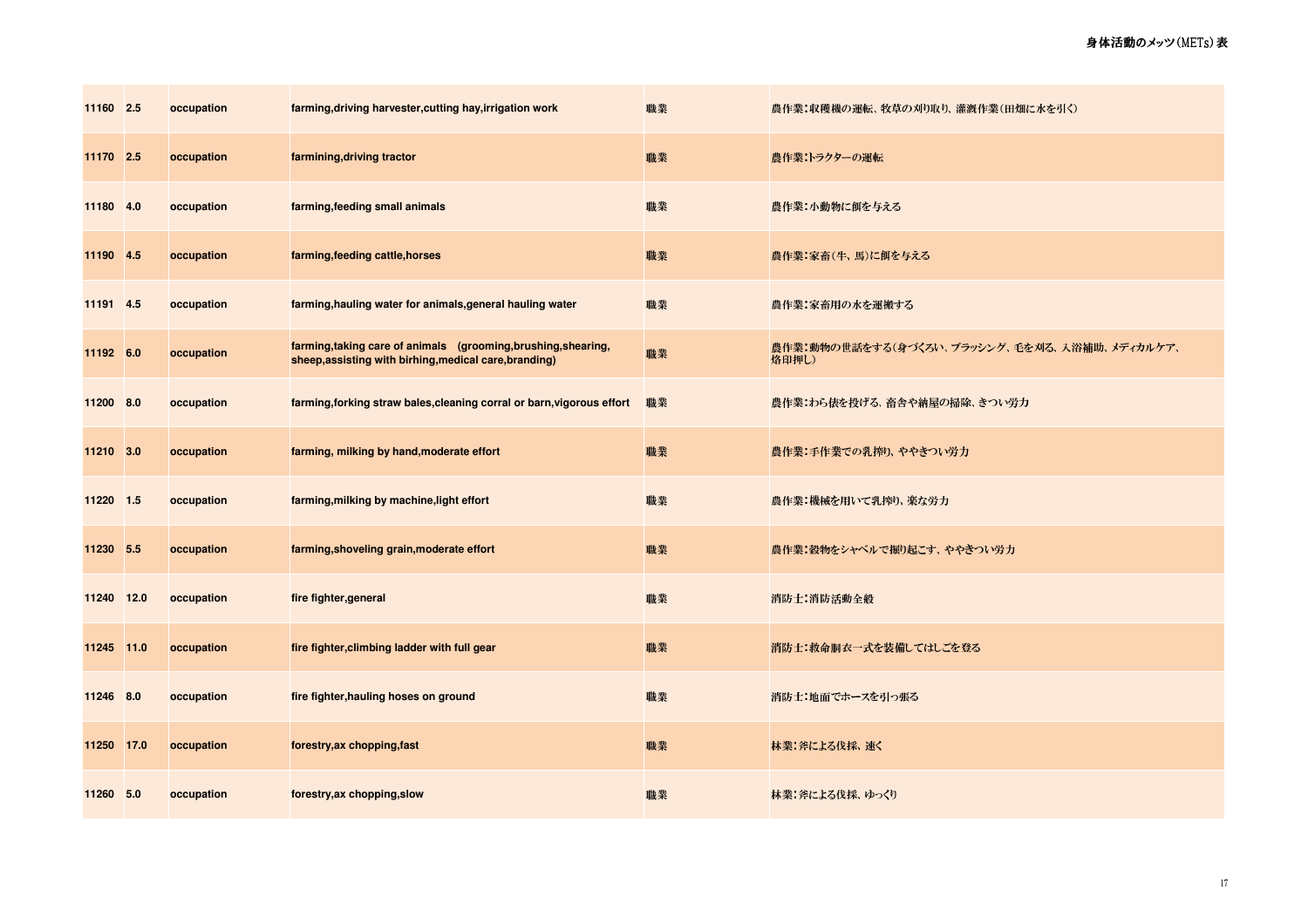| 11270 7.0  | occupation | forestry, barking trees    | 職業 | 林業:樹皮をはぐ         |
|------------|------------|----------------------------|----|------------------|
| 11280 11.0 | occupation | forestry, carrying logs    | 職業 | 林業:丸太を運ぶ         |
| 11290 8.0  | occupation | forestry, felling trees    | 職業 | 林業:木を切り倒す        |
| 11300 8.0  | occupation | forestry, general          | 職業 | 林業:一般的な作業        |
| 11310 5.0  | occupation | forestry, hoeing           | 職業 | 林業:鍬を入れる、鍬で掘り起こす |
| 11320 6.0  | occupation | forestry, planting by hand | 職業 | 林業:手で若木を植える      |
| 11330 7.0  | occupation | forestry, sawing by hand   | 職業 | 林業:手でのこを挽く       |
| 11340 4.5  | occupation | forestry,sawing,power      | 職業 | 林業:電動のこぎりを使用する   |
| 11350 9.0  | occupation | forestry, trimming trees   | 職業 | 林業:樹木を刈り取る       |
| 11360 4.0  | occupation | forestry, weeding          | 職業 | 林業:草むしり          |
| 11370 4.5  | occupation | furriery                   | 職業 | 毛皮作り             |
| 11380 6.0  | occupation | horse grooming             | 職業 | 馬の世話             |
| 11390 8.0  | occupation | horse racing, galloping    | 職業 | 馬のレース:馬を全速で走らせる  |
| 11400 6.5  | occupation | horse racing, trotting     | 職業 | 馬のレース:馬を速足にさせる   |
| 11410 2.6  | occupation | horse racing, walking      | 職業 | 馬のレース:馬を常歩で歩かせる  |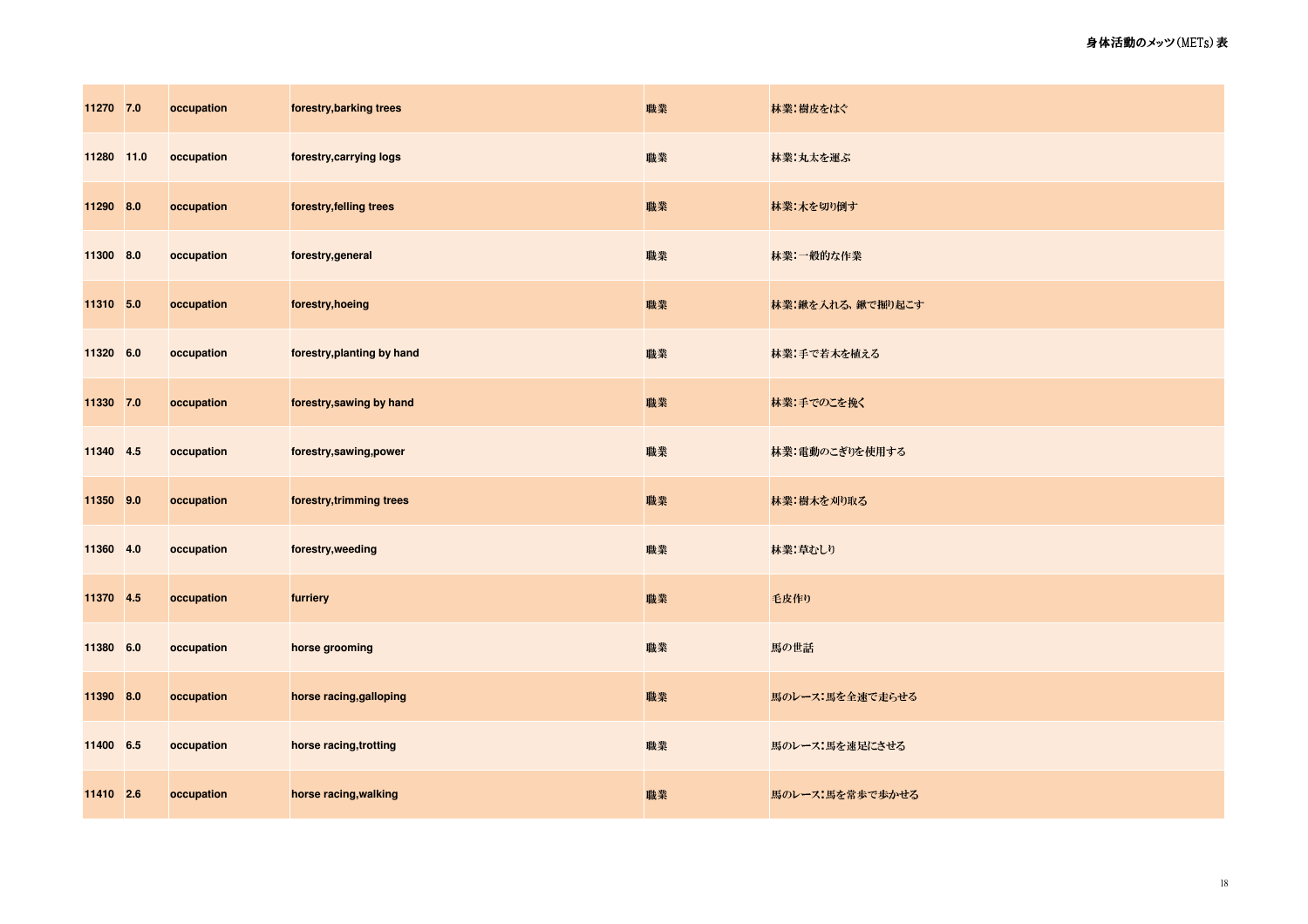| 11420 3.5  | occupation | locksmith                                                                | 職業 | 錠前師、鍵屋の業務                     |
|------------|------------|--------------------------------------------------------------------------|----|-------------------------------|
| 11430 2.5  | occupation | machine tooling, machining, working sheet metal                          | 職業 | 部品製造:機械の使用、板金作業               |
| 11440 3.0  | occupation | machine tooling, operating lathe                                         | 職業 | 部品製造:旋盤の操作                    |
| 11450 5.0  | occupation | machine tooling, operating punch press                                   | 職業 | 部品製造:パンチプレス(大型の穴あけ機)を操作する     |
| 11460 4.0  | occupation | machine tooling, tapping and drilling                                    | 職業 | 部品製造:たたく、穴を開ける                |
| 11470 3.0  | occupation | machine tooling, welding                                                 | 職業 | 部品製造:溶接作業                     |
| 11480 7.0  | occupation | mason r y, concrete                                                      | 職業 | 左官(レンガを積む、コンクリートで固める)         |
| 11485 4.0  | occupation | masseur, masseuse(standing)                                              | 職業 | マッサージ:立位                      |
| 11490 7.5  | occupation | moving, pushing heavy objects, 75 lbs or more(desks, moving van<br>work) | 職業 | 34kg以上の物を移動する、押す(机などの積み込み作業)  |
| 11495 12.0 | occupation | skindiving or SCUBA diving as a frogman(Navy Seal)                       | 職業 | 素もぐり、スキューバダイビング:フロッグマン(潜水士)   |
| 11500 2.5  | occupation | operating heavy duty equipment/automated, not driving                    | 職業 | 大型作業機(クレーン、ブルドーザー)の操縦あるいは自動運転 |
| 11510 4.5  | occupation | orange grove work                                                        | 職業 | オレンジ(柑橘) 果実園での農作業             |
| 11520 2.3  | occupation | printing(standing)                                                       | 職業 | 印刷する:立位                       |
| 11525 2.5  | occupation | police, directing traffic (standing)                                     | 職業 | 警察官:交通の警備、監視:立位               |
| 11526 2.0  | occupation | police, driving a squad car(sitting)                                     | 職業 | 警察官:パトロールカーの運転                |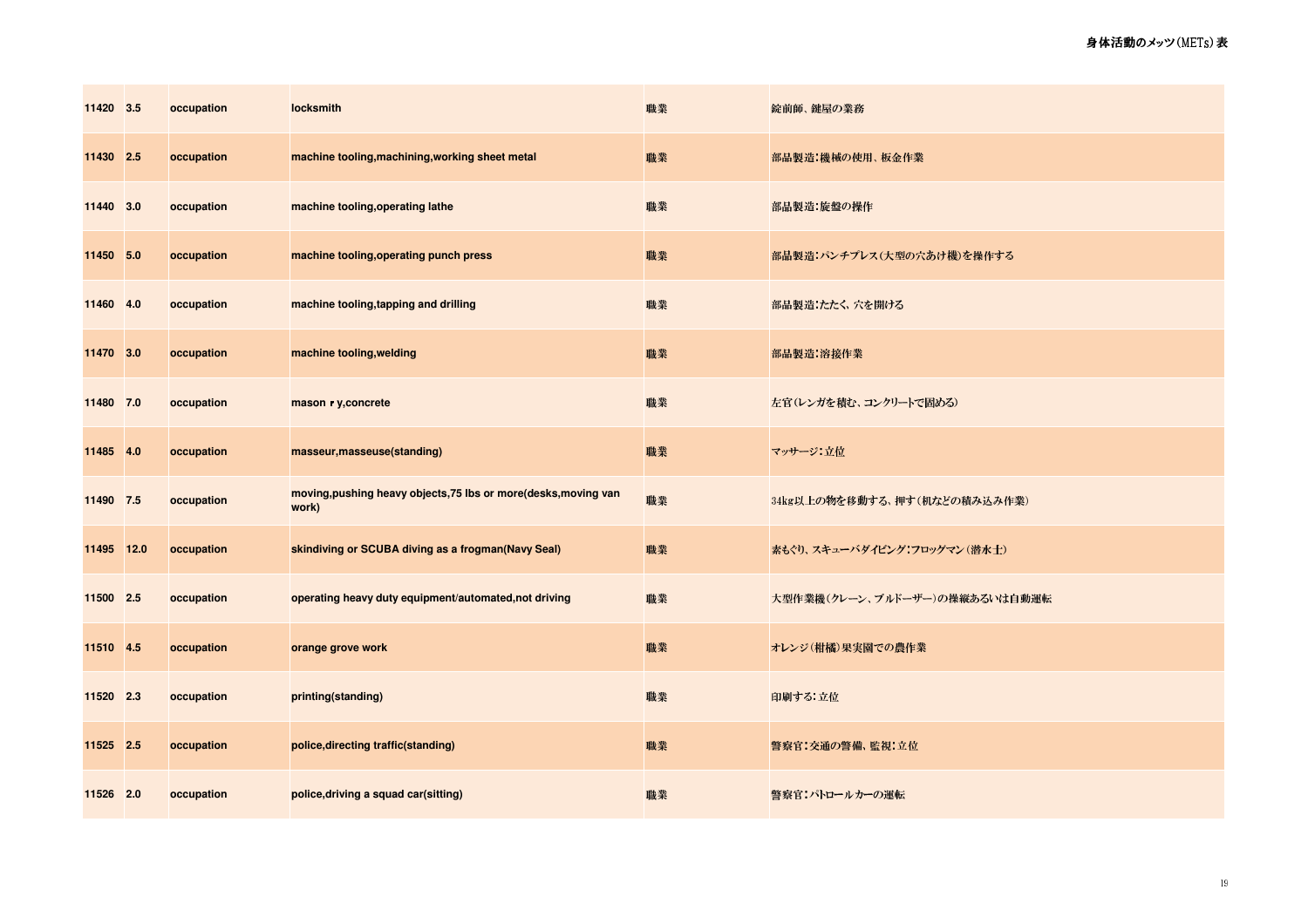| 11527 1.3 | occupation | police, riding in a squad car(sitting)                                                                                                                                                       | 職業 | 警察官:パトロールカーに乗車                                                |
|-----------|------------|----------------------------------------------------------------------------------------------------------------------------------------------------------------------------------------------|----|---------------------------------------------------------------|
| 11528 4.0 | occupation | police, making an arrest (standing)                                                                                                                                                          | 職業 | 警察官:逮捕する                                                      |
| 11530 2.5 | occupation | shoe repair, general                                                                                                                                                                         | 職業 | 一般的な靴の修理                                                      |
| 11540 8.5 | occupation | shoveling, digging ditches                                                                                                                                                                   | 職業 | シャベルですくう.溝を掘る                                                 |
| 11550 9.0 | occupation | shoveling, heavy (more than 16 pounds/minute)                                                                                                                                                | 職業 | シャベルですくう:きつい(7 3kg/分以上)                                       |
| 11560 6.0 | occupation | shoveling, light (less than 10 pounds/minute)                                                                                                                                                | 職業 | シャベルですくう:楽な(4 4kg/分以下)                                        |
| 11570 7.0 | occupation | shoveling, moderate (10 to 15 pounds/minute)                                                                                                                                                 | 職業 | シャベルですくう:ややきつい(4.5-6.8kg/分)                                   |
| 11580 1.5 | occupation | sitting - light office work, general (chemistry lab work, light use of<br>hand tools, watch repair or micro-assembly, light assembly/repair),<br>sitting, reading, driving at work           | 職業 | 座位作業:一般的なオフィスワーク、化学実験、簡単な手作業、時計の修理、小さな部品の組み立<br>て、 会議、読書、運転   |
| 11585 1.5 | occupation | sitting - meeting, general, and/or with talking involved, eatting at a<br>bussiness meeting                                                                                                  | 職業 | 座位作業:一般的な打ち合わせ、食事をしながらの打ち合わせ                                  |
| 11590 2.5 | occupation | sitting; moderate(heavy levers, riding mower/forklift, crane<br>operation), teaching stretching or yoga                                                                                      | 職業 | 座位作業(重い工具の使用、草刈り機、フォークリフト、クレーンの操縦、ストレッチやヨガの指導):<br>ややきつい労力    |
| 11600 2.3 | occupation | standing;light(bartending, store clerk, assembling, filing,<br>duplicating, putting up a Christmas tree), standing and talking at<br>work, changing clothes when teaching physical education | 職業 | 立位作業(バーテンダーや店員の業務、書類整理、コピーをとる、クリスマスツリーの飾りつけ、会話、<br>着替え):楽な労力  |
| 11610 3.0 | occupation | standing;light/moderate(assemble/repair heavy parts,welding,<br>stocking, auto repair, pack boxes for moving, etc), patient care(as in<br>nursing)                                           | 職業 | 立位作業(部品の組み立て、溶接、引っ越しの荷造り)、看護:軽いまたはややきつい労力                     |
| 11615 4.0 | occupation | lifting items continuously, 10-20 lbs, with limited walking or resting                                                                                                                       | 職業 | 4.5-9.1kgの物を持ち続ける.歩行や休憩を伴う                                    |
| 11620 3.5 | occupation | standing; moderate (assembling at fast rate, intermittent, lifting 50<br><b>Ibs, hitch/twisting ropes)</b>                                                                                   | 職業 | 立位作業:ややきつい(休息をはさみながら効率よく物を組み立てる、22 7kgの物をロープに引っ掛け<br>て 釣り上げる) |
| 11630 4.0 | occupation | standing; moderate/heavy(lifting more than 50 lbs, mason r<br>y, painting, paper hanging)                                                                                                    | 職業 | 立位作業:ややきついまたはきつい(22.7kg以上の物を持ち上げる、レンガを積み上げる、<br>壁紙を貼る)        |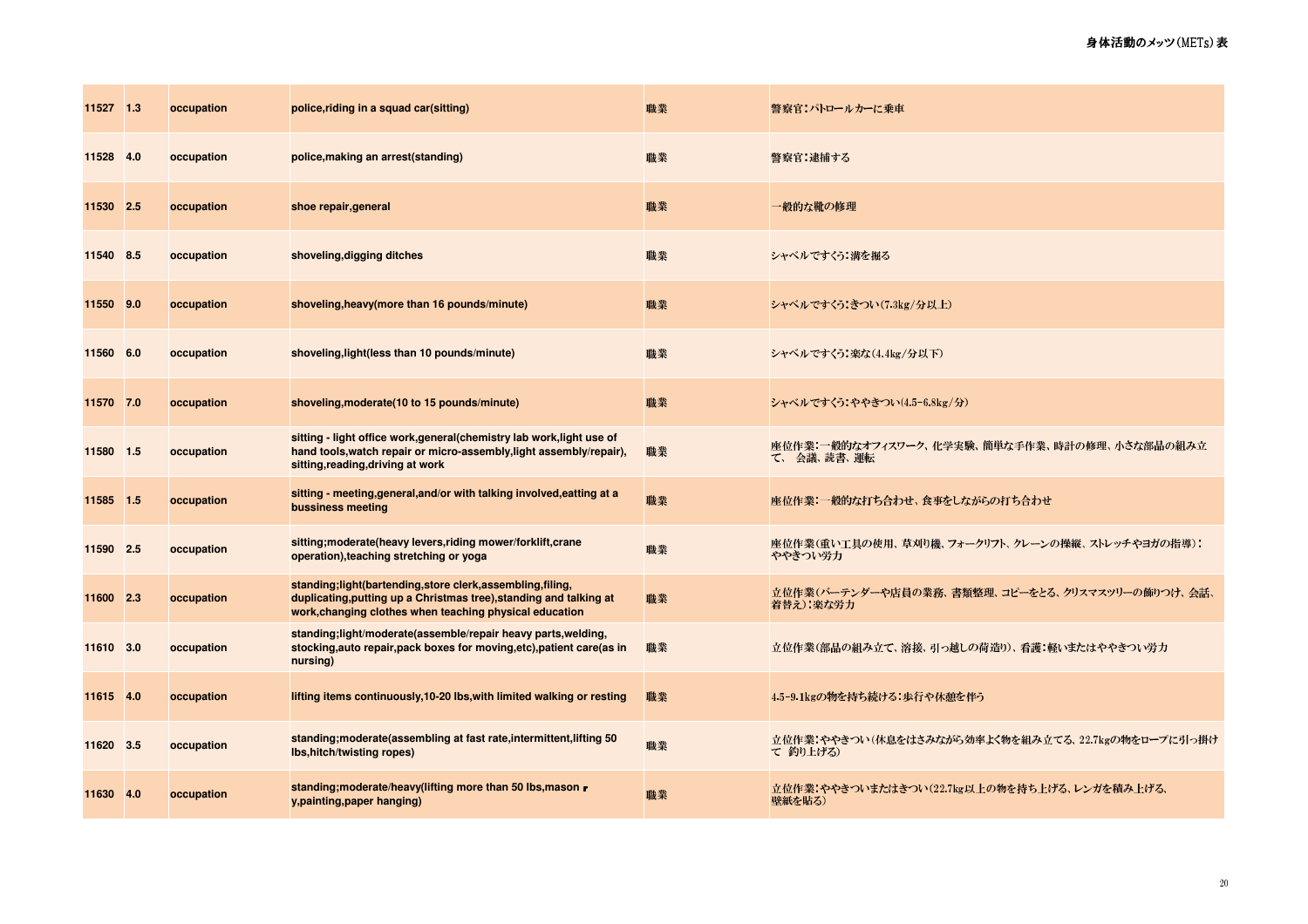| 11640 5.0  | occupation | steel mill, fett I ing                               | 職業 | 製鋼所:鋳物(溶かした金属を鋳型に流し込んで器物をつくること)    |
|------------|------------|------------------------------------------------------|----|------------------------------------|
| 11650 5.5  | occupation | steel mill, forging                                  | 職業 | 製鋼所:鍛冶                             |
| 11660 8.0  | occupation | steel mill, hand rolling                             | 職業 | 製鋼所:手で巻く                           |
| 11670 8.0  | occupation | steel mill, merchant mill rolling                    | 職業 | 製鋼所:粉砕機の使用                         |
| 11680 11.0 | occupation | steel mill, removing slag                            | 職業 | 製鋼所:スラグ(金属製錬する際に出る金属かす)を取り除く       |
| 11690 7.5  | occupation | steel mill, tending furnace                          | 職業 | 製鋼所:溶鉱炉の手入れ                        |
| 11700 5.5  | occupation | steel mill, tipping molds                            | 職業 | 製鋼所:鋳型(鋳物を鋳造するときに、溶かした金属を流し込む型)を返す |
| 11710 8.0  | occupation | steel mill, working in general                       | 職業 | 製鋼所での全般的な作業                        |
| 11720 2.5  | occupation | tailoring, cutting                                   | 職業 | 仕立て:裁断                             |
| 11730 2.5  | occupation | tailoring, general                                   | 職業 | 一般的な仕立て作業                          |
| 11740 2.0  | occupation | tailoring, hand sewing                               | 職業 | 仕立て:手縫い                            |
| 11750 2.5  | occupation | tailoring, machine sewing                            | 職業 | 仕立て:ミシンをかける                        |
| 11760 4.0  | occupation | tailoring, pressing                                  | 職業 | 仕立て:アイロンがけ                         |
| 11765 3.5  | occupation | tailoring, weaving                                   | 職業 | 仕立て 織る                             |
| 11766 6.5  | occupation | truck driving, loading and unloading truck(standing) | 職業 | トラックの荷物を積み下ろす:立位                   |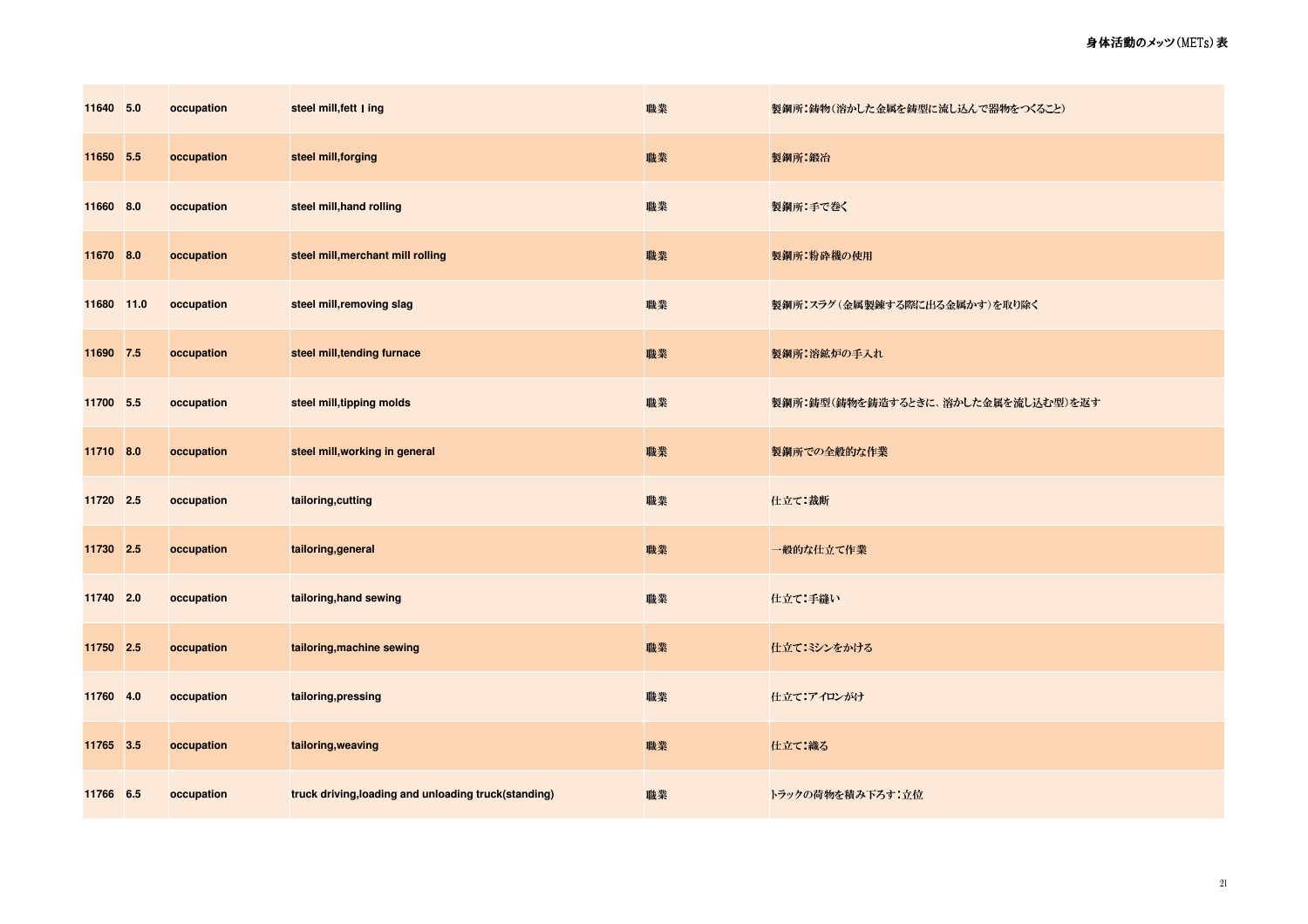| 11770 1.5 |     | occupation | typing, electric, manual or computer                                                 | 職業 | 入力作業                             |
|-----------|-----|------------|--------------------------------------------------------------------------------------|----|----------------------------------|
| 11780 6.0 |     | occupation | using heavy power tools such as pneumatic tools (jackhammers,<br>drills,etc)         | 職業 | 道具の利用:圧式動力工具の使用(削岩機やドリルなど)       |
| 11790 8.0 |     | occupation | using heavy tools(not power) such as shovel, pick, tunnel bar, spade                 | 職業 | 道具の利用:シャベルやピック、じょうご、鋤のような重い道具    |
| 11791 2.0 |     | occupation | walking on job, less than 2.0 mph(in office or lab area), very slow                  | 職業 | 仕事中の歩行:32km/時以下(屋内)、非常にゆっくり      |
| 11792 3.3 |     | occupation | walking on job, 3.0 mph, in office, moderate speed, not carrying<br>anything         | 職業 | 仕事中の歩行:4.8km/時(屋内)、ややはやい、何も持たずに  |
| 11793 3.8 |     | occupation | walking on job, 3.5 mph, in office, brisk speed, not carrying anything               | 職業 | 仕事中の歩行:5.6km/時(屋内)、きびきびと、何も持たずに  |
| 11795 3.0 |     | occupation | walking, 2.5 mph, slowly and carrying light objects less than<br>25 pounds           | 職業 | 歩行:4.0km/時、ゆっくりと113kg以下の軽いものを運ぶ  |
| 11796 3.0 |     | occupation | walking, gathering things at work, ready to leave                                    | 職業 | 歩行:職場で物を回収、出発の準備(身支度)            |
| 11800     | 4.0 | occupation | walking, 3.0 mph, moderately and carrying light objects less than 25<br><b>lbs</b>   | 職業 | 歩行:4.8km/時で11.3kg以下の軽い物を運ぶ       |
| 11805 4.0 |     | occupation | walking, pushing a wheelchair                                                        | 職業 | 歩行:車椅子を押す                        |
| 11810 4.5 |     | occupation | walking, 3.5 mph, brisky and carrying objects less than 25 pounds                    | 職業 | 歩く:5 6km/時で11 3kg以下の物を運ぶ:きびきびと   |
| 11820 5.0 |     | occupation | wa I king or walk downstairs or standing, carrying objects about 25<br>to 49 pounds  | 職業 | 歩行、階段降り、立位:約11.3-22.2kgのものを持ちながら |
| 11830 6.5 |     | occupation | walking or walk downstairs or standing, carrying objects about 50 to<br>74 pounds    | 職業 | 歩行、階段降り、立位:約22.7-33.6kgのものを持ちながら |
| 11840 7.5 |     | occupation | walking or walk downstairs or standing, carrying objects about 75 to<br>99 pounds    | 職業 | 歩行、階段降り、立位:約34.0-44.9kgのものを持ちながら |
| 11850 8.5 |     | occupation | walking or walk downstairs or standing, carrying objects about 100<br>pounds or over | 職業 | 歩行、階段降り、立位:約45 4kg以上のものを持ちながら    |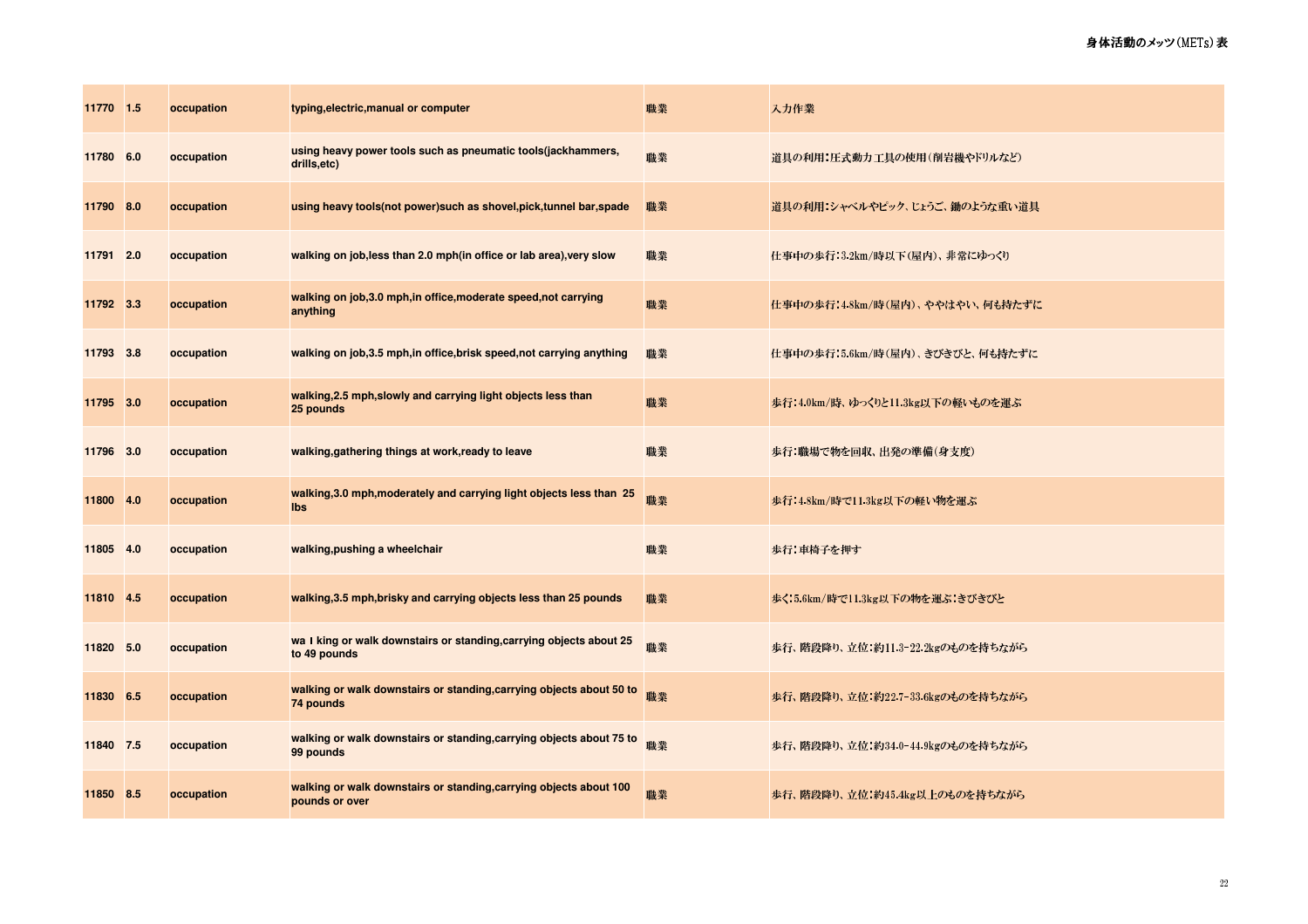| 11870 3.0  |      | occupation | working in scene shop, theater actor, backstage employee                             | 職業    | 劇場の作業場での仕事、映画俳優、舞台裏の仕事      |
|------------|------|------------|--------------------------------------------------------------------------------------|-------|-----------------------------|
| 11875 4.0  |      | occupation | teach physical education, exercise, sports classes (non-sport play)                  | 職業    | 体育、運動、スポーツ教室の指導(スポーツはしない)   |
| 11876 6.5  |      | occupation | teach physical education, exercise, sports classes (participate in the<br>class)     | 職業    | 体育、運動、スポーツ教室の指導(教室に参加する)    |
| 12010 6.0  |      | running    | jog/walk combination(jogging component of less than 10 minutes)<br>(Taylor Code 180) | ランニング | ジョギングと歩行の組み合わせ(ジョギングは10分以下) |
| 12020 7.0  |      | running    | jogging, general                                                                     | ランニング | 一般的なジョギング                   |
| 12025 8.0  |      | running    | jogging, in place                                                                    | ランニング | ジョギング その場で                  |
| 12027 4.5  |      | running    | jogging on a mini-tramp                                                              | ランニング | ジョギング:ミニトランポリンの上で           |
| 12030      | 8.0  | running    | running,5 mph(12 min/mile)                                                           | ランニング | ランニング:8.0km/時、133m/分        |
| 12040 9.0  |      | running    | running, 5.2 mph (11.5 min/mile)                                                     | ランニング | ランニング:8.4km/時、140m/分        |
| 12050      | 10.0 | running    | running, 6 mph(10 min/mile)                                                          | ランニング | ランニング:9.7km/時、162m/分        |
| 12060 11.0 |      | running    | running, 6.7 mph (9 min/mile)                                                        | ランニング | ランニング:10.8km/時、180m/分       |
| 12070 11.5 |      | running    | running,7 mph(8.5 min/mile)                                                          | ランニング | ランニング:11 3km/時、188m/分       |
| 12080 12.5 |      | running    | running, 7.5 mph (8 min/mile)                                                        | ランニング | ランニング:12.1km/時、202m/分       |
| 12090 13.5 |      | running    | running 8 mph(7.5 min/mile)                                                          | ランニング | ランニング:12.9km/時、215m/分       |
| 12100 14.0 |      | running    | running8.6 mph(7 min/mile)                                                           | ランニング | ランニング:138km/時、230m/分        |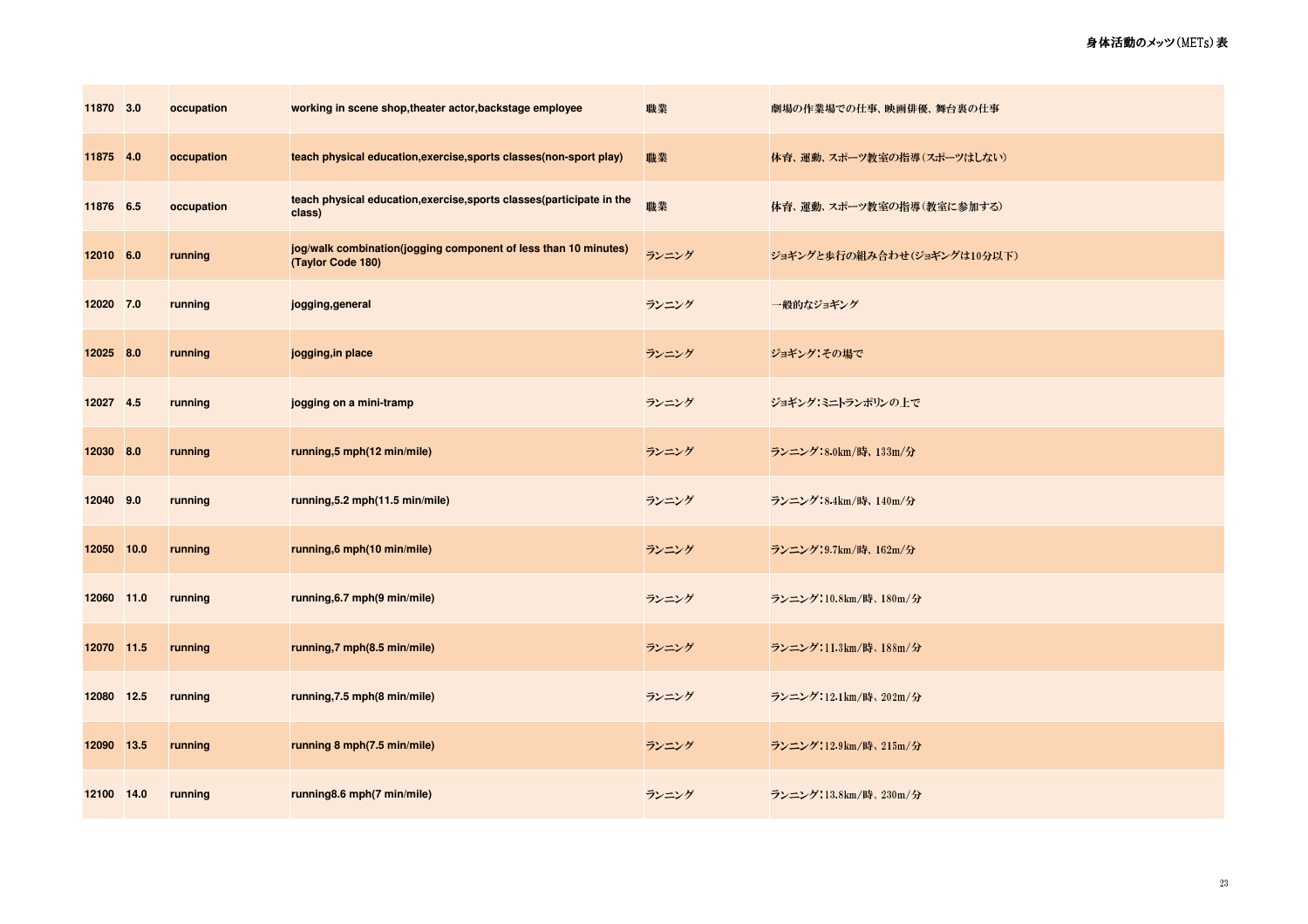| 12110 15.0 | running   | running9 mph(6.5 min/mile)                   | ランニング  | ランニング:14.5km/時、242m/分  |
|------------|-----------|----------------------------------------------|--------|------------------------|
| 12120 16.0 | running   | running, 10 mph(6 min/mile)                  | ランニング  | ランニング:16.1km/時、268m/分  |
| 12130 18.0 | running   | running, 10.9 mph(5.5 min/mile)              | ランニング  | ランニング:17.5km/時、292m/分  |
| 12140 9.0  | running   | running, cross country                       | ランニング  | ランニング・クロスカントリー         |
| 12150 8.0  | running   | running(Taylor Code 200)                     | ランニング  | ランニング                  |
| 12170 15.0 | running   | running, stairs, up                          | ランニング  | ランニング:階段を上がる           |
| 12180 10.0 | running   | running, on a track, team practice           | ランニング  | ランニング・トラック、チーム練習       |
| 12190 8.0  | running   | running, training, pushing a wheelchair      | ランニング  | ランニング:トレーニング、車椅子を押す    |
| 13000 2.0  | self care | standing - getting ready for bed, in general | セルフケアー | 立位:就寝の準備をする            |
| 13009 1.0  | self care | sitting on toilet                            | セルフケアー | トイレ:座位                 |
| 13010 1.5  | self care | bathing(sitting)                             | セルフケアー | 入浴 座位                  |
| 13020 2.0  | self care | dressing, undressing (standing or sitting)   | セルフケアー | 服を着る、脱ぐ:立位または座位        |
| 13030 1.5  | self care | eating(sitting)                              | セルフケアー | 食事をする 座位               |
| 13035 2.0  | self care | talking and eating or eating only(standing)  | セルフケアー | 会話をしながら食事をするまたは食事のみ:立位 |
| 13036 1.0  | self care | taking medication, sitting or standing       | セルフケアー | 薬を飲む:座位または立位           |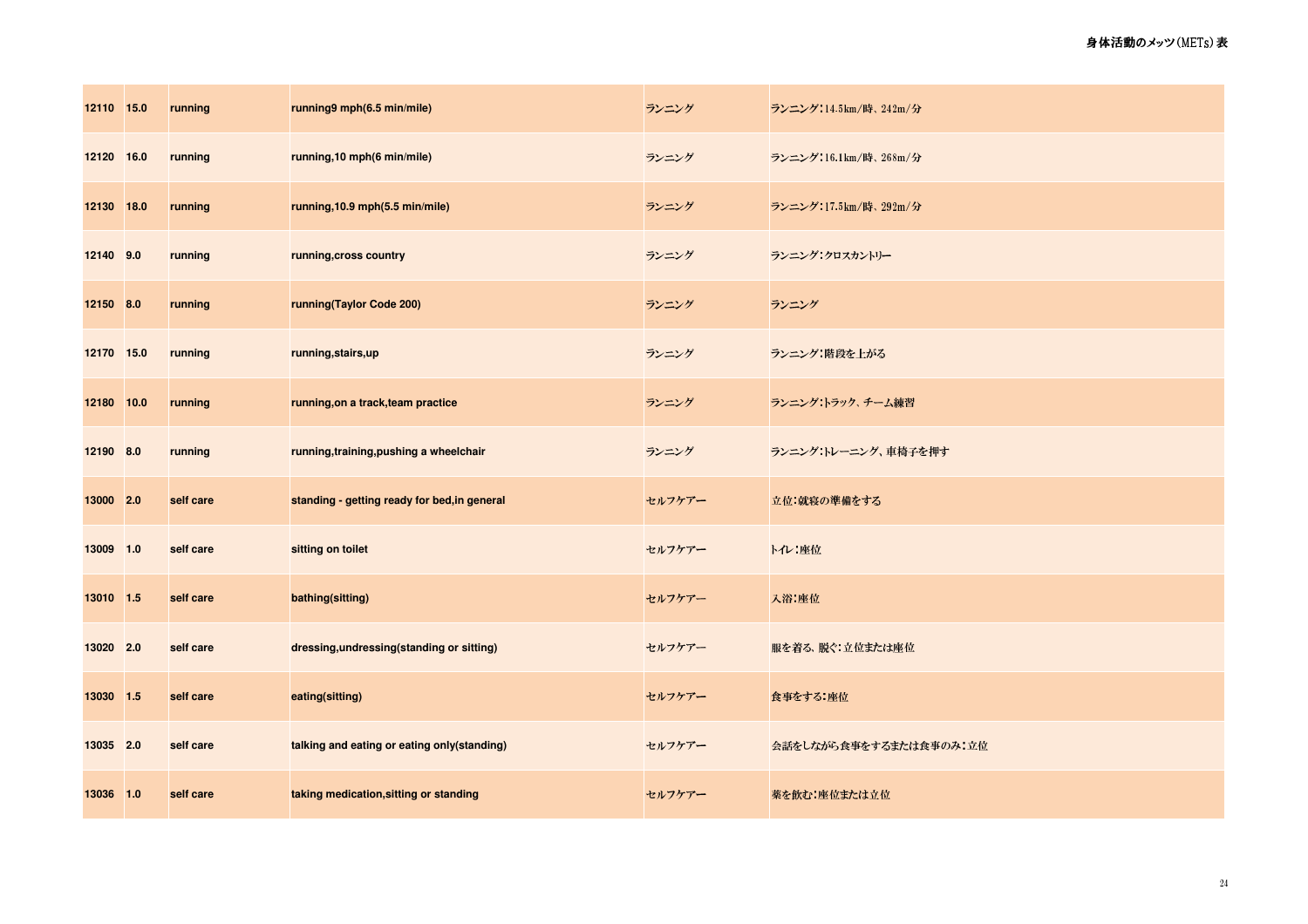| 13040 2.0 | self care       | grooming(washing,shaving,brushing teeth,urinating,washing<br>hands, putting on make-up), sitting or standing | セルフケアー | 身支度する(洗顔、ひげ剃り、歯磨き、手洗い、化粧):座位または立位 |
|-----------|-----------------|--------------------------------------------------------------------------------------------------------------|--------|-----------------------------------|
| 13045 2.5 | self care       | hairstyling                                                                                                  | セルフケアー | 髪型を整える                            |
| 13046 1.0 | self care       | having hair or nails done by someone else, sitting                                                           | セルフケアー | ヘアーカットやネイルアートをしてもらう:座位            |
| 13050 2.0 | self care       | showering, toweling off(standing)                                                                            | セルフケアー | シャワーを浴びる、タオルで拭く:座位                |
| 14010 1.5 | sexual activity | active, vigorous effort                                                                                      | 性行動    | 激しいセックス                           |
| 14020 1.3 | sexual activity | general, moderate effort                                                                                     | 性行動    | 一般的なセックス                          |
| 14030 1.0 | sexual activity | passive, light effort, kissing, hugging                                                                      | 性行動    | 穏やかなセックス、キスする、抱きしめる               |
| 15010 3.5 | sports          | archery(non-hunting)                                                                                         | スポーツ   | アーチェリー:狩猟ではない                     |
| 15020 7.0 | sports          | badminton, competitive (Taylor Code 450)                                                                     | スポーツ   | バドミントン 競技                         |
| 15030 4.5 | sports          | badminton, social singles and doubles, general                                                               | スポーツ   | バドミントン:非競技(レクリエーション的な)のシングルとダブルス  |
| 15040 8.0 | sports          | basketball, game (Taylor Code 480)                                                                           | スポーツ   | バスケットボール 試合                       |
| 15050 6.0 | sports          | basketball, non-game, general (Taylor Code 480)                                                              | スポーツ   | バスケットボール:試合ではない、一般的な              |
| 15060 7.0 | sports          | basketball, officiating (Taylor Code 500)                                                                    | スポーツ   | バスケットボール:審判をする                    |
| 15070 4.5 | sports          | basketball, shooting baskets                                                                                 | スポーツ   | バスケットボール・シュート練習                   |
| 15075 6.5 | sports          | basketball, wheelchair                                                                                       | スポーツ   | バスケットボール:車椅子                      |

25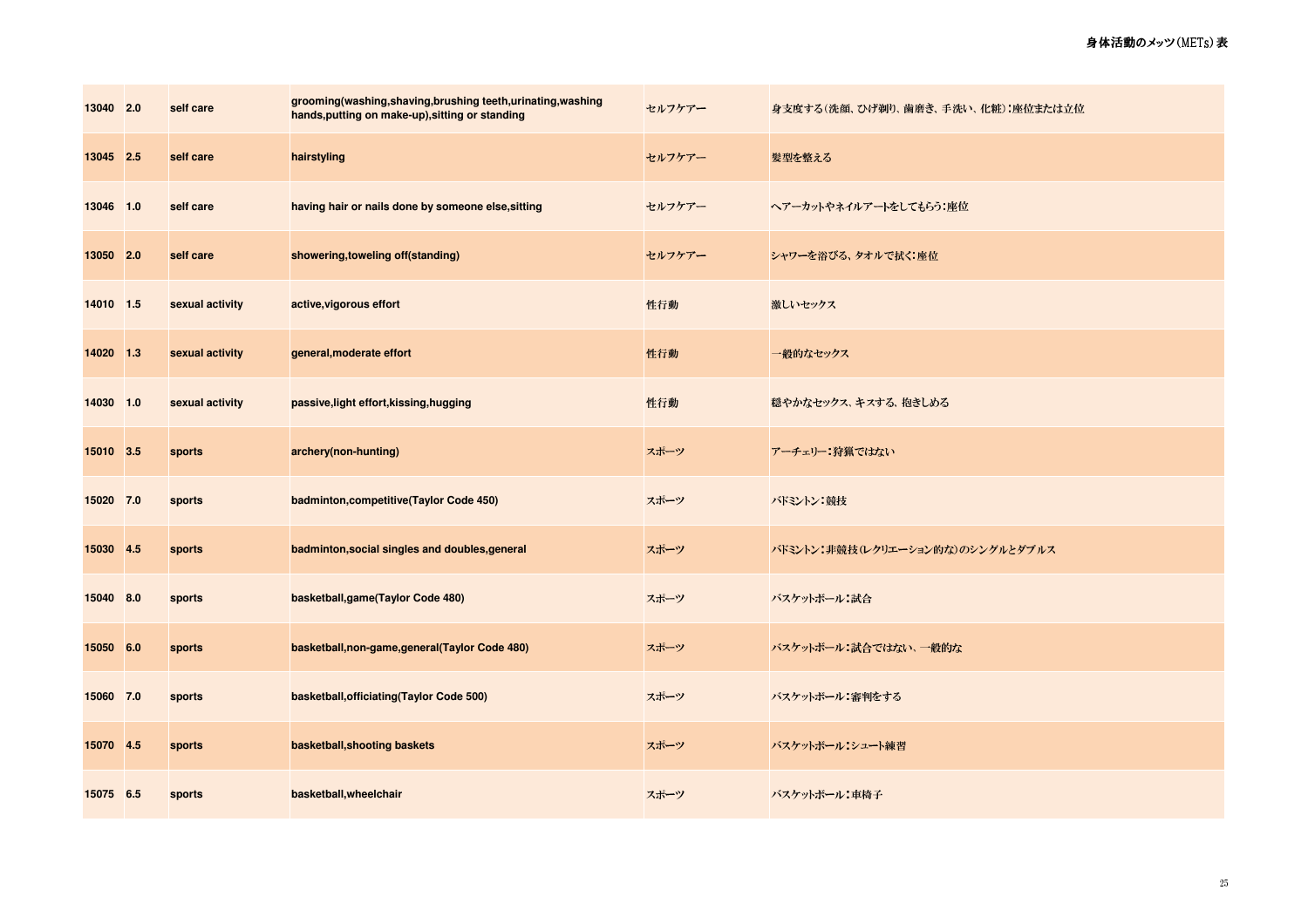| 15080 2.5  | sports | billiards                                                                                                            | スポーツ | ビリヤード                                                          |
|------------|--------|----------------------------------------------------------------------------------------------------------------------|------|----------------------------------------------------------------|
| 15090 3.0  | sports | bowling(Taylor Code 390)                                                                                             | スポーツ | ボウリング                                                          |
| 15100 12.0 | sports | boxing, in ring, general                                                                                             | スポーツ | ボクシング:リング上で、一般的な                                               |
| 15110 6.0  | sports | boxing, punching bag                                                                                                 | スポーツ | ボクシング サンドバッグを用いて                                               |
| 15120 9.0  | sports | boxing, sparring                                                                                                     | スポーツ | ボクシング:スパーリング                                                   |
| 15130 7.0  | sports | broomball                                                                                                            | スポーツ | ブルームボール(スケートシューズを使用しないアイスホッケー)                                 |
| 15135 5.0  | sports | children's games(hopscotch,4-square,dodge ball,playground<br>apparatus,t-ball,tetherball,marbles,jacks,acrace games) | スポーツ | こどもの遊び(石蹴り、フォースクエア、ドッジボール、遊び場の器具、T-ボール、テザーボール、<br>ビー玉遊び、ジャックス) |
| 15140 4.0  | sports | coaching:football,soccer,basketball,baseball,swimming,etc.                                                           | スポーツ | コーチをする ラグビー、サッカー、バスケットボール、野球、水泳 など                             |
| 15150 5.0  | sports | cricket(batting,bowling)                                                                                             | スポーツ | クリケット:打つ、投げる                                                   |
| 15160 2.5  | sports | croquet                                                                                                              | スポーツ | クロケット(英国発祥のボール遊び)                                              |
| 15170 4.0  | sports | curling                                                                                                              | スポーツ | カーリング                                                          |
| 15180 2.5  | sports | darts, wall or lawn                                                                                                  | スポーツ | ダーツ                                                            |
| 15190 6.0  | sports | drag racing, pushing or driving a car                                                                                | スポーツ | ドラッグレース                                                        |
| 15200 6.0  | sports | fencing                                                                                                              | スポーツ | フェンシング                                                         |
| 15210 9.0  | sports | football, competitive                                                                                                | スポーツ | アメリカンフットボール:競技                                                 |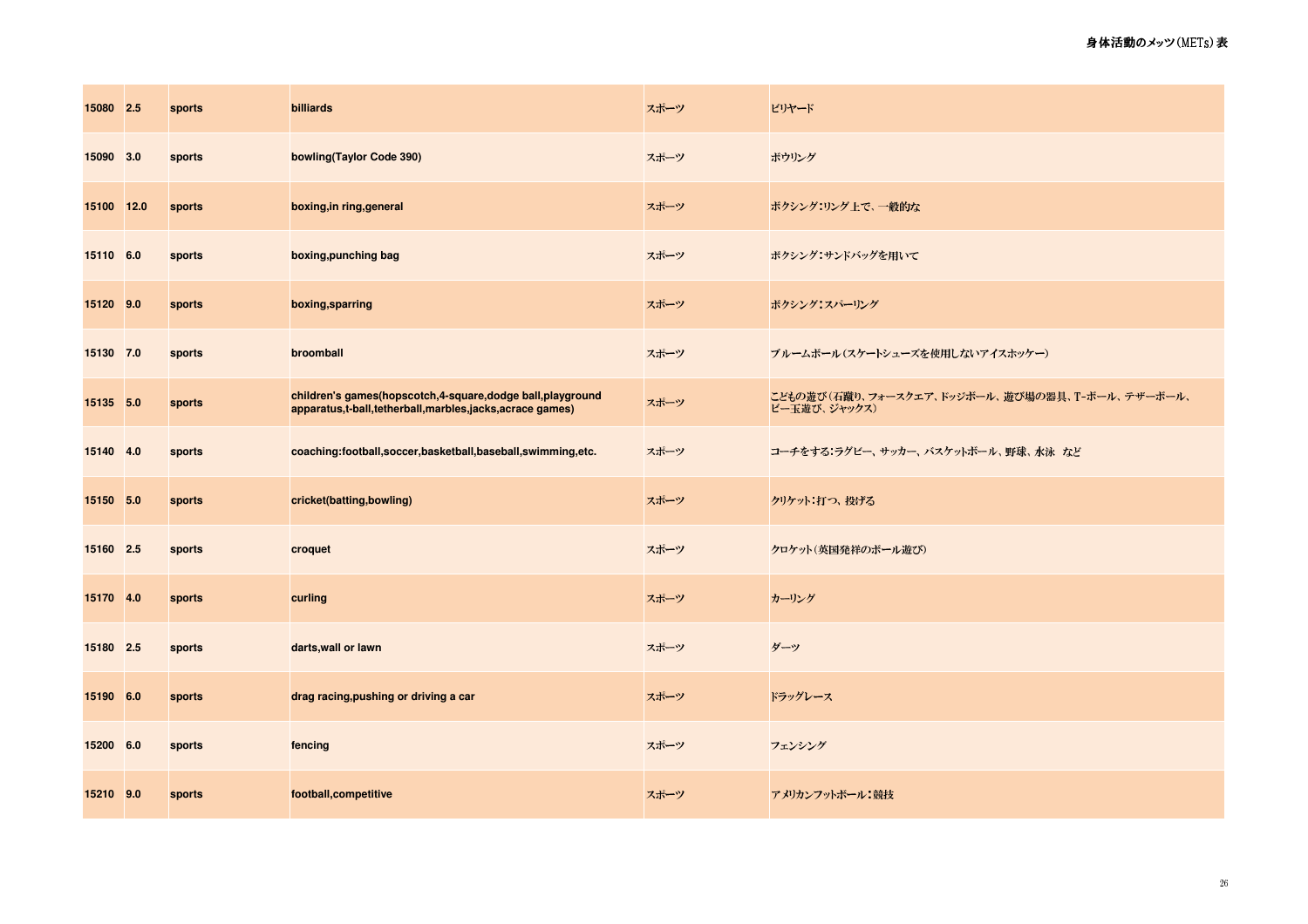| 15230 8.0  | sports | football, touch, flag, general (Taylor Code 510)                           | スポーツ | アメリカンフットボール:タッチフットボール、フラッグフットボール |
|------------|--------|----------------------------------------------------------------------------|------|----------------------------------|
| 15235 2.5  | sports | football or baseball, playing catch                                        | スポーツ | アメリカンフットボールまたは野球:キャッチボール         |
| 15240 3.0  | sports | frisbee playing, general                                                   | スポーツ | 一般的なフリスビー:レクリエーション               |
| 15250 8.0  | sports | frisbee,ultimate                                                           | スポーツ | アルティメットフリスビー                     |
| 15255 4.5  | sports | golf, general                                                              | スポーツ | 一般的なゴルフ                          |
| 15265 4.5  | sports | golf, walking and carrying clubs(See footnote at end of the<br>Compendium) | スポーツ | ゴルフ:クラブを持って歩行                    |
| 15270 3.0  | sports | golf, miniature, driving range                                             | スポーツ | ゴルフ:練習場(打ちっぱなしゴルフ)               |
| 15285 4.3  | sports | golf, walking and pulling clubs(See footnote at end of the<br>Compendium)  | スポーツ | ゴルフ:クラブを手で引きながら歩く                |
| 15290 3.5  | sports | golf, using power cart(Taylor Code 071)                                    | スポーツ | ゴルフ:パワーカートを使う                    |
| 15300 4.0  | sports | gymnastics, general                                                        | スポーツ | 体操                               |
| 15310 4.0  | sports | hack y sack                                                                | スポーツ | ハッキーサック                          |
| 15320 12.0 | sports | handball, general (Taylor Code 520)                                        | スポーツ | ハンドボール                           |
| 15330 8.0  | sports | handball, team                                                             | スポーツ | ハンドボール:チーム練習                     |
| 15340 3.5  | sports | hand gliding                                                               | スポーツ | ハングライダー                          |
| 15350 8.0  | sports | hocky, field                                                               | スポーツ | フィールドホッケー                        |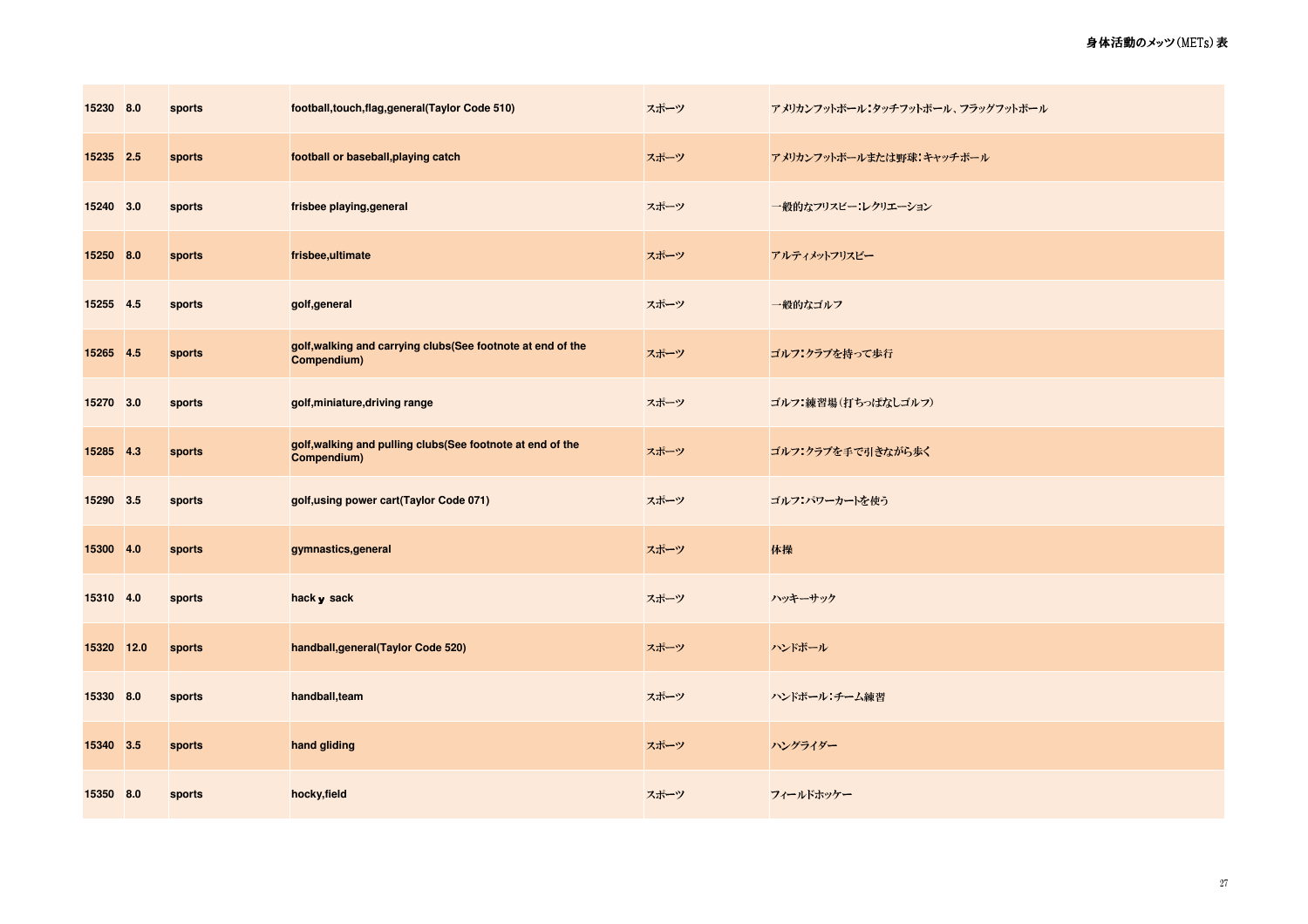| 15360 8.0  | sports | hocky,ice                                          | スポーツ | アイスホッケー                 |
|------------|--------|----------------------------------------------------|------|-------------------------|
| 15370 4.0  | sports | horseback riding, general                          | スポーツ | 一般的な乗馬                  |
| 15380 3.5  | sports | horseback riding, sadd   ing horse, grooming horse | スポーツ | 乗馬:鞍をつけた馬、訓練された馬        |
| 15390 6.5  | sports | horseback riding, trotting                         | スポーツ | 乗馬:速歩競馬                 |
| 15400 2.5  | sports | horseback riding, walking                          | スポーツ | 乗馬:歩行                   |
| 15410 3.0  | sports | horseback riding, quoits                           | スポーツ | 乗馬:輪投げ                  |
| 15420 12.0 | sports | jai alai                                           | スポーツ | ハイアライ                   |
| 15430 10.0 | sports | judo, jujitsu, karate, kick boxing, tae kwan do    | スポーツ | 柔道、柔術、空手、キックボクシング、テコンドー |
| 15440 4.0  | sports | juggling                                           | スポーツ | ジャグリング                  |
| 15450 7.0  | sports | kickball                                           | スポーツ | キックボール                  |
| 15460 8.0  | sports | lacrosse                                           | スポーツ | ラクロス                    |
| 15470 4.0  | sports | motor-cross                                        | スポーツ | モトクロス                   |
| 15480 9.0  | sports | orienteering                                       | スポーツ | オリエンテーリング               |
| 15490 10.0 | sports | paddleball, competitive                            | スポーツ | パドルボール 競技               |
| 15500 6.0  | sports | paddleball, casual, general (Taylor Code 460)      | スポーツ | パドルボール:軽い               |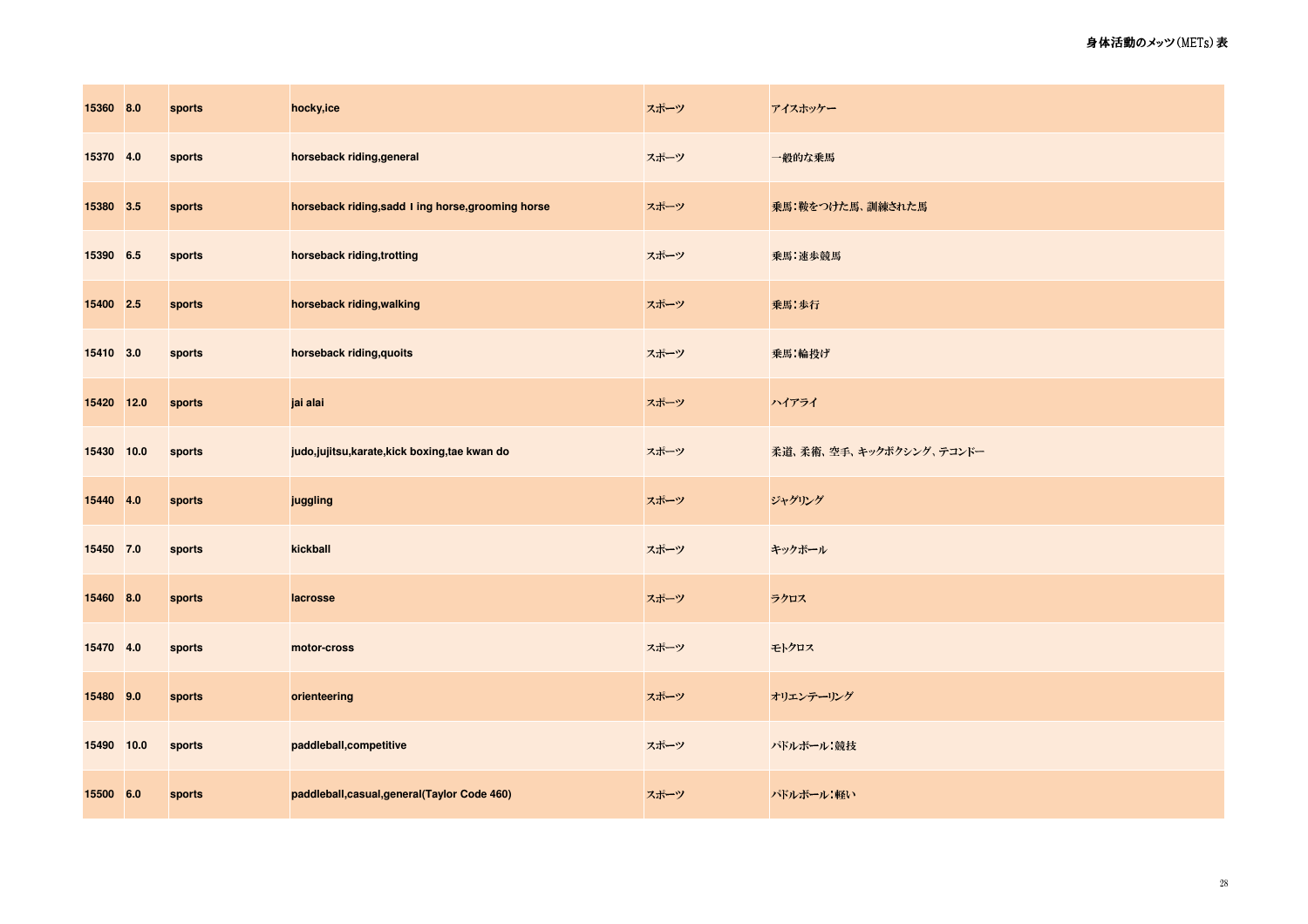| 15510 8.0  | sports | polo                                           | スポーツ | ポロ(馬上競技)                                                |
|------------|--------|------------------------------------------------|------|---------------------------------------------------------|
| 15520 10.0 | sports | racquetball, competitive                       | スポーツ | ラケットボール 競技                                              |
| 15530 7.0  | sports | racquetball, casual, general (Taylor Code 470) | スポーツ | ラケットボール:軽い                                              |
| 15535 11.0 | sports | rock climbing, ascending rock                  | スポーツ | ロッククライミング:岩に登る                                          |
| 15540 8.0  | sports | rock climbing, rappelling                      | スポーツ | ロッククライミング:懸垂降下する                                        |
| 15550 12.0 | sports | rope jumping, fast                             | スポーツ | ロープジャンピング(縄跳び):速い                                       |
| 15551 10.0 | sports | rope jumping, moderate, general                | スポーツ | ロープジャンピング (縄跳び) : やや速い                                  |
| 15552 8.0  | sports | rope jumping, slow                             | スポーツ | ロープジャンピング(縄跳び):ゆっくり                                     |
| 15560 10.0 | sports | rugby                                          | スポーツ | ラグビー                                                    |
| 15570 3.0  | sports | shuffleboard, lawn bowling                     | スポーツ | シャッフルボード、ローンボウリング(平らな芝生の上で偏った重心の木製やゴム製のボウルを投げる<br>スポーツ) |
| 15580 5.0  | sports | skateboarding                                  | スポーツ | スケートボード                                                 |
| 15590 7.0  | sports | skating, roller (Taylor Code360)               | スポーツ | ローラースケート                                                |
| 15591 12.5 | sports | roller blanding(in-line skating)               | スポーツ | ローラーブレード                                                |
| 15600 3.5  | sports | sky diving                                     | スポーツ | スカイダイビング                                                |
| 15605 10.0 | sports | soccer,competitive                             | スポーツ | サッカー:競技                                                 |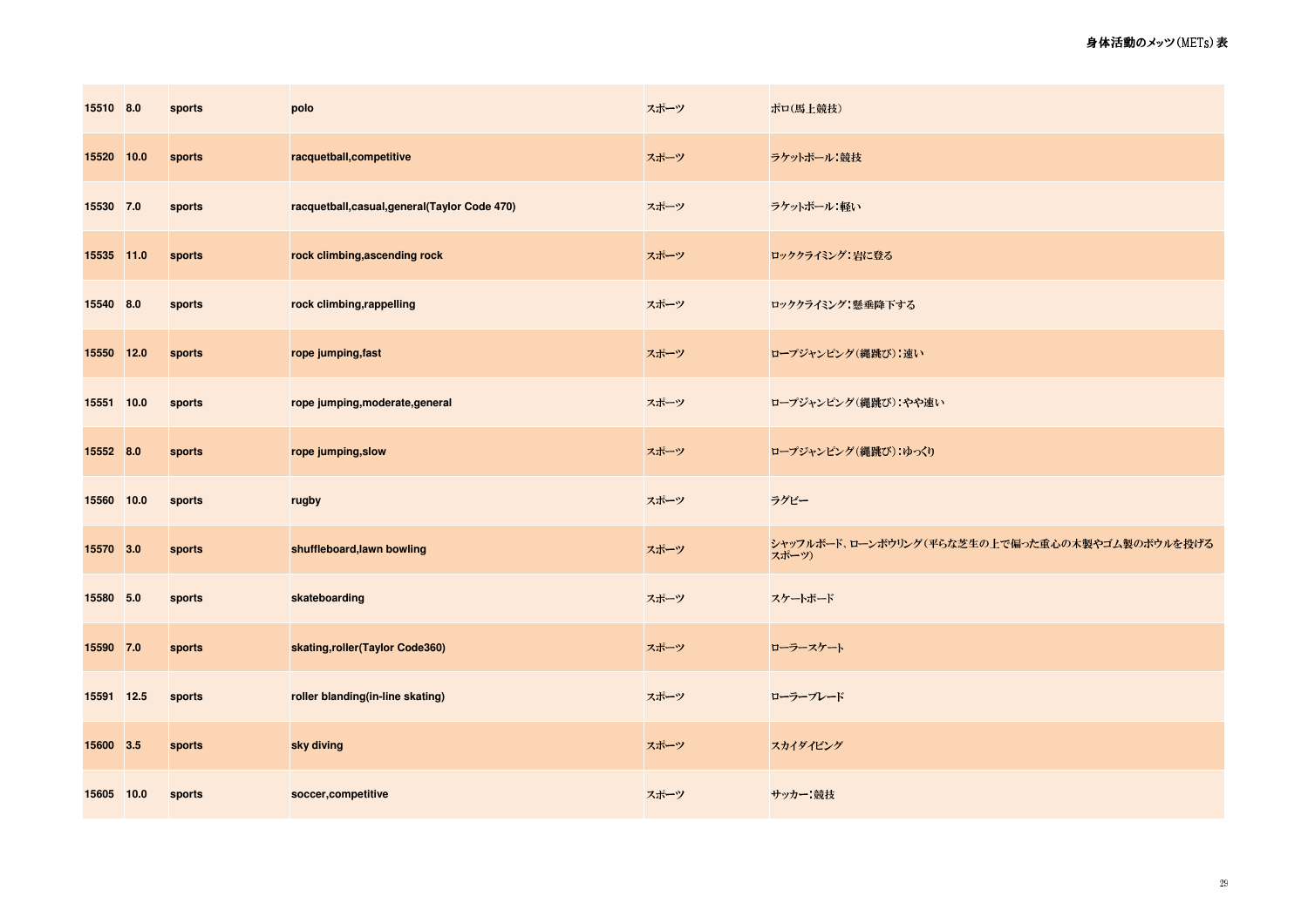| 15610 7.0  | sports | soccer, casual, general (Taylor Code 360)                           | スポーツ | サッカー:軽い                     |
|------------|--------|---------------------------------------------------------------------|------|-----------------------------|
| 15620 5.0  | sports | softball or baseball, fast or slow pitch, general (Taylor Code 440) | スポーツ | ソフトボールまたは野球:一般的な            |
| 15630 4.0  | sports | softball, officiating                                               | スポーツ | ソフトボール 審判をする                |
| 15640 6.0  | sports | softball, pitching                                                  | スポーツ | ソフトボール 投げる                  |
| 15650 12.0 | sports | squash(Taylor Code530)                                              | スポーツ | スカッシュ                       |
| 15660 4.0  | sports | table tennis, ping pong (Taylor Code 410)                           | スポーツ | 卓球                          |
| 15670 4.0  | sports | tai chi                                                             | スポーツ | 太極拳                         |
| 15675 7.0  | sports | tennis, general                                                     | スポーツ | テニス:一般的な                    |
| 15680 6.0  | sports | tennis, doubles (Taylor Code 430)                                   | スポーツ | テニス ダブルス                    |
| 15685 5.0  | sports | tennis, doubles                                                     | スポーツ | テニス:ダブルス                    |
| 15690 8.0  | sports | tennis, singles (Taylor Code 420)                                   | スポーツ | テニス・シングルス                   |
| 15700 3.5  | sports | trampoline                                                          | スポーツ | トランポリン                      |
| 15710 4.0  | sports | volleyball(Taylor Code 400)                                         | スポーツ | バレーボール                      |
| 15711 8.0  | sports | volleyball, competitive, in gymnasium                               | スポーツ | バレーボール:競技、体育館内              |
| 15720 3.0  | sports | volleyball, non-competitive, 6-9 member tcam, general               | スポーツ | バレーボール:6-9人チーム(レクリエーションとして) |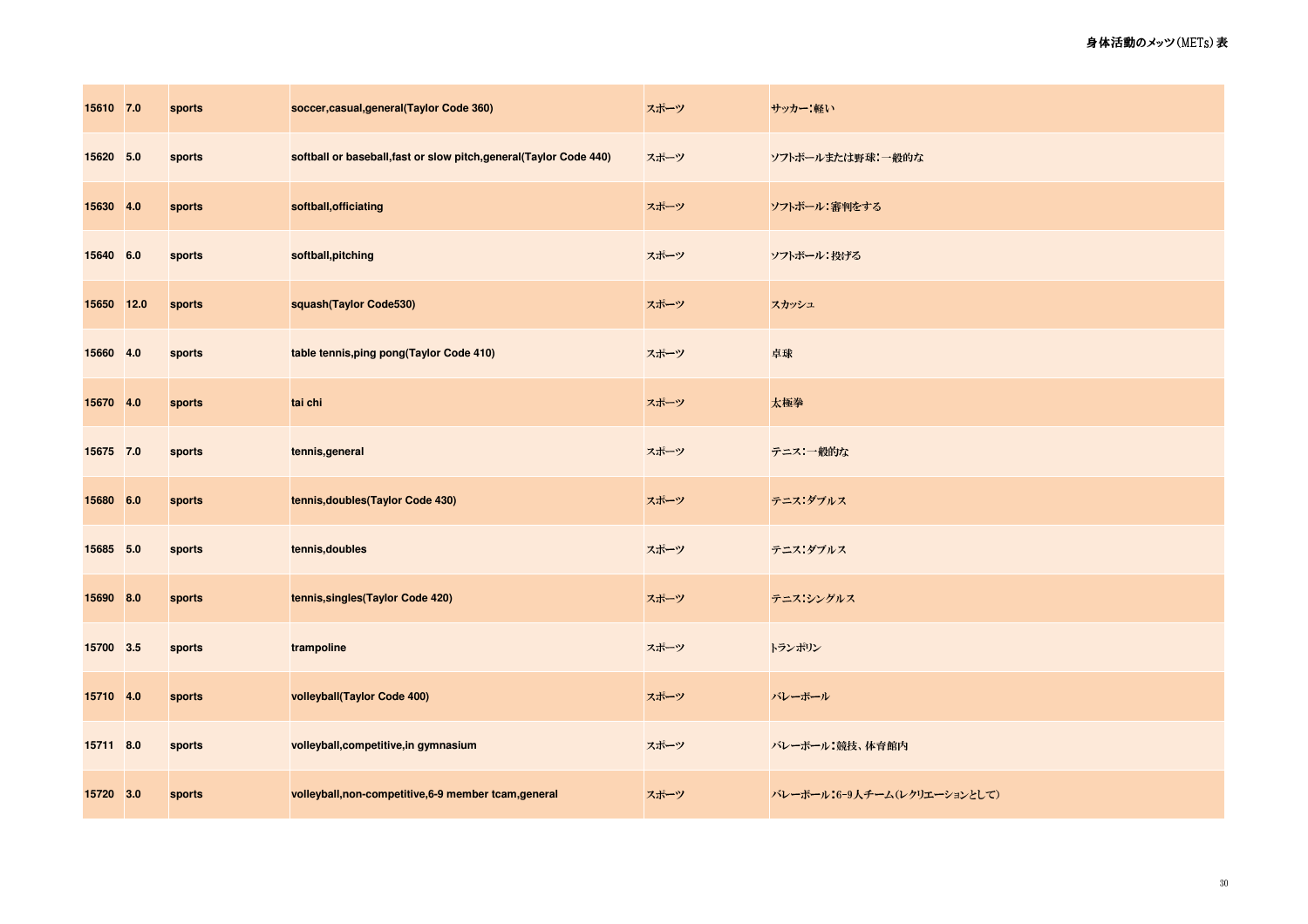| 15725 8.0  | sports         | volleyball, beach                                                             | スポーツ | バレーボール・ビーチ                          |
|------------|----------------|-------------------------------------------------------------------------------|------|-------------------------------------|
| 15730 6.0  | sports         | wrestling(one match $=$ 5 minutes)                                            | スポーツ | レスリング(1試合=5分)                       |
| 15731 7.0  | sports         | wallyball, general                                                            | スポーツ | ワリーボール                              |
| 15732 4.0  | sports         | track and field(shot, discus, hammer throw)                                   | スポーツ | 陸上競技:砲丸、円盤投げ、ハンマー投げ                 |
| 15733 6.0  | sports         | track and field(high jump,long jump,javelin,pole vault)                       | スポーツ | 陸上競技:高跳び、幅跳び、槍投げ、棒高跳び               |
| 15734 10.0 | sports         | track and field(steeplechase, hurdles)                                        | スポーツ | 陸上競技:障害物競走(3000m障害)、ハードル            |
| 16010 2.0  | transportation | automobile or light truck(not a semi)                                         | 運搬   | 自転車または軽トラックの運転                      |
| 16015 1.0  | transportation | riding in a car or truck                                                      | 運搬   | 自動車またはトラックに乗車                       |
| 16016 1.0  | transportation | riding in a bus                                                               | 運搬   | バスに乗車                               |
| 16020 2.0  | transportation | flying airplane                                                               | 運搬   | 飛行機の操縦                              |
| 16030 2.5  | transportation | motor scooter, motorcycle                                                     | 運搬   | スクーター、オートバイに乗る                      |
| 16040 6.0  | transportation | pushing plane in and out of hangar                                            | 運搬   | 格納庫から小型飛行機を押しだす、押し戻す                |
| 16050 3.0  | transportation | driving heavy truck, tractor, bus                                             | 運搬   | 大型トラック、トラクター、バスを運転する                |
| 17010 7.0  | walking        | backpacking(Taylor Code 050)                                                  | 歩く   | リュックサックを背負って歩く                      |
| 17020 3.5  | walking        | carrying infant or 15 pound load(e.g.suitcase), level ground or<br>downstairs | 歩く   | 荷物を運ぶ:幼児または6.8kgの荷物(水平な場所または階段を降りる) |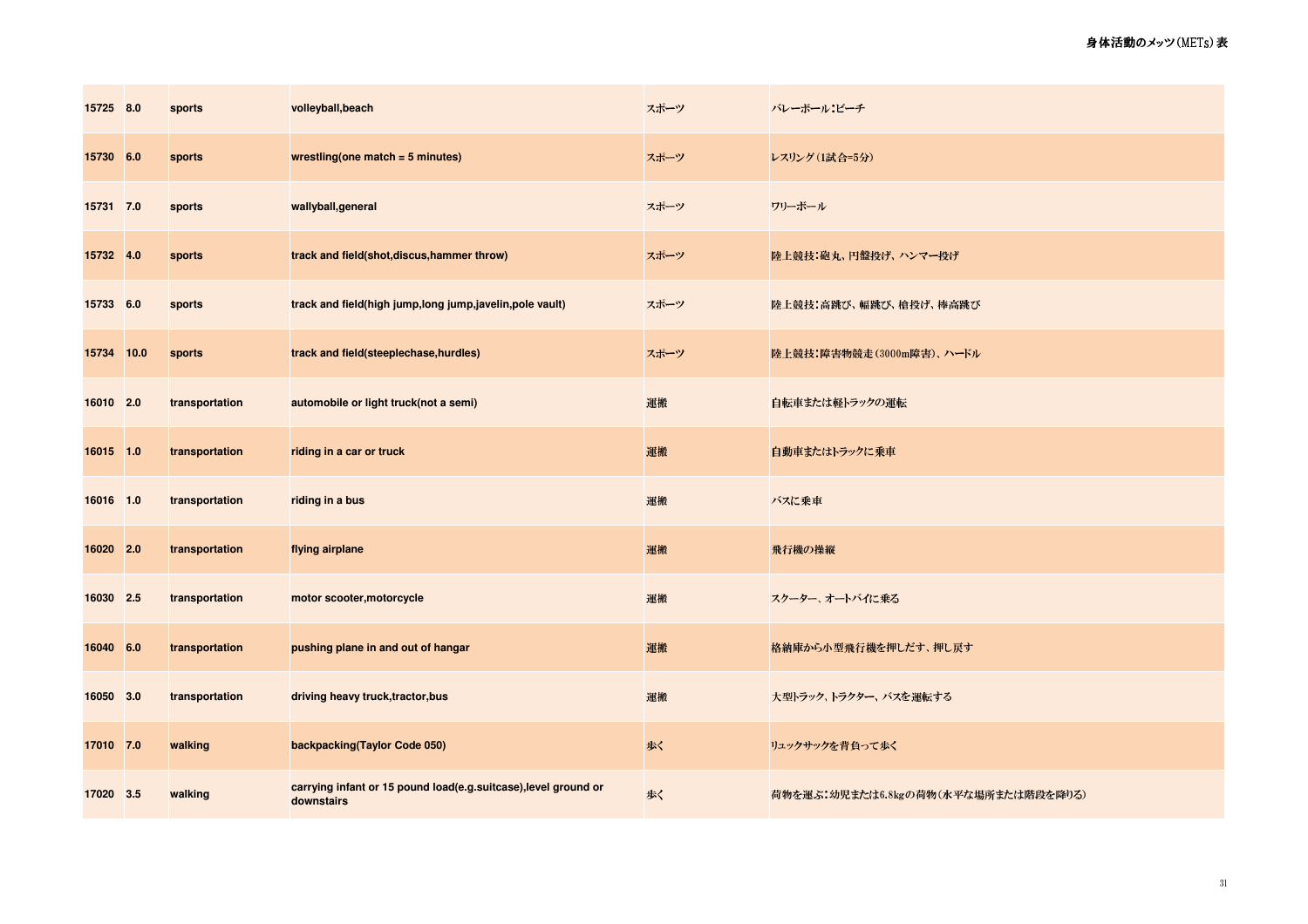| 17025 9.0  | walking | carrying load upstairs, general         | 歩く | 荷物を運ぶ:二階へ運ぶ             |
|------------|---------|-----------------------------------------|----|-------------------------|
| 17026 5.0  | walking | carrying 1 to 15 lb load, upstairs      | 歩く | 荷物を運ぶ:約0.5~6.8kg        |
| 17027 6.0  | walking | carrying 16 to 24 lb load, upstairs     | 歩く | 荷物を運ぶ:約7.3~10.9kg       |
| 17028 8.0  | walking | carrying 25 to 49 lb load, upstairs     | 歩く | 荷物を運ぶ:約11.3~22.2kg      |
| 17029 10.0 | walking | carrying 50 to 74 lb load, upstairs     | 歩く | 荷物を運ぶ:約22.7~33 6kg      |
| 17030 12.0 | walking | carrying 74+ Ib load, upstairs          | 歩く | 荷物を運ぶ:約33 7kg以上         |
| 17031 3.0  | walking | loading/unloading a car                 | 歩く | 車の荷を積む、降ろす              |
| 17035 7.0  | walking | climbing hills with 0 to 9 pound load   | 歩く | 山を登る:0~4.1kgの荷物を背負って    |
| 17040 7.5  | walking | climbing hills with 10 to 20 pound load | 歩く | 山を登る.4.5~9.1kgの荷物を背負って  |
| 17050 8.0  | walking | climbing hills with 21 to 42 pound load | 歩く | 山を登る:9.5~19.1kgの荷物を背負って |
| 17060 9.0  | walking | climbing hills with 42+ pound load      | 歩く | 山を登る:19 1kgよりも重い荷物を背負って |
| 17070 3.0  | walking | downstairs                              | 歩く | 階段を降りる                  |
| 17080 6.0  | walking | hiking, cross country (Taylor Code 040) | 歩く | クロスカントリー                |
| 17085 2.5  | walking | bird walking                            | 歩く | バードウォッチング               |
| 17090 6.5  | walking | marching, rapidly, military             | 歩く | 軍隊の行進:素早く               |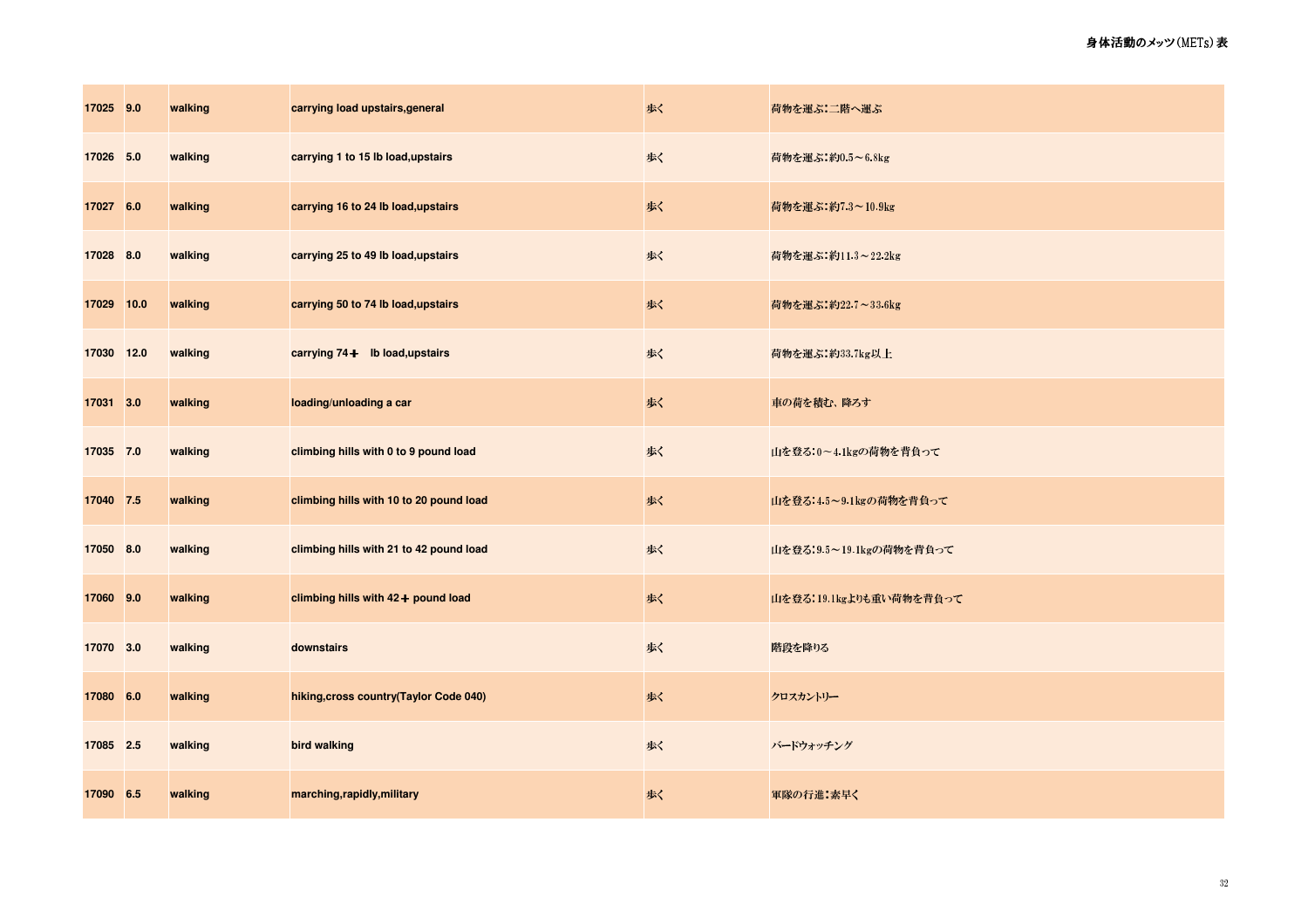| 17100 2.5 | walking | pushing or pulling stroller with child or walking with children                                                                      | 歩く | 子どもを乗せたべビーカーを押すまたは子どもと歩く                            |
|-----------|---------|--------------------------------------------------------------------------------------------------------------------------------------|----|-----------------------------------------------------|
| 17105 4.0 | walking | pushing a wheelchair, non-occupational setting                                                                                       | 歩く | 車椅子を押す                                              |
| 17110 6.5 | walking | race walking                                                                                                                         | 歩く | 競歩                                                  |
| 17120 8.0 | walking | rock or mountain climbing(Taylor Code 060)                                                                                           | 歩く | 岩または山登り                                             |
| 17130 8.0 | walking | up stairs, using or climbing up ladder (Taylor Code 030)                                                                             | 歩く | 二階へ上がる、はしごを使って                                      |
| 17140 5.0 | walking | using crutches                                                                                                                       | 水  | 松葉杖で歩く                                              |
| 17150 2.0 | walking | walking, household                                                                                                                   | 歩く | 歩く 家の中                                              |
| 17151 2.0 | walking | walking, less than 2.0 mph, level ground, strolling, very slow                                                                       | 歩く | 歩く 散歩、とても遅い、53m/分未満                                 |
| 17152 2.5 | walking | walking, 2.0 mph, level, slow pace, firm surface                                                                                     | 歩く | 歩く:平地、遅い、53m/分                                      |
| 17160 3.5 | walking | walking for pleasure(Taylor Code 010)                                                                                                | 歩く | 歩く 趣味 楽しむ                                           |
| 17161 2.5 | walking | walking from house to car or bus, from car or bus to go places, from $\frac{1}{\mathcal{B}<}$<br>car or bus to and from the worksite |    | 歩く.家から車やバスに乗るまでの歩行、あるいは車やバスから降車してから目的地や仕事場までの<br>歩行 |
| 17162 2.5 | walking | walking to neighbor's house or family's house for social reasons                                                                     | 歩く | 歩く近所での散歩                                            |
| 17165 3.0 | walking | walking the dog                                                                                                                      | 歩く | 歩く 犬の散歩                                             |
| 17170 3.0 | walking | walking, 2.5 mph, firm surface                                                                                                       | 歩く | 歩く:67m/分、硬く安定した平地                                   |
| 17180 2.8 | walking | walking, 2.5 mph, downhill                                                                                                           | 歩く | 歩く:67m/分、下り坂                                        |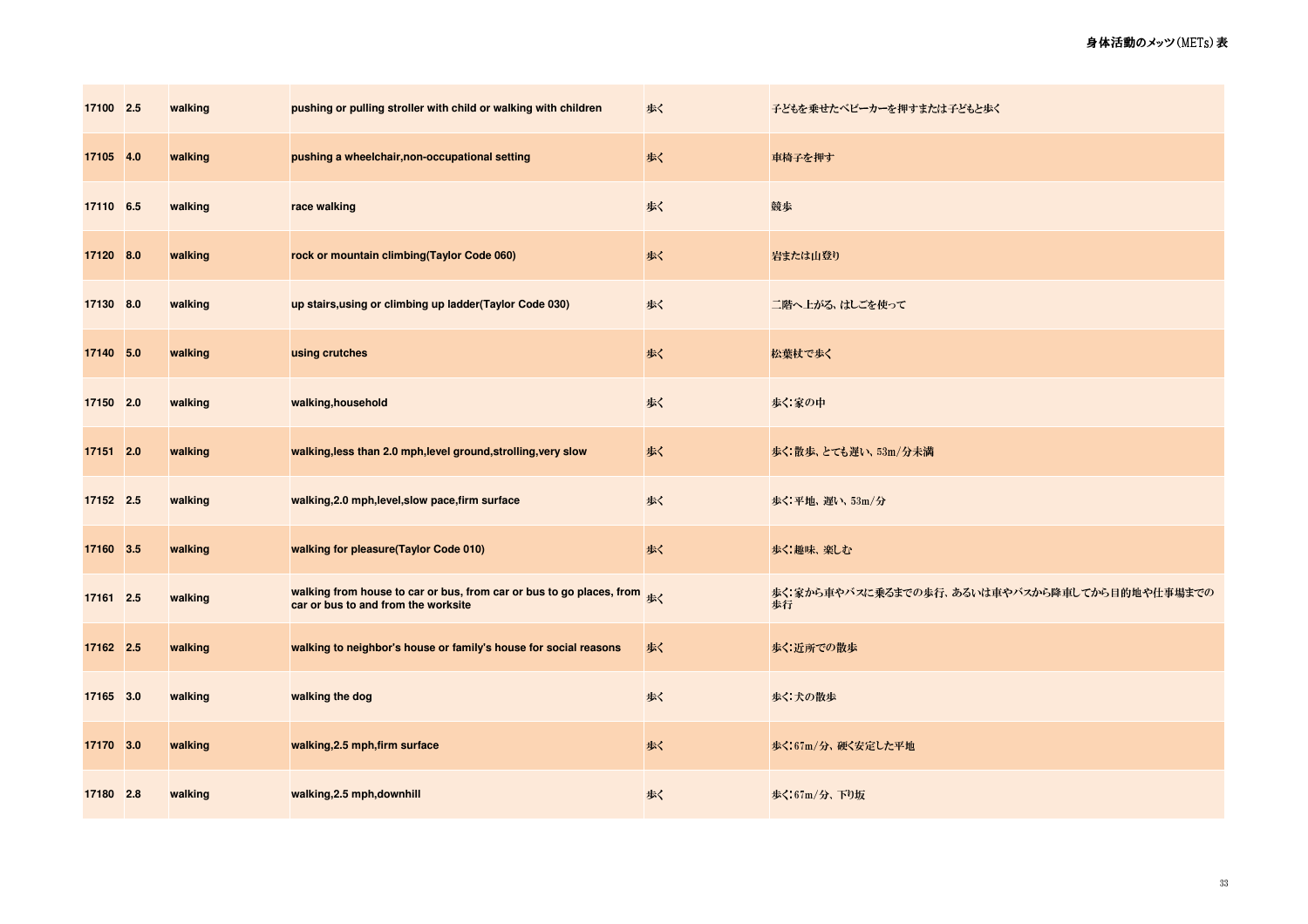| 17190 3.3 | walking          | walking, 3.0 mph, level, moderate pace, firm surface               | 歩く   | 歩く:80m/分、平地、適度な速度           |
|-----------|------------------|--------------------------------------------------------------------|------|-----------------------------|
| 17200 3.8 | walking          | walking, 3.5 mph, level, brisk, firm surface, walking for exercise | 歩く   | 歩く:93m/分、平地、運動として、小気味よい速度   |
| 17210 6.0 | walking          | walking, 3.5 mph, uphill                                           | 歩く   | 歩く:93m/分、上り坂                |
| 17220 5.0 | walking          | walking, 4.0 mph, level, firm surface, very brisk pace             | 歩く   | 歩く:107m/分、平地、小気味よい速度        |
| 17230 6.3 | walking          | walking, 4.5 mph, level, firm surface, very, very brisk            | 歩く   | 歩く:120m/分、平地、とてもきびきびとした速度   |
| 17231 8.0 | walking          | walking, 5.0 mph                                                   | 歩く   | 歩く:133m/分                   |
| 17250 3.5 | walking          | walking, for pleasure, work break                                  | 歩く   | 歩く息抜き、楽しむ                   |
| 17260 5.0 | walking          | walking, grass track                                               | 歩く   | 歩く 草原の中                     |
| 17270 4.0 | walking          | walking, to work or class(Taylor Code 015)                         | 歩く   | 歩く 通勤や通学                    |
| 17280 2.5 | walking          | walking to and from an outhouse                                    | 歩く   | 歩く:離れまでの往復                  |
| 18010 2.5 | water activities | boating, power                                                     | 水辺活動 | パワーボートに乗る                   |
| 18020 4.0 | water activities | canoeing, on camping trip(Taylor Code 270)                         | 水辺活動 | カヌーを漕ぐ キャンプ                 |
| 18025 3.3 | water activities | canoeing, harvesting wild rice, knocking rice off the stalks       | 水辺活動 | カヌーを漕ぐ:水稲を刈る、米のもみ殻を取り除く     |
| 18030 7.0 | water activities | canoeing, portaging                                                | 水辺活動 | カヌーを漕ぐ 運搬                   |
| 18040 3.0 | water activities | canoeing, rowing, 2.0-3.9 mph, light effort                        | 水辺活動 | カヌー、ボートを漕ぐ:3.2-6.3km/時、楽な労力 |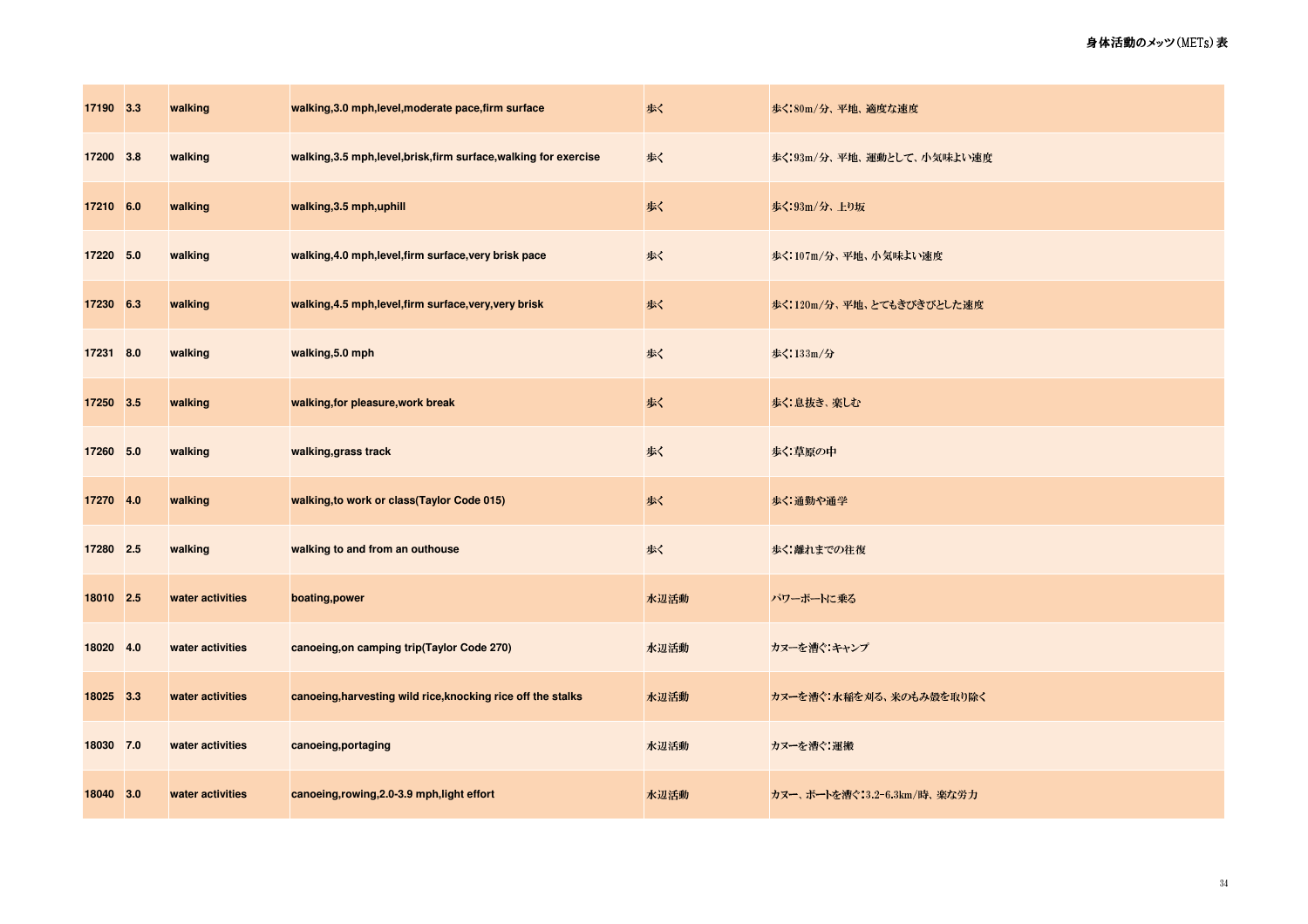| 18050 7.0  | water activities | canoeing, rowing, 4.0-5.9 mph, moderate effort                                          | 水辺活動 | カヌー、ボートを漕ぐ:6.4-9.5㎞/時、ややきつい労力            |
|------------|------------------|-----------------------------------------------------------------------------------------|------|------------------------------------------|
| 18060 12.0 | water activities | canoeing, rowing, >6 mph, vigorous effort                                               | 水辺活動 | カヌー、ボートを漕ぐ:9.7km/時より速い、きつい労力             |
| 18070 3.5  | water activities | canoeing, rowing, for pleasure, general (Taylor Code 250)                               | 水辺活動 | カヌー、ボートを漕ぐ:楽しむ、一般的な                      |
| 18080 12.0 | water activities | canoeing,rowing,in competition,or crew or sculling(Taylor Code 260) 水辺活動                |      | カヌー、ボートを漕ぐ:競技、クルー(集団で)またはスカル(2本のオールで)で漕ぐ |
| 18090 3.0  | water activities | diving, springboard or platform                                                         | 水辺活動 | 飛び込み:踏み切り板またはプラットホーム                     |
| 18100 5.0  | water activities | kayaking                                                                                | 水辺活動 | カヤック                                     |
| 18110 4.0  | water activities | paddle boat                                                                             | 水辺活動 | パドルボート(足で漕ぐボート)                          |
| 18120 3.0  | water activities | sailing, boat and board sailing, windsurfing, ice sailing, general<br>(Taylor Code 235) | 水辺活動 | セーリング:ボートやボードセーリング、ウィンドサーフィン、アイスセーリング    |
| 18130 5.0  | water activities | sailing, in competition                                                                 | 水辺活動 | セーリング 競技                                 |
| 18140 3.0  | water activities | sailing, Sunfish/Laser/Hobby Cat, Keel boats, ocean sailing, yachting                   | 水辺活動 | セーリング:キールボート、オーシャンセーリング、ヨットレース           |
| 18150 6.0  | water activities | skiing, water (Taylor Code 220)                                                         | 水辺活動 | 水上スキー                                    |
| 18160 7.0  | water activities | skimobiling                                                                             | 水辺活動 | スノーモービル                                  |
| 18180 16.0 | water activities | skindiving, fast                                                                        | 水辺活動 | スキンダイビング:速い                              |
| 18190 12.5 | water activities | skindiving, moderate                                                                    | 水辺活動 | スキンダイビング ややはやい                           |
| 18200 7.0  | water activities | skindiving, scuba diving, general (Taylor Code 310)                                     | 水辺活動 | スキンダイビング、スキューバダイビング                      |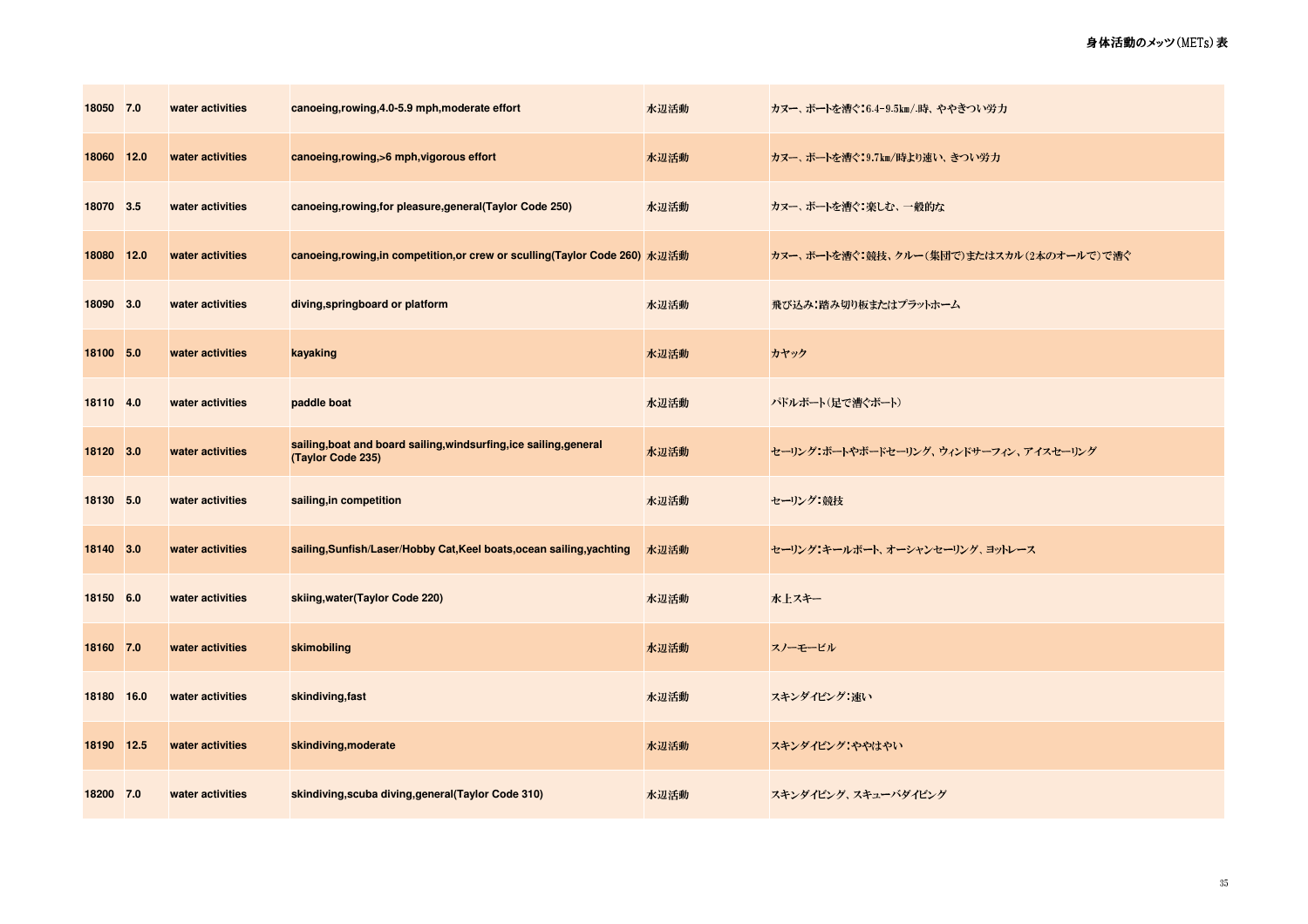| 18210 5.0  |      | water activities | snorkeling(Taylor Code 320)                                      | 水辺活動 | シュノーケリング                          |
|------------|------|------------------|------------------------------------------------------------------|------|-----------------------------------|
| 18220      | 3.0  | water activities | surfing, body or board                                           | 水辺活動 | サーフィン                             |
| 18230      | 10.0 | water activities | swimming laps, freestyle, fas t, vigorous effort                 | 水辺活動 | スイミング:ラップ、自由形、速い、きつい労力            |
| 18240 7.0  |      | water activities | swimming laps, freestyle, slow, moderate, light or light effort  | 水辺活動 | スイミング:ラップ、自由形、遅い、ややきついまたは軽い労力     |
| 18250 7.0  |      | water activities | swimming,backstroke,general                                      | 水辺活動 | スペング:背泳                           |
| 18260      | 10.0 | water activities | swimming, breaststroke, general                                  | 水辺活動 | スイミング:平泳ぎ                         |
| 18270 11.0 |      | water activities | swimming, butterfly, general                                     | 水辺活動 | スイミング・バタフライ                       |
| 18280 11.0 |      | water activities | swimming, crawl, fast (75 yards/minute), vigorous effort         | 水辺活動 | スイミング:クロール、速い(69m/分)、きつい労力        |
| 18290 8.0  |      | water activities | swimming, crawl, slow(50 yards/minute), moderate or light effort | 水辺活動 | スイミング クロール、遅い(46m/分)、ややきついまたは楽な労力 |
| 18300 6.0  |      | water activities | swimming, lake, occean, river (Taylor Codes 280, 295)            | 水辺活動 | スペング:湖、海、川                        |
| 18310 6.0  |      | water activities | swimming, leisurely, not lap swimming, general                   | 水辺活動 | スイミング:楽しむ、 余暇的に                   |
| 18320 8.0  |      | water activities | swimming, sidestroke, general                                    | 水辺活動 | スイミング:横泳ぎ                         |
| 18330 8.0  |      | water activities | swimming, synchronized                                           | 水辺活動 | スイミング:シンクロナイズドスイミング               |
| 18340 10.0 |      | water activities | swimming, treading water, fast vigorous effort                   | 水辺活動 | スイミング:水中歩行、速い、きつい労力               |
| 18350 4.0  |      | water activities | swimming, treading water, moderate effort, general               | 水辺活動 | スイミング:水中歩行、ややきつい労力                |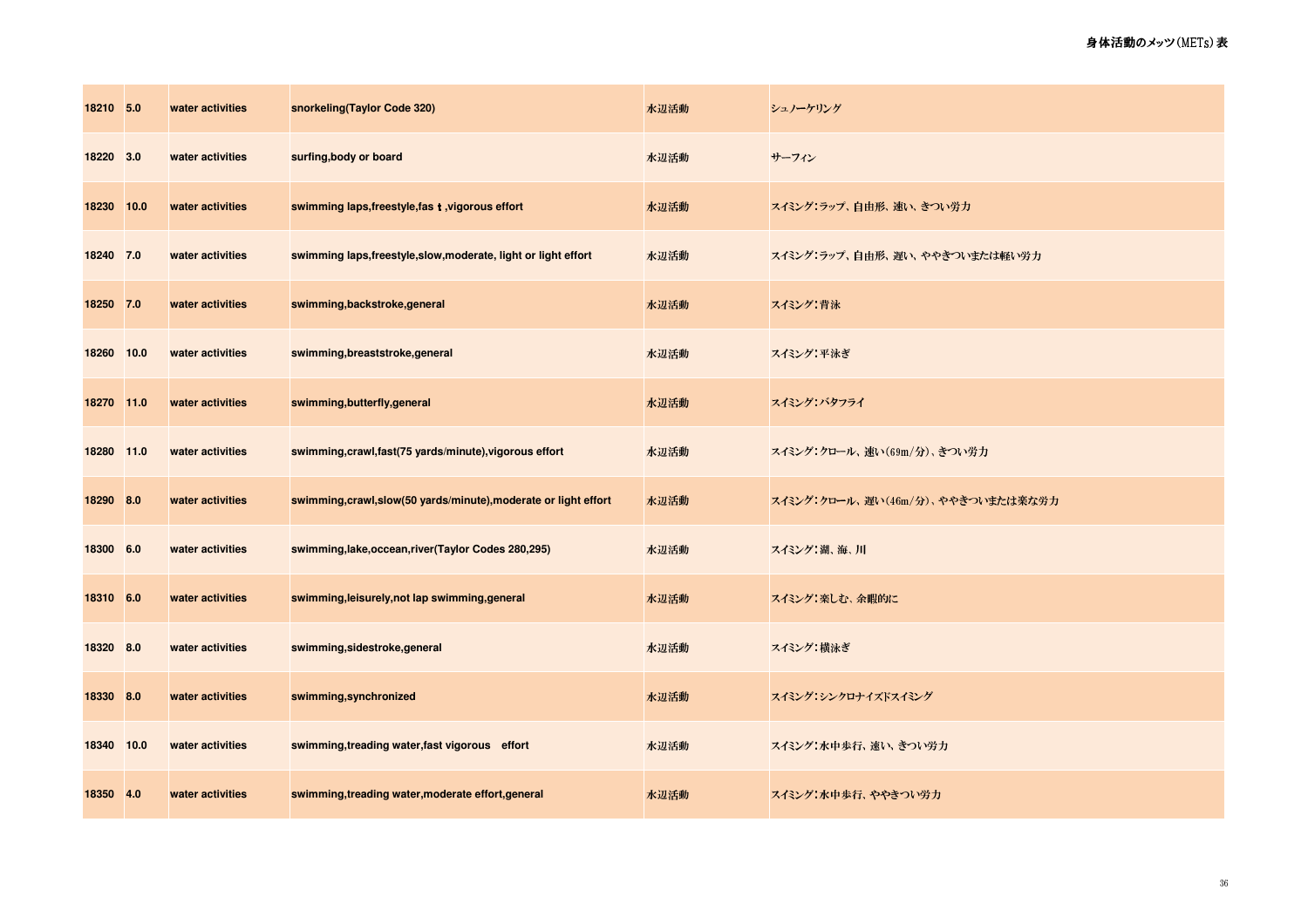| 18355 4.0  | water activities  | water aerobic, water calisthenics                                                | 水辺活動      | アクアビクス、水中体操                                |
|------------|-------------------|----------------------------------------------------------------------------------|-----------|--------------------------------------------|
| 18360 10.0 | water activities  | water polo                                                                       | 水辺活動      | 水球                                         |
| 18365 3.0  | water activities  | water volleyball                                                                 | 水辺活動      | 水中バレーボール                                   |
| 18366 8.0  | water activities  | water jogging                                                                    | 水辺活動      | 水中ジョギング                                    |
| 18370 5.0  | water activities  | whitewater rafting, kayaking, or canoeing                                        | 水辺活動      | ラフティング(急流をゴムボートで下る)、カヤック、カヌー               |
| 19010 6.0  | winter activities | moving icehouse(set up/drill holes,etc)                                          | ウィンタースポーツ | 製氷室での作業:準備する、ドリルで穴をあける等                    |
| 19020 5.5  | winter activities | skating, ice, 9 mph or less                                                      | ウィンタースポーツ | アイススケート:14.5km/時またはそれ以下の速さで                |
| 19030 7.0  | winter activities | skating, ice, general (Taylor Code 360)                                          | ウィンタースポーツ | 一般的なアイススケート                                |
| 19040 9.0  | winter activities | skating, ice, rapidly, more than 9 mph                                           | ウィンタースポーツ | アイススケート:速い、14.5km/時よりも速い                   |
| 19050 15.0 | winter activities | skating, speed, competitive                                                      | ウィンタースポーツ | アイススケート:スピードスケート、競技                        |
| 19060 7.0  | winter activities | ski jumping(climb up carrying skis)                                              | ウィンタースポーツ | スキージャンプ(ジャンプ台に上る、スキー板を運ぶ)                  |
| 19075 7.0  | winter activities | skiing, general                                                                  | ウィンタースポーツ | 一般的なスキー                                    |
| 19080 7.0  | winter activities | skiing, cross country, 2.5 mph, slow or light effort, ski walking                | ウィンタースポーツ | スキー:クロスカントリー、4 0km/時、ゆっくりまたは楽な労力、スキーウォーキング |
| 19090 8.0  | winter activities | skiing, cross country, 4.0-4.9 mph, moderate speed and effort, general ウィンタースポーツ |           | スキー:一般的なクロスカントリー、64-7.9km/時、やや速い、ややきつい労力   |
| 19100 9.0  | winter activities | skiing, cross country, 5.0-7.9 mph, brisk speed, vigorous effort                 | ウィンタースポーツ | スキー:クロスカントリー、80-12.7km/時、速い、きつい労力          |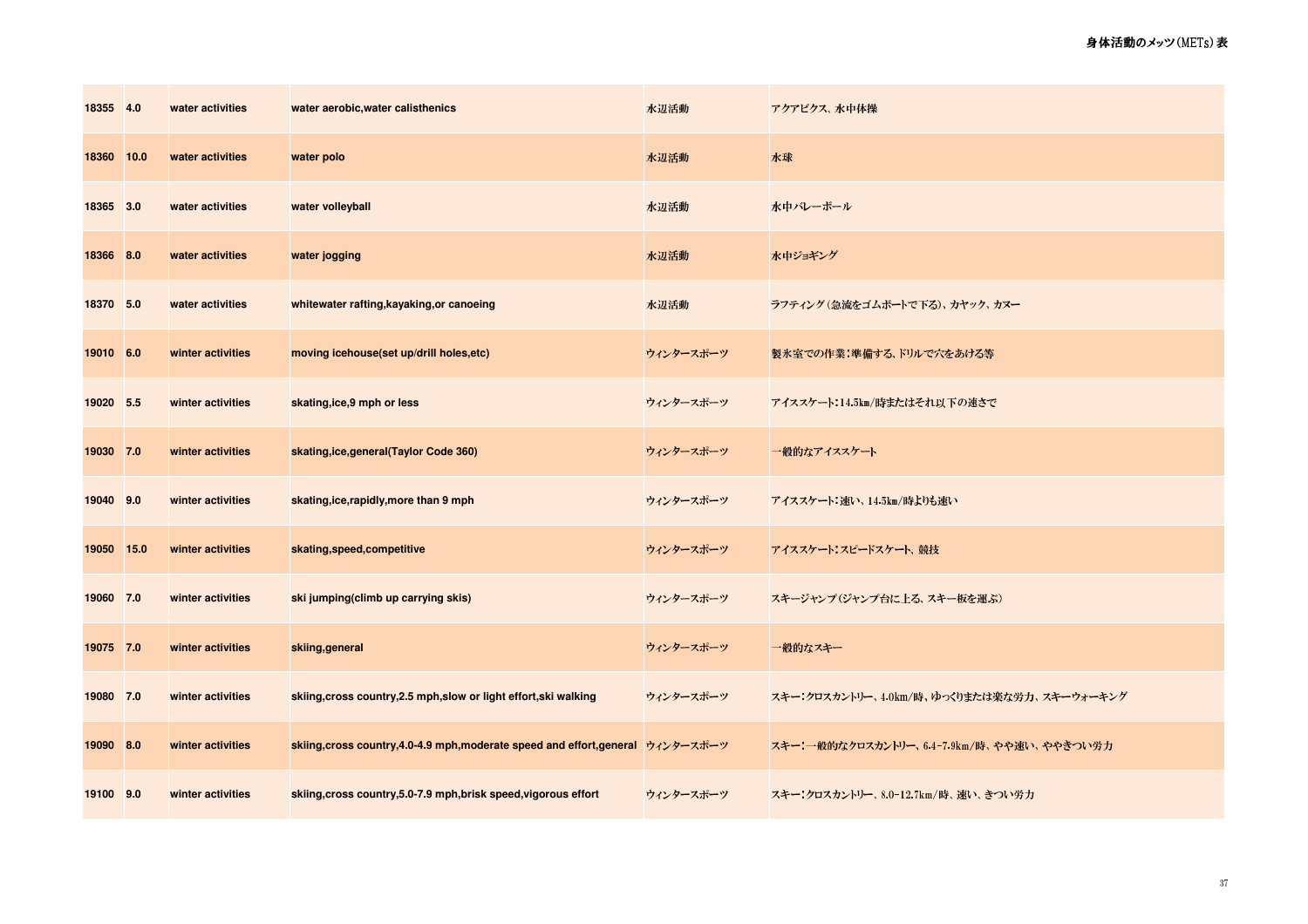| 19110 14.0 |     | winter activities    | skiing, cross country, 8.0 mph, racing                                                        | ウィンタースポーツ | スキー:クロスカントリー、12.9km/時、レース            |
|------------|-----|----------------------|-----------------------------------------------------------------------------------------------|-----------|--------------------------------------|
| 19130 16.5 |     | winter activities    | skiing, cross country, hard snow, uphill, maximum, snow<br>mountaineering                     | ウィンタースポーツ | スキー:クロスカントリー、硬い雪上で滑る、丘を登る、最大努力、雪山を登る |
| 19150 5.0  |     | winter activities    | skiing, downhill, light effort                                                                | ウィンタースポーツ | スキー・ダウンヒル、楽な労力                       |
| 19160      | 6.0 | winter activities    | skiing, downhill, moderate effort, general                                                    | ウィンタースポーツ | スキー・ダウンヒル、ややきつい労力                    |
| 19170      | 8.0 | winter activities    | skiing, downhill, vigorous effort, racing                                                     | ウィンタースポーツ | スキー・ダウンヒル、きつい労力、レース                  |
| 19180 7.0  |     | winter activities    | sledding, tobogganing, bobsledding, luge (Taylor Code 370)                                    | ウィンタースポーツ | そりすべり、トボガン、ボブスレー、リュージュ               |
| 19190 8.0  |     | winter activities    | snow shoeing                                                                                  | ウィンタースポーツ | 雪の上をスノーシューズで歩く                       |
| 19200 3.5  |     | winter activities    | snowmobiling                                                                                  | ウィンタースポーツ | スノーモービルに乗る                           |
| 20000 1.0  |     | religious activities | sitting in church, in service, attending a ceremony, sitting quietly                          | 宗教的な活動    | 教会で座る、礼拝する、セレモニーに参加する、静かに座る          |
| 20001      | 2.5 | religious activities | sitting, playing an instrument at church                                                      | 宗教的な活動    | 教会で楽器を演奏する 座位                        |
| 20005 1.5  |     | religious activities | sitting in church, talking or singing, attending a ceremony, sitting,<br>active participation | 宗教的な活動    | 話をする、歌う、セレモニーに参加する:座位、積極的な参加         |
| 20010 1.3  |     | religious activities | sitting, reading religious materials at home                                                  | 宗教的な活動    | 宗教的な資料(お経、聖書など)を読む                   |
| 20015 1.2  |     | religious activities | standing in charch(quietly), attending a ceremony, standing quietly                           | 宗教的な活動    | セレモニーに参加する:静かに立つ                     |
| 20020      | 2.0 | religious activities | standing, singing in church, attending a ceremony, standing, active<br>partisipation          | 宗教的な活動    | 教会で歌う、セレモニーに参加する:立位、積極的に参加する         |
| 20025 1.0  |     | religious activities | kneeling in church/at home(praying)                                                           | 宗教的な活動    | 教会や家で膝をついて祈る                         |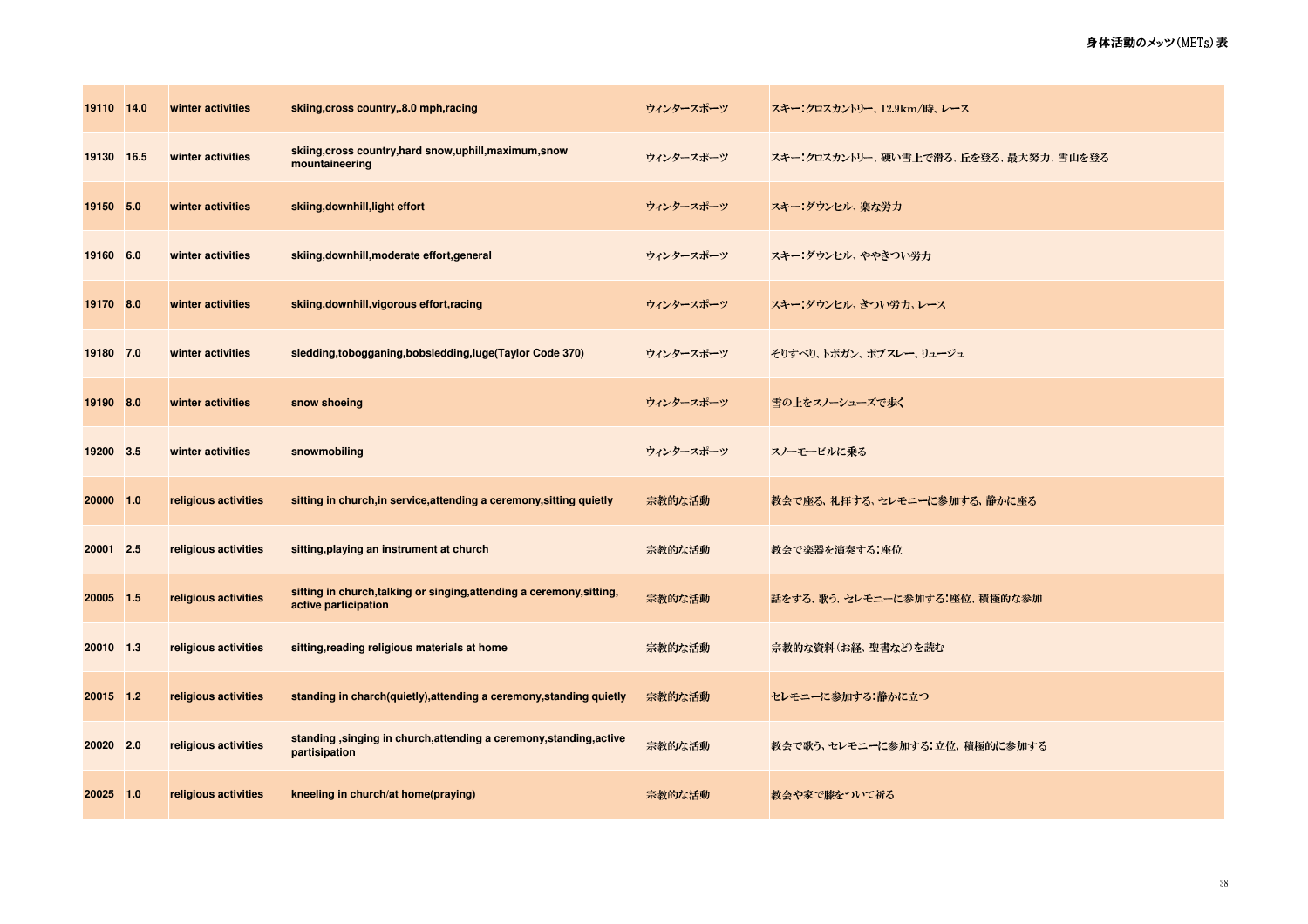| 20030 1.8 |     | religious activities | standing, talking in church                                                | 宗教的な活動 | 教会で立ち話をする                           |
|-----------|-----|----------------------|----------------------------------------------------------------------------|--------|-------------------------------------|
| 20035 2.0 |     | religious activities | walking in church                                                          | 宗教的な活動 | 教会で歩く                               |
| 20036 2.0 |     | religious activities | walking, less than 2.0 mph - very slow                                     | 宗教的な活動 | 歩く:3.2km/時(53m/分)以下、とてもゆっくり         |
| 20037 3.3 |     | religious activities | walkingh, 3.0 mph, moderate speed, not carrying anything                   | 宗教的な活動 | 歩く:4.8km/時(80m/分)、ややはやい速度、何も持たずに    |
| 20038 3.8 |     | religious activities | walking, 3.5 mph, brisk speed, not carrying anything                       | 宗教的な活動 | 歩く:5.6km/時(93m/分)、きびきびとした速度、何も運ばない  |
| 20039     | 2.0 | religious activities | walk/stand combination for religious purposes,usher                        | 宗教的な活動 | 宗教的な目的での歩行と立位を繰り返す、案内業務をする          |
| 20040 5.0 |     | religious activities | praise with dance or run, spiritual dancing in church                      | 宗教的な活動 | ダンスをしたり、走ったりして称賛する、教会でスピリチュアルダンスを踊る |
| 20045 2.5 |     | religious activities | serving food at church                                                     | 宗教的な活動 | 教会で食べ物を取り分ける                        |
| 20046 2.0 |     | religious activities | preparing food at church                                                   | 宗教的な活動 | 教会で食べ物の準備をする                        |
| 20047 2.3 |     | religious activities | washing dishes/cleaning kitchen at church                                  | 宗教的な活動 | 教会で皿洗いや台所の掃除                        |
| 20050 1.5 |     | religious activities | eating at church                                                           | 宗教的な活動 | 教会で食事をする                            |
| 20055 2.0 |     | religious activities | eating/talking at church or standing eating, American Indian Feast<br>days | 宗教的な活動 | 教会で食事や話をする、立食する(アメリカンインディアンの祝祭日)    |
| 20060 3.0 |     | religious activities | cleaning church                                                            | 宗教的な活動 | 教会の掃除をする                            |
| 20061     | 5.0 | religious activities | general yard work at church                                                | 宗教的な活動 | 教会で一般的な業務をする                        |
| 20065 2.5 |     | religious activities | standing - moderate(lifting 50 lbs., assembling at fast rate)              | 宗教的な活動 | 22.7kgのものを持ち上げる:立位、ややきつい            |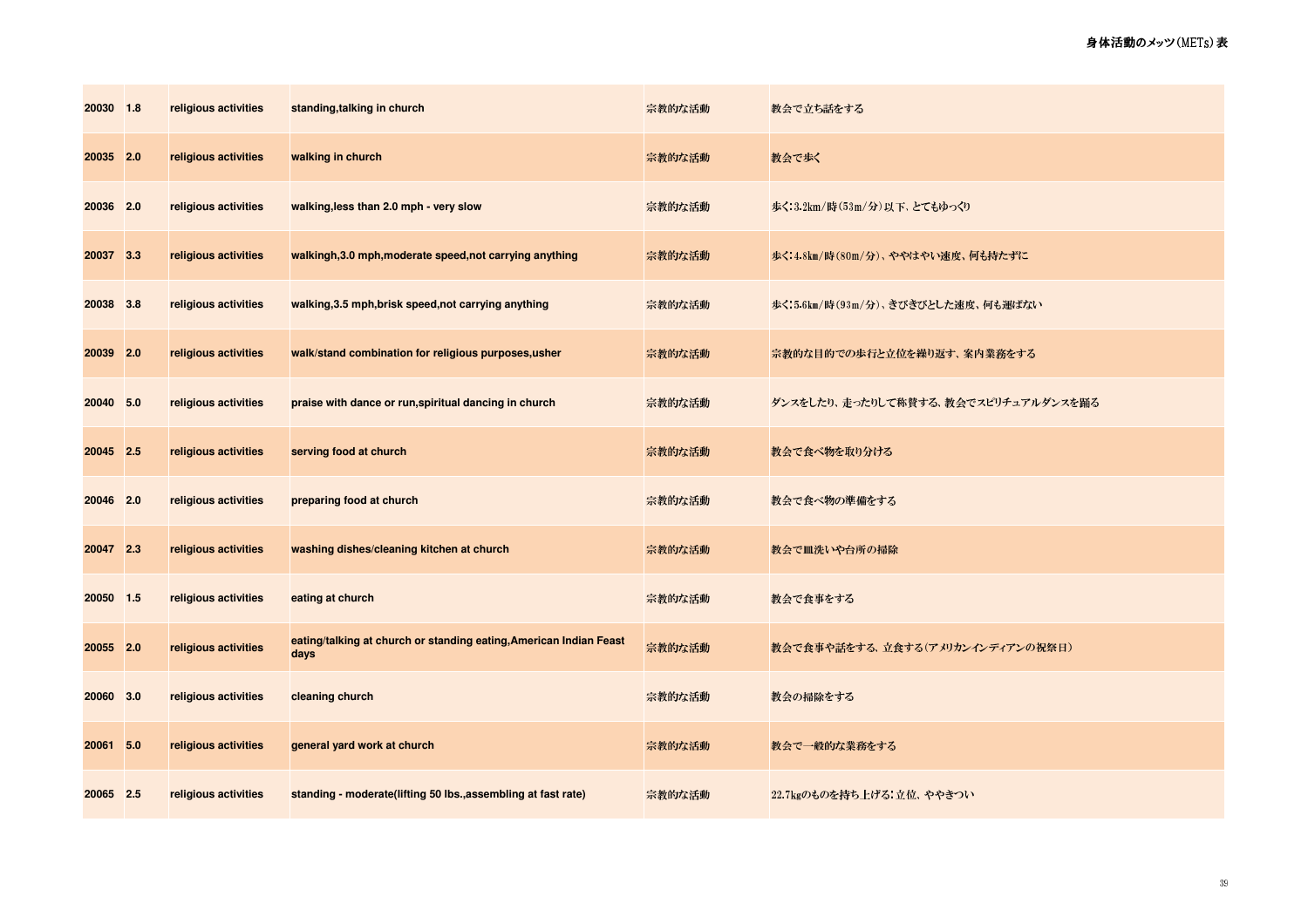| 20095 4.0 |     | religious activities | standing - moderate/heavy work                                                      | 宗教的な活動   | ややきついまたはきつい仕事:立位                            |
|-----------|-----|----------------------|-------------------------------------------------------------------------------------|----------|---------------------------------------------|
| 20100 1.5 |     | religious activities | typing, electric, manual, or computer                                               | 宗教的な活動   | タイピングする                                     |
| 21000 1.5 |     | volunteer activities | sitting - meeting, general, and/or with talking involved                            | ボランティア活動 | 打ち合わせ、会話を含む:座位                              |
| 21005 1.5 |     | volunteer activities | sitting - light office work, in general                                             | ボランティア活動 | 一般的なオフィスワーク:座位、楽な仕事                         |
| 21010     | 2.5 | volunteer activities | sitting - moderate work                                                             | ボランティア活動 | ややきつい仕事:座位                                  |
| 21015 2.3 |     | volunteer activities | standing, light office work, in general                                             | ボランティア活動 | 一般的なオフィスワーク:立位、楽な仕事                         |
| 21016 2.5 |     | volunteer activities | sitting, child care, only active periods                                            | ボランティア活動 | 座位で子どもの世話(活動中のみ)                            |
| 21017 3.0 |     | volunteer activities | standing, child care, only active periods                                           | ボランティア活動 | 立位で子どもの世話(活動中のみ)                            |
| 21018 4.0 |     | volunteer activities | walk/run play with children, moderate, only active periods                          | ボランティア活動 | 歩いたり、走ったりして子どもと遊ぶ:ややきつい(活動中のみ)              |
| 21019 5.0 |     | volunteer activities | walk/run play with children, vigorous, only active periods                          | ボランティア活動 | 歩いたり、走ったりして子どもと遊ぶ:きつい(活動中のみ)                |
| 21020     | 3.0 | volunteer activities | standing - light/moderate work(pack boxes,assemble/repair,set up<br>chirs/funiture) | ボランティア活動 | 梱包する、組み立てる、修理する、イスや家具を組み立て):座位、楽なまたはややきつい仕事 |
| 21025 3.5 |     | volunteer activities | standing - moderate(lifting 50 lbs., assembling at fast rate)                       | ボランティア活動 | 22.7kgのものを持ち上げる、効率よくものを組み立てる.立位、ややきつい       |
| 21030     | 4.0 | volunteer activities | standing - moderate/heavy work                                                      | ボランティア活動 | ややきついまたはきつい仕事:座位                            |
| 21035 1.5 |     | volunteer activities | typing, electric, manual, or computer                                               | ボランティア活動 | タイピングする                                     |
| 21040 2.0 |     | volunteer activities | walking, less than 2.0 mph, very low                                                | ボランティア活動 | 歩行:3.2km/時(53m/分)以下、とてもゆっくり                 |